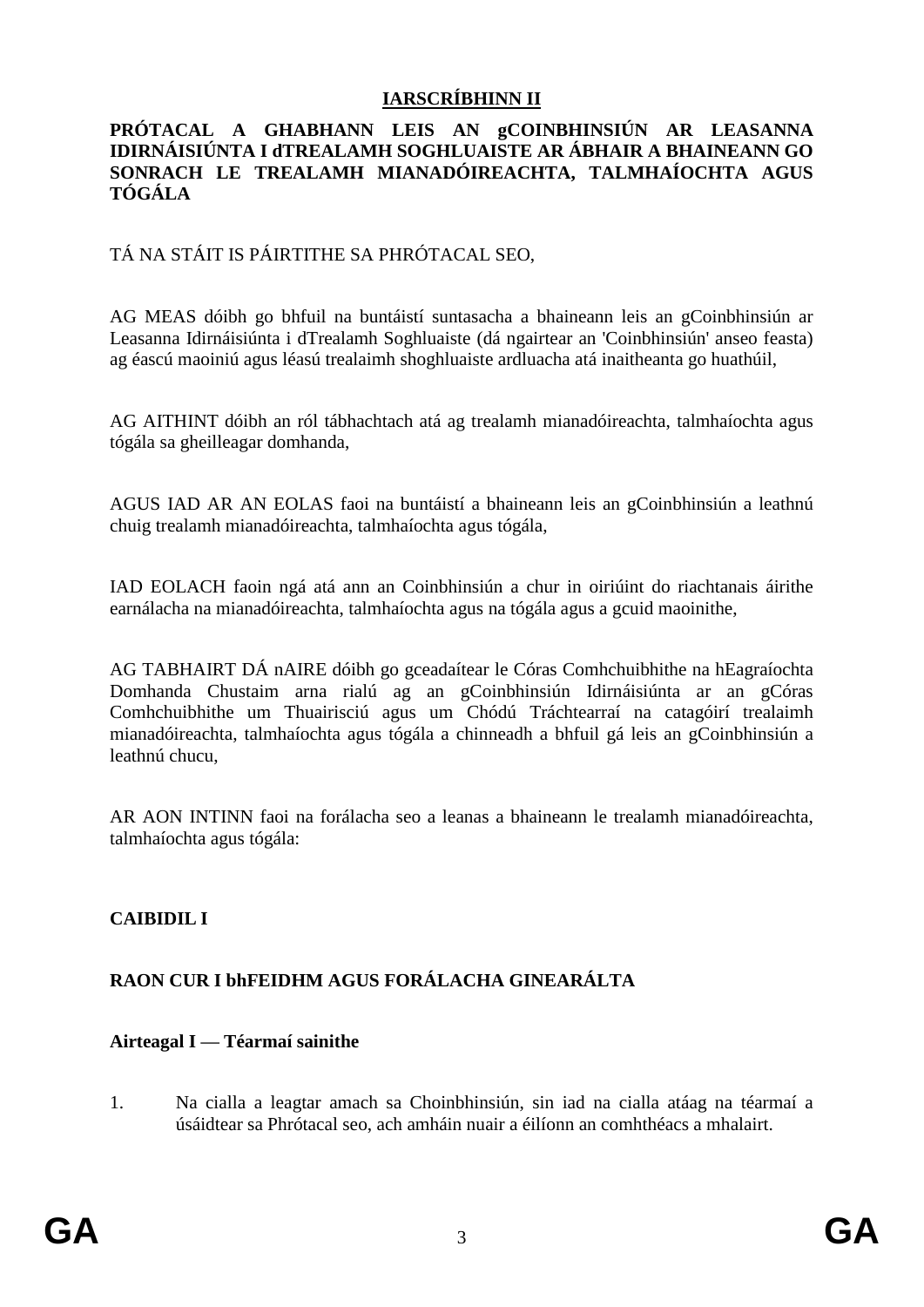- 2. Sa Phrótacal seo úsáidtear na téarmaí seo a leanas leis na bríonna a leagtar amach thíos:
- (a) ciallaíonn 'trealamh talmhaíochta' réad a thagann faoi chód Córais Chomhchuibhithe a liostaítear in Iarscríbhinn 2 a ghabhann leis an bPrótacal, lena n-áirítear gach gabhálas, comhpháirt agus páirt atá suiteáilte, ionchorpraithe nó ceangailte agus nach dtagann faoi chód Córais Chomhchuibhithe ar leith a liostaítear san Iarscríbhinn sin, agus na sonraí, na lámhleabhair agus na taifid uile a bhaineann leis sin;
- (b) ciallaíonn 'trealamh tógála' réad a thagann faoi chód Córais Chomhchuibhithe a liostaítear in Iarscríbhinn 3 a ghabhann leis an bPrótacal, lena n-áirítear gach gabhálas, comhpháirt agus páirt atá suiteáilte, ionchorpraithe nó ceangailte agus nach dtagann faoi chód Córais Chomhchuibhithe ar leith a liostaítear san Iarscríbhinn sin, agus na sonraí, na lámhleabhair agus na taifid uile a bhaineann leis sin;
- (c) ciallaíonn 'togra Stáit Chonarthaigh' togra le haghaidh modhnú a dhéanamh ar na hIarscríbhinní arna dhéanamh ag dhá Stát Chonarthacha ar a laghad;
- (d) ciallaíonn 'déileálaí' duine (lena n-áirítear monaróir) a dhíolann trealamh nó a léasaíonn trealamh le linn dó a bheith i mbun a ghnó mar is gnách leis a ;
- (e) ciallaíonn 'togra taiscí' fógra ón Taiscí de bhun Airteagal XXXV(2) a bhaineann leis na cóid Chórais Chomhchuibhithe sna hIarscríbhinní a bhfuil tionchar ag athbhreithniú ar Chóras Comhchuibhithe orthu agus ina bhfuil togra maidir le coigeartuithe ar na cóid sin sna hIarscríbhinní;
- (f) ciallaíonn 'trealamh' trealamh mianadóireachta, trealamh talmhaíochta nó trealamh tógála;
- (g) ciallaíonn 'conradh ráthaíochta' conradh a rinne duine mar ráthóir;
- (h) ciallaíonn 'ráthóir' duine a dhéanann nó a eisíonn urraíocht nó ráthaíocht éilimh nó litir chreidmheasa teannta nó aon chineál eile árachais chreidmheasa chun a áirithiú go gcomhlíonfar aon oibleagáid i bhfabhar creidiúnaí arna urrú le comhaontú slándála nó faoi chomhaontú;
- (i) ciallaíonn 'Córas Comhchuibhithe' an Córas Comhchuibhithe um Thuairisciú agus um Chódú Tráchtearraí arna rialú ag an gCoinbhinsiún Idirnáisiúnta ar an gCóras Comhchuibhithe um Thuairisciú agus um Chódú Tráchtearraí, arna leasú le Prótacal lena ndéantar leasú an 24 Meitheamh 1986;
- (j) ciallaíonn 'athbhreithniú ar an gCóras Comhchuibhithe' athbhreithniú ar na cóid Chórais Chomhchuibhithe arna nglacadh ag an Eagraíocht Dhomhanda Chustaim (arna bunú mar an Chomhairle um Chomhar Custaim) de réir a nósanna imeachta;
- (k) ciallaíonn 'trealamh dochorraithe gaolmhar' trealamh atá gaolmhar le maoin dhochorraithe ar bhealach a fhágann go gcuimsítear an trealamh sa leas sa mhaoin dhochorraithe faoi dhlí an Stáit ina bhfuil an mhaoin dhochorraithe suite;
- (l) ciallaíonn 'tréimhse cur chun feidhme':
	- (i) chun críocha Airteagal XXXV, an tréimhse tosaigh dar tús an dáta a sheolfaidh an Taiscí fógra chuig Stáit Chonarthacha faoi Airteagal XXXV(6) agus dar críoch an dáta a thiocfadh coigeartuithe i bhfeidhm mar a shonraítear sa mhír sin; agus
	- (ii) chun críocha Airteagal XXXVI, an tréimhse tosaigh dar tús an dáta a sheolfaidh an Taiscí fógra chuig Stáit Chonarthacha faoi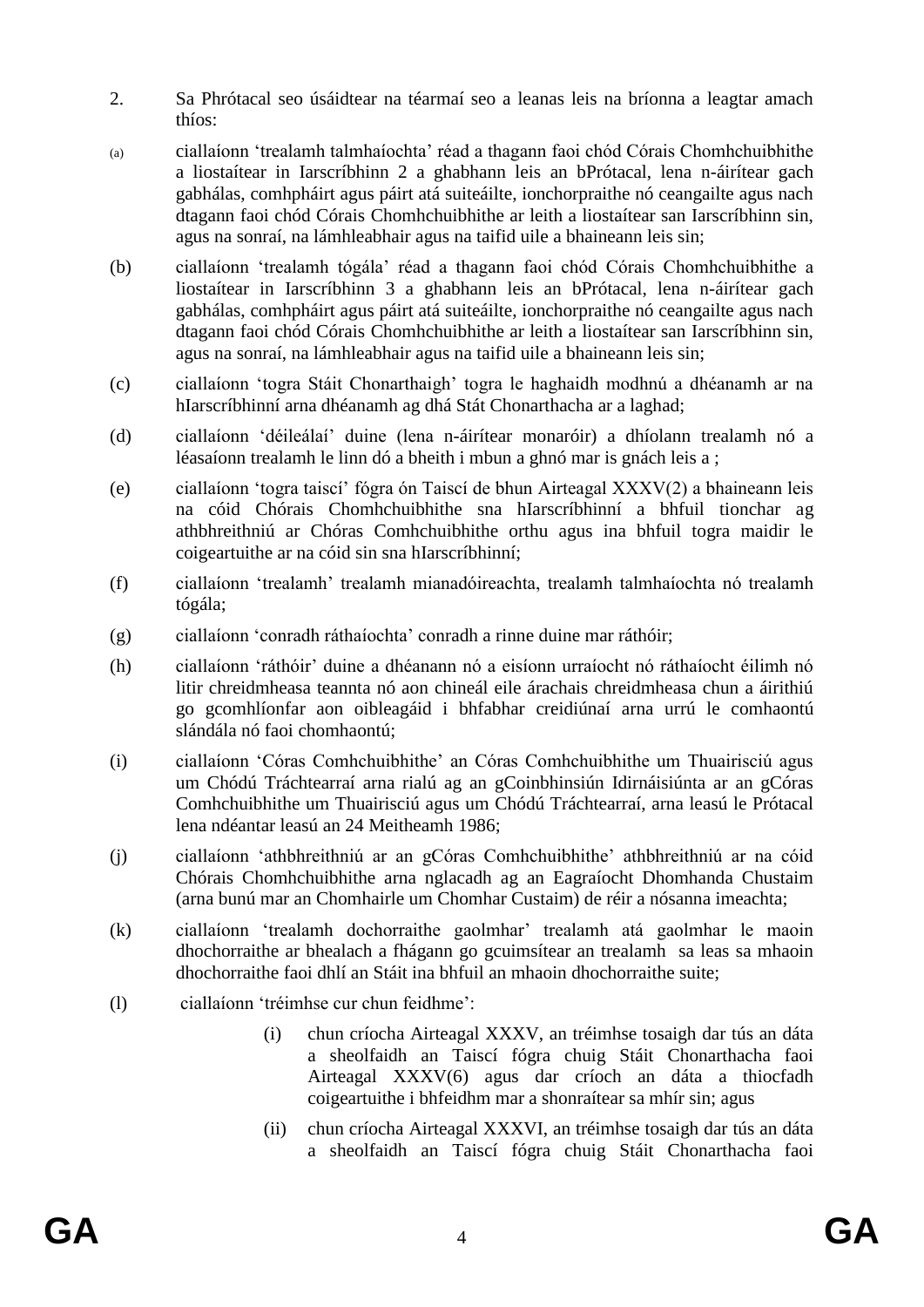Airteagal XXXVI(8) agus dar críoch an dáta a thiocfadh modhnuithe i bhfeidhm mar a shonraítear sa mhír sin.

- (m) ciallaíonn 'teagmhas a bhaineann le dócmhainneacht':
	- (i) tús na n-imeachtaí dócmhainneachta; nó
	- (ii) an rún dearbhaithe íocaíochtaí arna ndéanamh ag an bhféichiúnaí a chur ar fionraí nó fionraíocht na n-íocaíochtaí sin i gcás ina gcoisctear nó ina gcuirtear ar fionraí ceart an chreidiúnaí imeachtaí dócmhainneachta a thionscnamh i gcoinne an fhéichiúnaí nó leigheasanna a fheidhmiú faoin gCoinbhinsiún le dlí nó le gníomhaíocht Stáit;
- (n) ciallaíonn 'fardal' trealamh a shealbhaíonn déileálaí lena dhíol nó lena léasú i ngnáthchúrsa a ghnó;
- (o) ciallaíonn 'trealamh mianadóireachta' réad a thagann faoi chód Córais Chomhchuibhithe a liostaítear in Iarscríbhinn 1 a ghabhann leis an bPrótacal, lena n-áirítear gach gabhálas, comhpháirt agus páirt atá suiteáilte, ionchorpraithe nó ceangailte agus nach dtagann faoi chód Córais Chomhchuibhithe ar leith a liostaítear san Iarscríbhinn sin, agus na sonraí, na lámhleabhair agus na taifid uile a bhaineann leis sin;
- (p) ciallaíonn 'Stát Conarthach nua' Stát a bheidh ina Stát Conarthach tar éis an dáta a sheolfaidh an Taiscí togra Taiscí nó fógra faoi thogra ó Stát Conarthach chuig Stáit Chonarthacha, de réir mar is infheidhme; agus
- (q) ciallaíonn 'príomhdhlínse dhócmhainneachta' an Stát Conarthach ina bhfuil lárionad príomhleasa an fhéichiúnaí suite, a measfar, chun na críche seo, gurb é áit shuíomh reachtúil an fhéichiúnaí é nó, murar ann dó, an áit ina bhfuil an féichiúnaí corpraithe nó foirmithe, ach amháin má chruthaítear a mhalairt.

#### **Airteagal II — An Coinbhinsiún a chur i bhfeidhm a mhéid a bhaineann le trealamh**

- 1. Beidh feidhm ag an gCoinbhinsiún i ndáil le trealamh mianadóireachta, trealamh talmhaíochta agus trealamh tógála dá bhforáiltear le téarmaí an Phrótacail seo agus Iarscríbhinní 1, 2 agus 3 beag beann ar an úsáid atá beartaithe le baint as an trealamh nó ar an úsáid a bhainfear as an trealamh.
- 2. Tráth daingnithe, glactha nó formheasta an Phrótacail seo, nó tráth an aontachais leis an bPrótacal, féadfaidh Stát Conarthach a dhearbhú go gcuirfidh sé teorainn le cur i bhfeidhm an Phrótacail seo, teorainn a bhaineann leis an trealamh ina iomláine atá i gceann amháin nó i bpéire de na hIarscríbhinní.
- 3. Níl feidhm ag an bPrótacal seo maidir le nithe a thagann faoin sainmhíniú 'nithe aerárthaí' faoin bPrótacal a ghabhann leis an gCoinbhinsiún ar Leasanna Idirnáisiúnta i dTrealamh Soghluaiste ar Ábhair a Bhaineann le Trealamh Aerárthaí, 'rothstoc iarnróid' faoi Phrótacal Lucsamburg a ghabhann leis an gCoinbhinsiún ar Leasanna Idirnáisiúnta i dTrealamh Soghluaiste ar Ábhair a Bhaineann le Rothstoc Iarnróid nó 'sócmhainn spáis' faoin bPrótacal a ghabhann leis an gCoinbhinsiún ar Leasanna Idirnáisiúnta i dTrealamh Soghluaiste ar Ábhair a Bhaineann le Sócmhainní Spáis.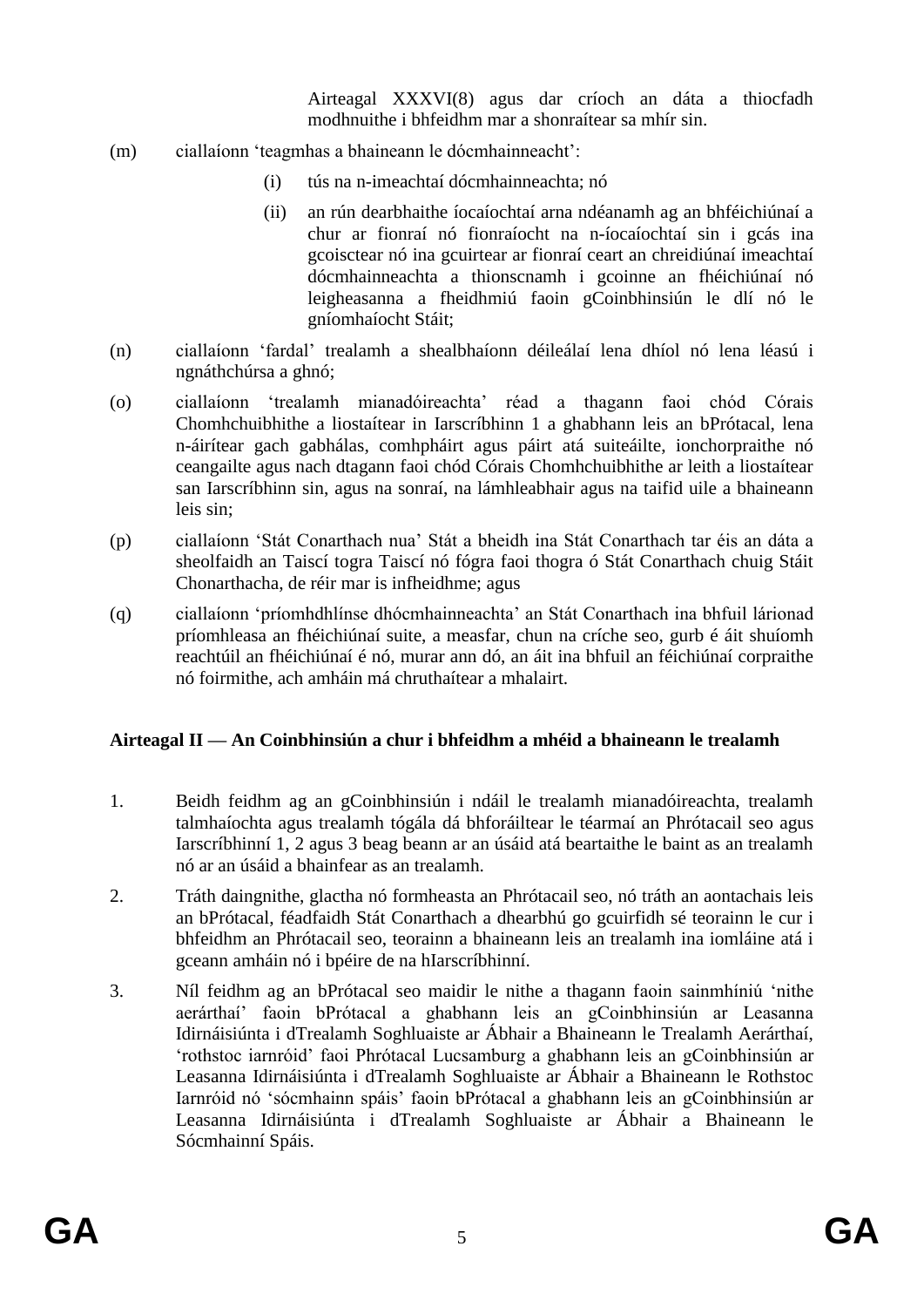4. An Coinbhinsiún ar Leasanna Idirnáisiúnta i dTrealamh Soghluaiste a thabharfar ar an gCoinbhinsiún agus ar an bPrótacal, de réir mar a chuirtear i bhfeidhm iad maidir le trealamh mianadóireachta, trealamh talmhaíochta agus trealamh tógála.

#### **Airteagal III — Maolú**

Féadfaidh na páirtithe, le comhaontú i scríbhinn, cur i bhfeidhm Airteagal X a eisiamh agus, i gcaidreamh lena chéile, imeacht ón éifeacht a bheidh ag aon cheann d'fhorálacha an Phrótacail seo, seachas Airteagal VIII  $(2) - (4)$  nó an éifeacht sin a athrú.

#### **Airteagal IV — Acmhainneachtaí ionadaíocha**

Féadfaidh duine, i ndáil le trealamh, dul i gcomhaontú, clárú mar a shainmhínítear le hAirteagal 16(3) den Choinbhinsiún a dhéanamh agus cearta agus leasanna a dhearbhú faoin gCoinbhinsiún i ngníomhaireacht, in iontaobhas nó i gcáil ionadaíoch.

#### **Airteagal V — Trealamh a shainaithint**

- 1. Chun críocha Airteagal 7(c) den Choinbhinsiún agus Airteagal XXI, is leor tuairisc ar an trealamh chun an trealamh a shainaithint más rud é go bhfuil an méid seo a leanas ann:
	- (a) tuairisc ar an trealamh de réir ítime;
	- (b) tuairisc ar an trealamh de réir cineáil;
	- (c) ráiteas go gcumhdaítear leis an gcomhaontú gach trealamh atá ann faoi láthair agus a bheidh ann; nó
	- (d) ráiteas go gcumhdaítear leis an gcomhaontú gach trealamh atá ann faoi láthair agus a bheidh ann seachas i gcás ítimí nó cineálacha trealaimh ar leith.
- 2. Chun críocha Airteagal 7 den Choinbhinsiún, is leas idirnáisiúnta a bheidh in aon leas i dtrealamh atá aitheanta de réir na míre sin roimhe seo a luaithe a gheobhaidh an muirearóir, an díoltóir coinníollach nó an léasóir an chumhacht chun an trealamh a dhiúscairt, gan gá a bheith le haon ghníomh nua aistrithe.

## **Airteagal VI — Rogha an dlí is infheidhme**

1. Ní bheidh feidhm ag an Airteagal seo ach amháin i gcás ina ndéanfaidh Stát Conarthach dearbhú de bhun Airteagal XXVIII(1).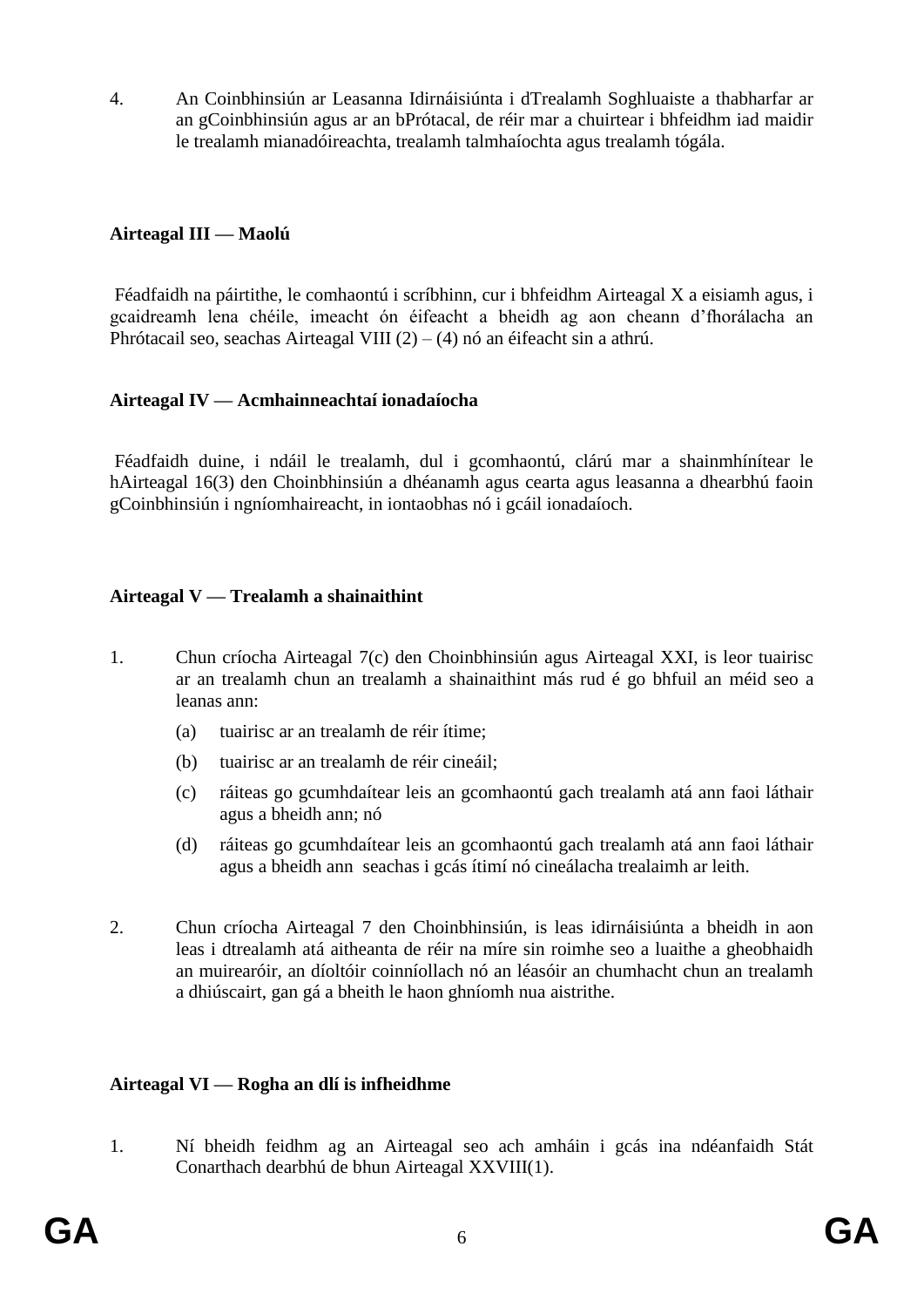- 2. Féadfaidh na páirtithe i gcomhaontú nó i gconradh ráthaíochta gaolmhar nó i gcomhaontú fo-ordúcháin teacht ar chomhaontú faoin dlí a rialóidh a gcearta agus a n-oibleagáidí conarthacha, ina n-iomláine nó i bpáirt.
- 3. Mura gcomhaontófar a mhalairt, an tagairt sa mhír roimhe seo don dlí a roghnaigh na páirtithe, is tagairt í do rialacha baile dlí an Stáit ainmnithe nó, i gcás a mbeidh roinnt aonaid chríochacha i Stát, is tagairt do dhlí baile an aonaid chríochaigh ainmnithe a bheidh ann.

#### **Airteagal VII — Gaol le maoin dhochorraithe**

- 1. I gcás ina bhfuil trealamh dochorraithe gaolmhar suite i Stát nach Stát conarthach é, ní dhéanann an Prótacal seo difear do chur i bhfeidhm aon dlí de chuid an Stáit sin lena gcinntear an féidir leas idirnáisiúnta sa trealamh dochorraithe gaolmhar a chruthú, an bhfuil deireadh leis, an bhfuil sé faoi réir aon cheart nó leas eile sa trealamh dochorraithe gaolmhar, nó an ndéanann gaol an trealaimh le maoin dhochorraithe difear dó ar shlí eile.
- 2. Tráth daingnithe, ghlactha, fhormheasta an Phrótacail seo, nó tráth an aontachais leis , déanfaidh Stát Conarthach,a dhearbhú go mbeidh feidhm ag Roghanna eile A, B, nó C den Airteagal seo ina n-iomláine maidir le leas idirnáisiúnta i dtrealamh dochorraithe gaolmhar atá suite sa Stát Conarthach.

#### *Rogha eile A*

- 1. Más féidir trealamh dochorraithe gaolmhar a scaradh ón maoin dhochorraithe, ní dhéanfaidh a ghaol leis an maoin dhochorraithe difear do chur i bhfeidhm an Phrótacail seo, lena n-áirítear aon leas idirnáisiúnta sa trealamh sin a chruthú, an leas sin a bheith ann, tosaíocht a thabhairt dó nó é a fhorfheidhmiú. Níl feidhm ag an bPrótacal seo maidir le trealamh dochorraithe gaolmhar nach féidir a scaradh ón maoin dhochorraithe.
- 2. Ní féidir trealamh dochorraithe gaolmhar a scaradh ón maoin dhochorraithe ach amháin dá mbeadh a luach measta tar éis dhíscor fisiciúil an trealaimh ón maoin dhochorraithe níos mó ná costas measta an díscoir agus aon athchóiriú ar an maoin dhochorraithe.
- 3. Más rud é gur féidir trealamh dhochorraithe gaolmhar a scaradh ón maoin dhochorraithe tráth a ndéantar trealamh dochorraithe gaolmhar de nó tráth a chruthaítear leas idirnáisiúnta sa trealamh, cibé acu is déanaí, tá toimhde infhrisnéise ann go bhfuil sé fós inscartha ón maoin dhochorraithe sin.

#### *Rogha B*

1. Ní dhéanann an Prótacal seo difear do chur i bhfeidhm aon dlí de chuid an Stáit ina bhfuil maoin dhochorraithe suite lena gcinntear nach féidir leas idirnáisiúnta sa trealamh dochorraithe gaolmhar a chruthú, an bhfuil deireadh leis, an bhfuil sé faoi réir aon cheart nó leas eile sa trealamh dochorraithe gaolmhar, nó an ndéanann gaol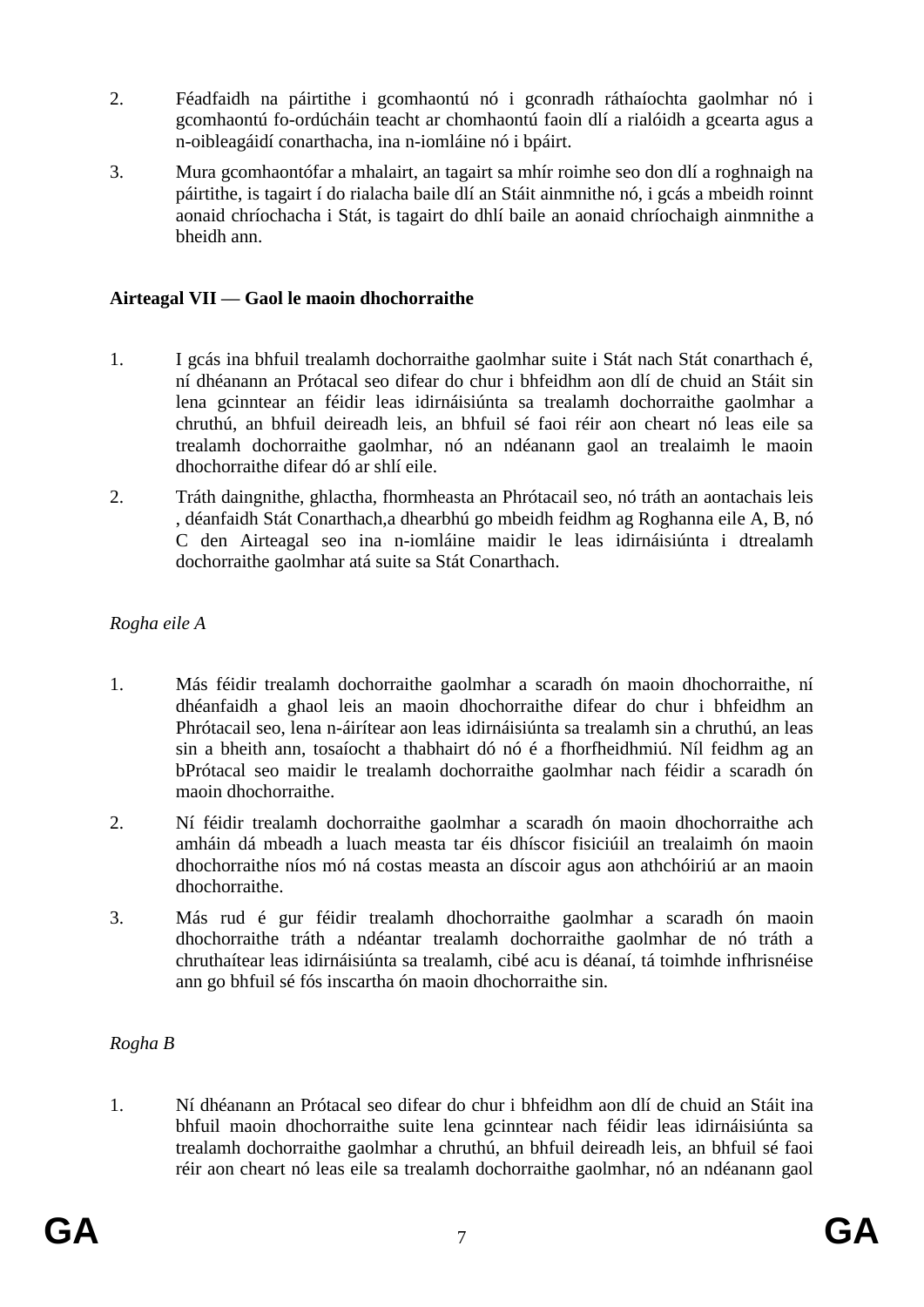an trealaimh le maoin dhochorraithe difear dó ar shlí eile má chaill an trealamh a chéannacht dhlíthiúil aonair i gcomhréir le dlí an Stáit sin.

- 2. Más trealamh dochorraithe gaolmhar é atá faoi réir leasa idirnáisiúnta chláraithe agus nach bhfuil a chéannacht dhlíthiúil aonair caillte aige i gcomhréir le dlí an Stáit ina bhfuil an mhaoin dhochorraithe suite, ní bheidh tosaíocht ar an leas idirnáisiúnta cláraithe sa trealamh sin ag leas sa mhaoin dhochorraithe a bhaineann leis an trealamh sin ach amháin má chomhlíontar na coinníollacha seo a leanas:
	- (a) cláraíodh an leas idirnáisiúnta sa mhaoin dhochorraithe i gcomhréir le ceanglais an dlí baile roimh an tráth a cláraíodh an leas idirnáisiúnta sa trealamh faoin bPrótacal seo agus leanann clárú an leasa sa mhaoin dhochorraithe d'éifeacht a bheith leis; agus
	- (b) rinneadh gaol idir an trealamh agus an mhaoin dhochorraithe roimh an tráth a cláraíodh an leas idirnáisiúnta sa trealamh faoin bPrótacal seo.

## *Rogha C*

1. Ní dhéanann an Prótacal seo difear do chur i bhfeidhm aon dlí de chuid an Stáit ina bhfuil maoin dhochorraithe suite lena gcinntear nach féidir leas idirnáisiúnta sa trealamh dochorraithe gaolmhar a chruthú, an bhfuil sé scortha de bheith ann, an bhfuil sé faoi réir aon cheart nó leas eile sa trealamh dochorraithe gaolmhar, nó an ndéanann gaol an trealaimh le maoin dhochorraithe difear dó ar shlí eile.

## **CAIBIDIL II**

# **LEIGHEASANNA MAINNEACHTANA AGUS TOSAÍOCHTAÍ**

#### **Airteagal VIII — Modhnú ar na forálacha maidir le leigheasanna mainneachtana**

- 1. Sa bhreis ar na leigheasanna a shonraítear i gCaibidil III den Choinbhinsiún, féadfaidh an creidiúnaí, a mhéid atá sé comhaontaithe ag an bhféichiúnaí tráth ar bith agus sna himthosca a shonraítear sa Chaibidil sin, onnmhairiú agus aistriú fisiciúil trealaimh ón gcríoch ina bhfuil sé suite a thabhairt chun críche.
- 2. Ní fheidhmeoidh an creidiúnaí na leigheasanna a shonraítear sa mhír sin roimhe seo gan toiliú i scríbhinn roimh ré a fháil ó shealbhóir aon leasa chláraithe atá céimnithe mar thosaíocht thar thoiliú an chreidiúnaí.
- 3. Ní bheidh feidhm ag Airteagal 8(3) den Choinbhinsiún maidir le trealamh. Déanfar aon leigheas a thugann an Coinbhinsiún i ndáil le trealamh a fheidhmiú ar bhealach atá réasúnta ó thaobh na tráchtála de. Is éard a mheasfar gur ar bhealach atá réasúnta ó thaobh na tráchtála de a fheidhmítear leigheas i gcás ina bhfeidhmítear é i gcomhréir le foráil de chuid an chomhaontaithe ach amháin i gcás ina meastar go bhfuil foráil den sórt sin míréasúnta.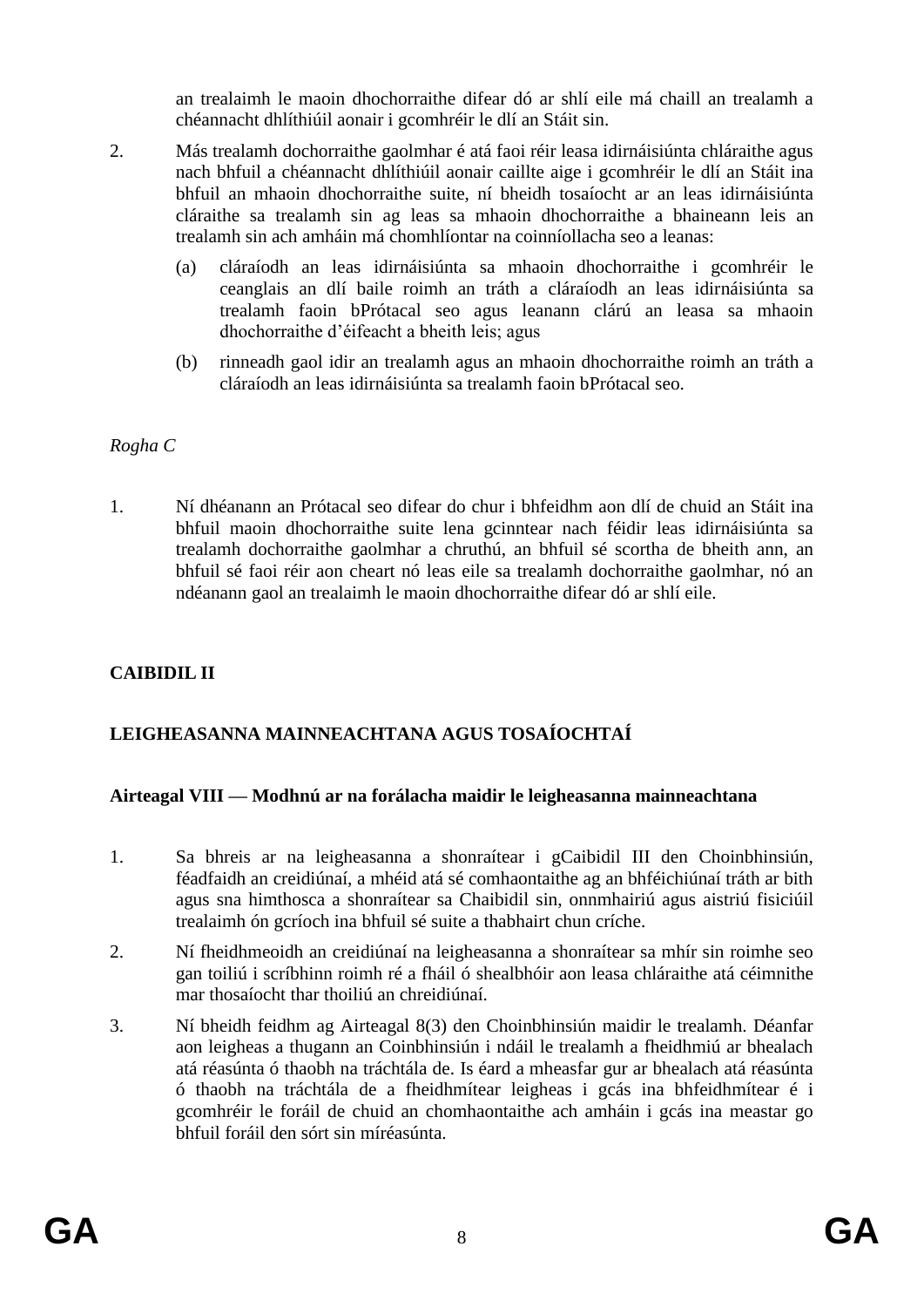- 4. Aon mhuirearaí a thabharfaidh fógra ceithre lá féilire dhéag nó níos mó roimh ré i scríbhinn maidir le díol nó léasú beartaithe do dhaoine leasmhara mar a fhoráiltear le hAirteagal 8(4) den Choinbhinsiún, measfar go sásaíonn sé an ceanglas a shonraítear ann 'réamhfhógra réasúnta' a thabhairt. Ní chuirfidh an méid sin roimhe seo cosc ar mhuirearaí agus ar mhuirearóir ná ar ráthóir comhaontú le tréimhse níos faide le haghaidh an fhógra roimh ré.
- 5. Faoi réir aon dlí agus rialachán sábháilteachta is infheidhme, áiritheoidh Stát Conarthach go gcomhoibreoidh na húdaráis riaracháin iomchuí go gasta leis an gcreidiúnaí agus go dtabharfaidh siad cúnamh don chreidiúnaí a mhéid is gá chun na leigheasanna a shonraítear i mír 1 a fheidhmiú.
- 6. Féadfaidh Stát Conarthach, tráth daingnithe, ghlactha, fhormheasta, nó aontachais leis an bPrótacal seo, a dhearbhú nach gcuirfidh sé an mhír sin roimhe seo i bhfeidhm.
- 7. Aon mhuirearaí a bheartaíonn trealamh a onnmhairiú faoi mhír 1 ar bhealach eile seachas de bhun ordú cúirte, tabharfaidh sé fógra réasúnta i scríbhinn roimh ré maidir leis an onnmhairiú atá beartaithe dóibh seo a leanas:
	- (a) daoine leasmhara a shonraítear in Airteagal 1(m)(i) agus (ii) den Choinbhinsiún; agus
	- (b) daoine leasmhara a shonraítear in Airteagal 1(m)(iii) den Choinbhinsiún a mbeidh fógra tugtha acu maidir lena gcearta i ndáil leis an muirearaí laistigh de thréimhse réasúnta roimh an onnmhairiú.

#### **Airteagal IX – Modhnú na bhforálacha maidir le faoiseamh nuair atá cinneadh críochnaitheach ar feitheamh**

- 1. Ní bheidh feidhm ag an Airteagal seo ach amháin i Stát Conarthach a rinne dearbhú de bhun Airteagal XXVIII(2) agus a mhéid a sonraíodh sa dhearbhú sin.
- 2. Chun críocha Airteagal 13(1) den Choinbhinsiún, ciallaíonn 'gasta', i gcomhthéacs faoiseamh a fháil, laistigh de cibé líon laethanta féilire ó dháta comhdaithe an iarratais ar fhaoiseamh a shonraítear i ndearbhú arna dhéanamh ag an Stát Conarthach ina ndéantar an t-iarratas.
- 3. Tá feidhm ag Airteagal 13(1) den Choinbhinsiún agus an méid seo a leanas curtha leis díreach i ndiaidh fhomhír (d):

'(e) más rud é, i dtráth ar bith, go n-aontaíonn an féichiúnaí agus an creidiúnaí go sonrach, an réad a dhíol agus úsáid a bhaint as fáltas as an díol sin',

agus beidh feidhm ag Airteagal 43(2) trí na focail 'agus (e)' a chur isteach i ndiaidh na bhfocal 'Airteagal 13(1)(d)'.

- 4. Tá úinéireacht nó aon leas eile de chuid an fhéichiúnaí a aistreoidh ar dhíol faoin mír sin roimhe seo saor ó aon leas eile a bhfuil tosaíocht ag leas idirnáisiúnta an chreidiúnaí air faoi fhorálacha Airteagal 29 den Choinbhinsiún.
- 5. Féadfaidh an creidiúnaí agus an féichiúnaí nó aon duine leasmhar eile comhaontú i scríbhinn go n-eisiafar cur i bhfeidhm Airteagal 13(2) den Choinbhinsiún.
- 6. Maidir leis na leigheasanna in Airteagal VIII(1):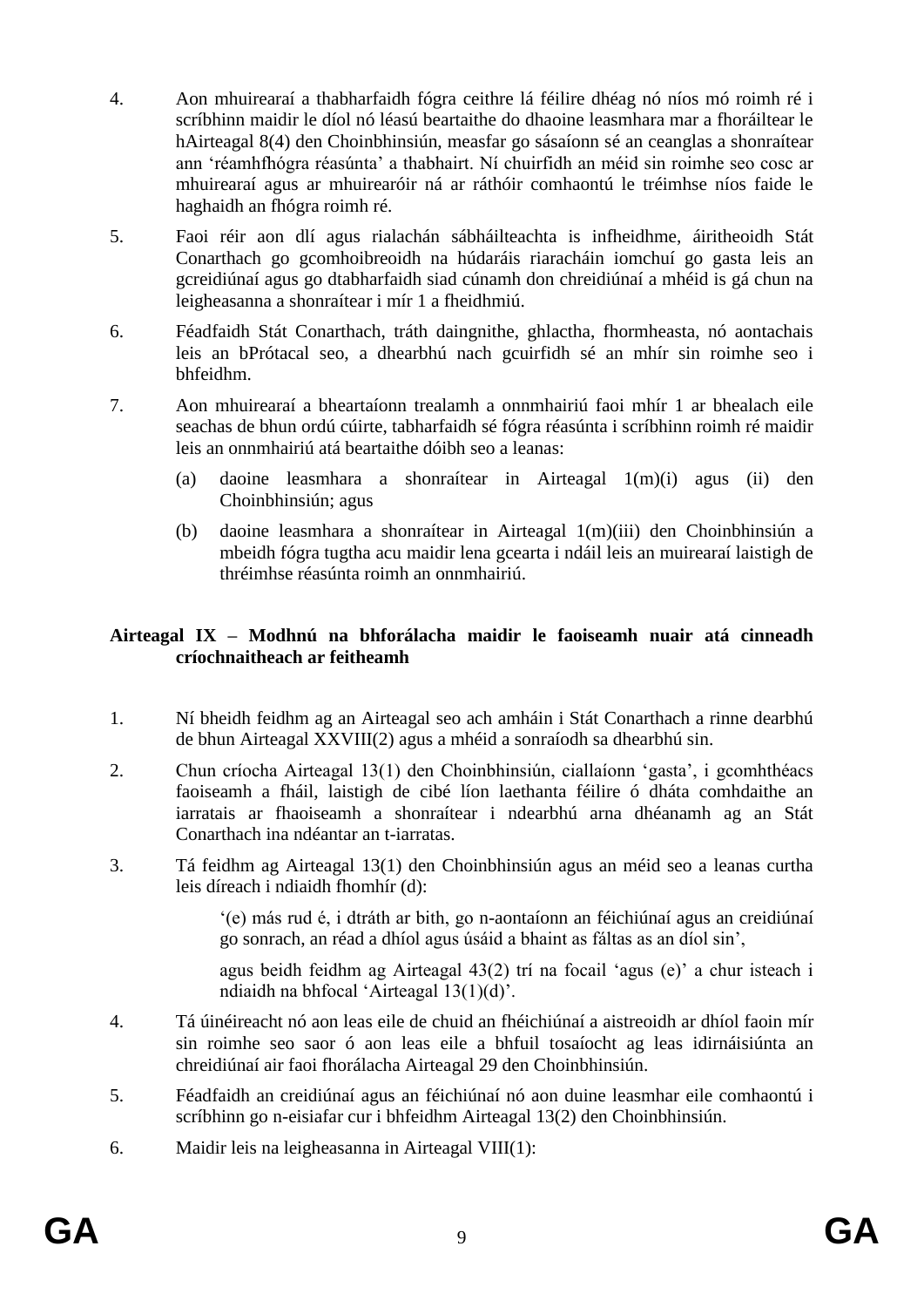- (a) Cuirfidh na húdaráis riaracháin iad ar fáil i Stát Conarthach tráth nach déanaí ná seacht lá féilire tar éis don chreidiúnaí fógra a thabhairt do na húdaráis sin gur deonaíodh an faoiseamh a shonraítear in Airteagal 13 den Choinbhinsiún nó, i gcás faoisimh arna dheonú ag cúirt choigríche, aitheanta ag cúirt de chuid an Stáit Chonarthaigh, agus go bhfuil an creidiúnaí i dteideal na leigheasanna sin a fháil i gcomhréir leis an gCoinbhinsiún; agus
- (b) comhoibreoidh na húdaráis is infheidhme go gasta leis an gcreidiúnaí agus tabharfaidh siad cúnamh don chreidiúnaí leis na leigheasanna sin a fheidhmiú i gcomhréir leis na dlíthe agus na rialacháin sábháilteachta is infheidhme.
- 7. Ní dhéanfaidh mír 2 ná mír 6 difear d'aon dlí nó rialachán sábháilteachta is infheidhme.

## **Airteagal X — Leigheasanna Dócmhainneachta**

- 1. Ní bheidh feidhm ag an Airteagal seo ach amháin i gcás ina ndéanfaidh Stát Conarthach, arb é an phríomhdhlínse dócmhainneachta é, dearbhú de bhun Airteagal XXVIII(3).
- 2. Tagairtí san Airteagal seo don 'riarthóir dócmhainneachta', is don duine sin ina cháil oifigiúil, seachas ina cháil phearsanta, a bheidh siad.
- 3. Má tharlaíonn teagmhas a bhaineann le dócmhainneacht, tabharfaidh an riarthóir dócmhainneachta nó an féichiúnaí, de réir mar is infheidhme, faoi réir mhír 7, seilbh ar an trealamh don chreidiúnaí tráth nach déanaí ná an dáta is luaithe i measc na ndátaí thíos:
	- (a) deireadh na tréimhse feithimh; agus
	- (b) an dáta a mbeadh an creidiúnaí i dteideal an trealamh a shealbhú mura mbeadh feidhm ag an Airteagal seo.
- 4. Chun críche an Airteagail seo, is í an tréimhse a shonrófar i ndearbhú ón Stát Conarthach, arb é an phríomhdlínse dócmhainneachta é, an 'tréimhse feithimh'.
- 5. Mura dtugtar an deis don chreidiúnaí seilbh a ghlacadh faoi mhír 3, agus go dtí go dtabharfar an deis sin:
	- (a) caomhnóidh an riarthóir dócmhainneachta nó an féichiúnaí an trealamh, de réir mar is infheidhme, agus déanfaidh sé an trealamh féin mar aon lena luach a choinneáil i gcomhréir leis an gcomhaontú; agus
	- (b) beidh an creidiúnaí i dteideal iarratas a dhéanamh ar aon fhoirm eile d'fhaoiseamh eatramhach atá ar fáil faoin dlí is infheidhme
- 6. Ní chuirfidh fomhír (a) den mhír sin roimhe seo cosc ar úsáid a bhaint as an trealamh faoi shocruithe atá ceaptha chun an trealamh a chaomhnú agus é agus a luach a choinneáil.
- 7. Féadfaidh an riarthóir dócmhainneachta nó an féichiúnaí, de réir mar is infheidhme, seilbh a choimeád ar an trealamh i gcás inar leigheas sé, faoin am a shonraítear i mír 3, gach mainneachtain seachas mainneachtain a bhunaítear le himeachtaí dócmhainneachta a thionscnamh agus gur aontaigh sé na hoibleagáidí uile a bheidh ann amach anseo faoin gcomhaontú agus faoi na doiciméid ghaolmhara idirbhirt a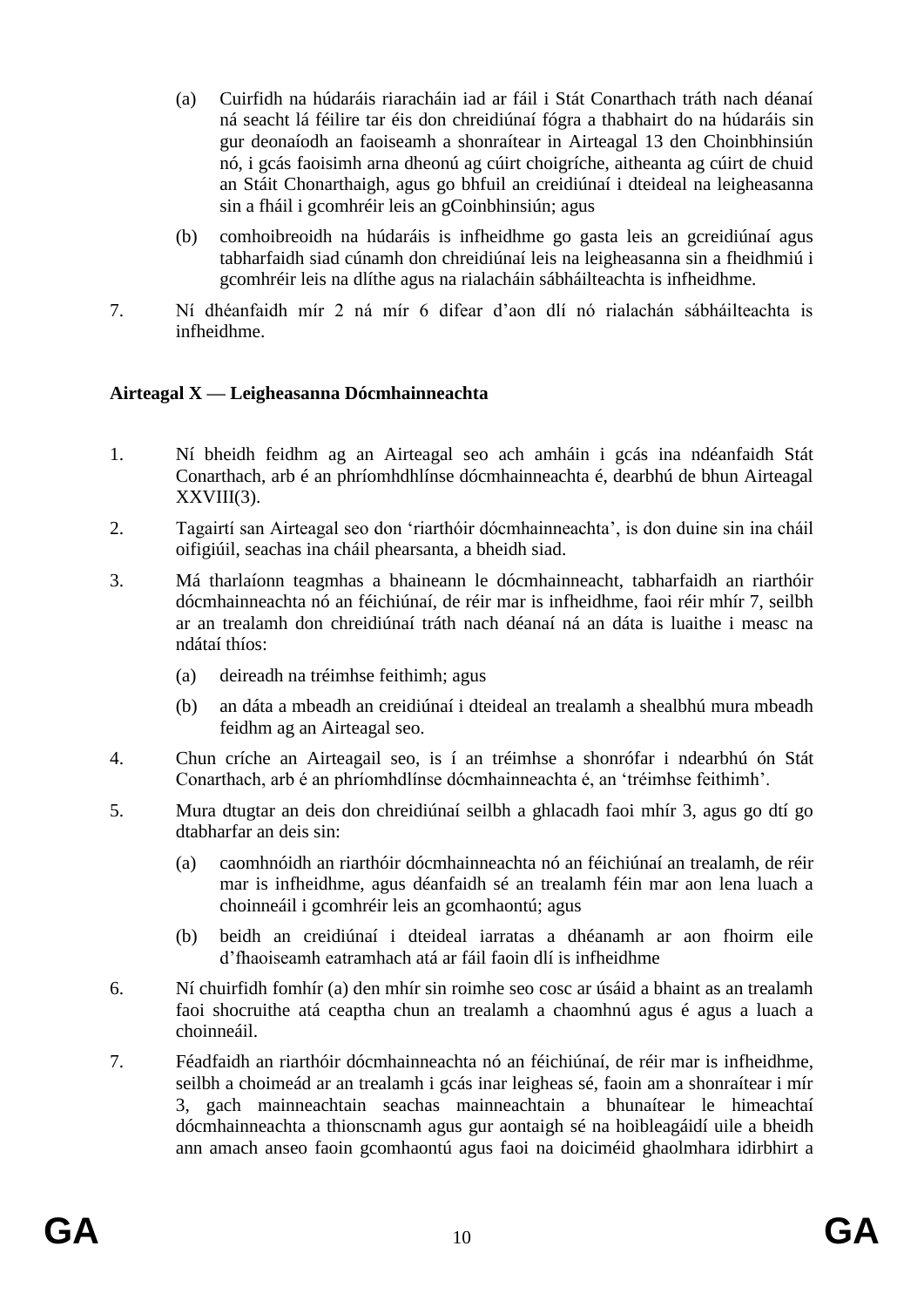chomhlíonadh. Ní bheidh feidhm ag an dara tréimhse feithimh maidir le mainneachtain i gcomhlíonadh na n-oibleagáidí sin amach anseo.

- 8. Maidir leis na leigheasanna in Airteagal VIII(1):
	- (a) cuirfidh na húdaráis riaracháin i Stát Conarthach ar fáil iad tráth nach déanaí ná seacht lá féilire tar éis an dáta a dtabharfaidh an creidiúnaí fógra do na húdaráis sin go bhfuil sé i dteideal na leigheasanna sin a fháil i gcomhréir leis an gCoinbhinsiún; agus
	- (b) comhoibreoidh na húdaráis is infheidhme go gasta leis an gcreidiúnaí agus tabharfaidh siad cúnamh don chreidiúnaí leis na leigheasanna sin a fheidhmiú i gcomhréir leis na dlíthe agus na rialacháin sábháilteachta is infheidhme.
- 9. Ní fhéadfar feidhmiú aon leigheas a cheadaítear leis an gCoinbhinsiún nó leis an bPrótacal sin a chosc ná a mhoilliú tar éis an dáta a shonraítear i mír 3.
- 10. Ní fhéadfar aon oibleagáid de chuid an fhéichiúnaí faoin gcomhaontú a mhodhnú gan toiliú an chreidiúnaí.
- 11. Ní fhorléireofar aon ní sa mhír sin roimhe seo mar ní a dhéanann difear d'údarás, más ann dó, an riarthóra dócmhainneachta faoin dlí is infheidhme chun an comhaontú a fhoirceannadh.
- 12. Ní bheidh tosaíocht in imeachtaí dócmhainneachta ar leasanna cláraithe ag aon cheart ná leas, cé is moite de chearta neamh-chomhthoileacha nó leasanna neamh-chomhthoiliúla de chuid catagóire atá cumhdaithe le dearbhú de bhun Airteagal 39(1) den Choinbhinsiún.
- 13. Beidh feidhm ag an gCoinbhinsiún arna mhodhnú le hAirteagal VIII maidir le feidhmiú aon leigheas faoin Airteagal seo.

# **Airteagal XI — Cúnamh dócmhainneachta**

- 1. Ní bheidh feidhm ag an Airteagal seo ach amháin i Stát Conarthach a dhéanfaidh dearbhú de bhun Airteagal XXVIII(1).
- 2. Déanfaidh cúirteanna Stáit Chonarthaigh ina bhfuil an trealamh, i gcomhréir le dlí an Stáit sin, comhoibriú a mhéid is féidir le cúirteanna coigríche agus le riarthóirí dócmhainneachta coigríche chun forálacha Airteagal X a chur i gcrích.

## **Airteagal XII – Forálacha a bhaineann le fardal**

- 1. Ní bheidh feidhm ag an Airteagal seo ach amháin i gcás ina ndéanfaidh Stát Conarthach dearbhú de bhun Airteagal XXVIII(4).
- 2. Ní leas idirnáisiúnta leas san fhardal arna chruthú nó arna sholáthar le comhaontú arb é an déileálaí an féichiúnaí faoi más sa Stát Conarthach dá dtagraítear sa mhír roimhe seo atá sé suite an tráth a chruthaítear nó a eascraítear an leas.
- 3. Níl feidhm ag Airteagal 29(3)(b) agus 29(4)(b) den Choinbhinsiún maidir le ceannaitheoir, ceannaitheoir coinníollach nó léasaí fardail ó dhéileálaí má tá an déileálaí suite sa Stát Conarthach dá dtagraítear i mír 1 an tráth a fhaigheann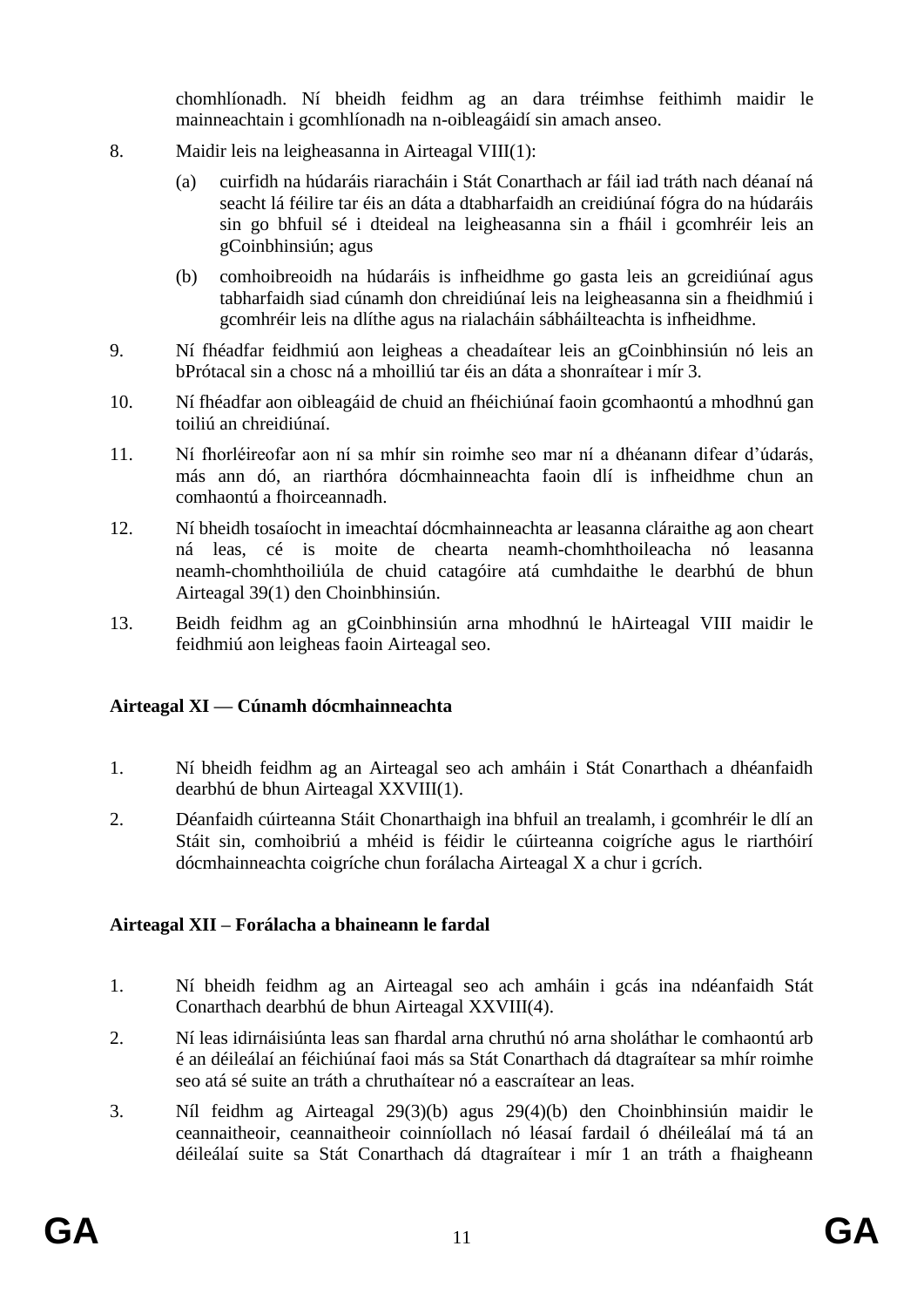ceannaitheoir, ceannaitheoir coinníollach nó léasaí a leas san fhardal nó a chearta ar an bhfardal*.* 

4. Chun críocha an Airteagail seo, tá déileálaí suite i Stát ina bhfuil a áit ghnó nó, má tá níos mó ná áit ghnó amháin aige i Stáit éagsúla, a phríomháit ghnó.

## **Airteagal XIII – Forálacha a bhaineann leis an bhféichiúnaí**

- 1. In éagmais mainneachtana de réir bhrí Airteagal 11 den Choinbhinsiún, beidh an féichiúnaí i dteideal seilbh shíothach ar an trealamh agus i dteideal é a úsáid de réir an chomhaontaithe maidir le:
	- (a) creidiúnaí dá chuid agus sealbhóir aon leasa a ghlacann an féichiúnaí saor in aisce de bhun Airteagal 29(4)(b) den Choinbhinsiún mura mbeidh, agus a mhéid a chomhaontaigh an féichiúnaí a mhalairt; agus
	- (b) sealbhóir aon leasa a bhfuil ceart nó leas an fhéichiúnaí faoina réir de bhun Airteagal 29(4)(a) den Choinbhinsiún, ach sin a mhéid a chomhaontaigh an sealbhóir sin, má chomhaontaigh sé sin.
- 2. Ní dhéanann aon ní sa Choinbhinsiún ná sa Phrótacal sin difear do dhliteanas a bheadh ar chreidiúnaí mar gheall ar aon sárú ar an gcomhaontú faoin dlí is infheidhme a mhéid a bhaineann an comhaontú sin le trealamh.

# **CAIBIDIL III**

## **FORÁLACHA CLÁRLAINNE A BHAINEANN LE LEASANNA IDIRNÁISIÚNTA I DTREALAMH**

## **Airteagal XIV – An tÚdarás Maoirseachta agus an Cláraitheoir**

- 1. Is é an tÚdarás Maoirseachta an t-eintiteas idirnáisiúnta a ainmneofar de bhun rún ón gComhdháil Taidhleoireachta chun an Prótacal seo a ghlacadh ar choinníoll go mbeidh an tÚdarás Maoirseachta sin in ann gníomhú sa cháil sin agus é toilteanach sin é dhéanamh.
- 2. I gcás nach bhfuil an t-eintiteas idirnáisiúnta dá dtagraítear sa mhír roimhe seo in ann agus toilteanach gníomhú mar Údarás Maoirseachta, tionólfar Comhdháil de Stáit Shínithe agus Stáit Chonarthacha chun Údarás Maoirseachta eile a ainmniú.
- 3. Beidh díolúine ag an Údarás Maoirseachta agus ag a oifigigh agus a fhostaithe ó phróiseas dlíthiúil agus riaracháin dá bhforáiltear faoi na rialacha is infheidhme maidir leo mar eintiteas idirnáisiúnta nó ar shlí eile.
- 4. Bunóidh an tÚdarás Maoirseachta coimisiún saineolaithe as daoine a ainmneoidh Stáit Shínithe agus Stáit Chonarthacha a mbeidh na cáilíochtaí agus an taithí is gá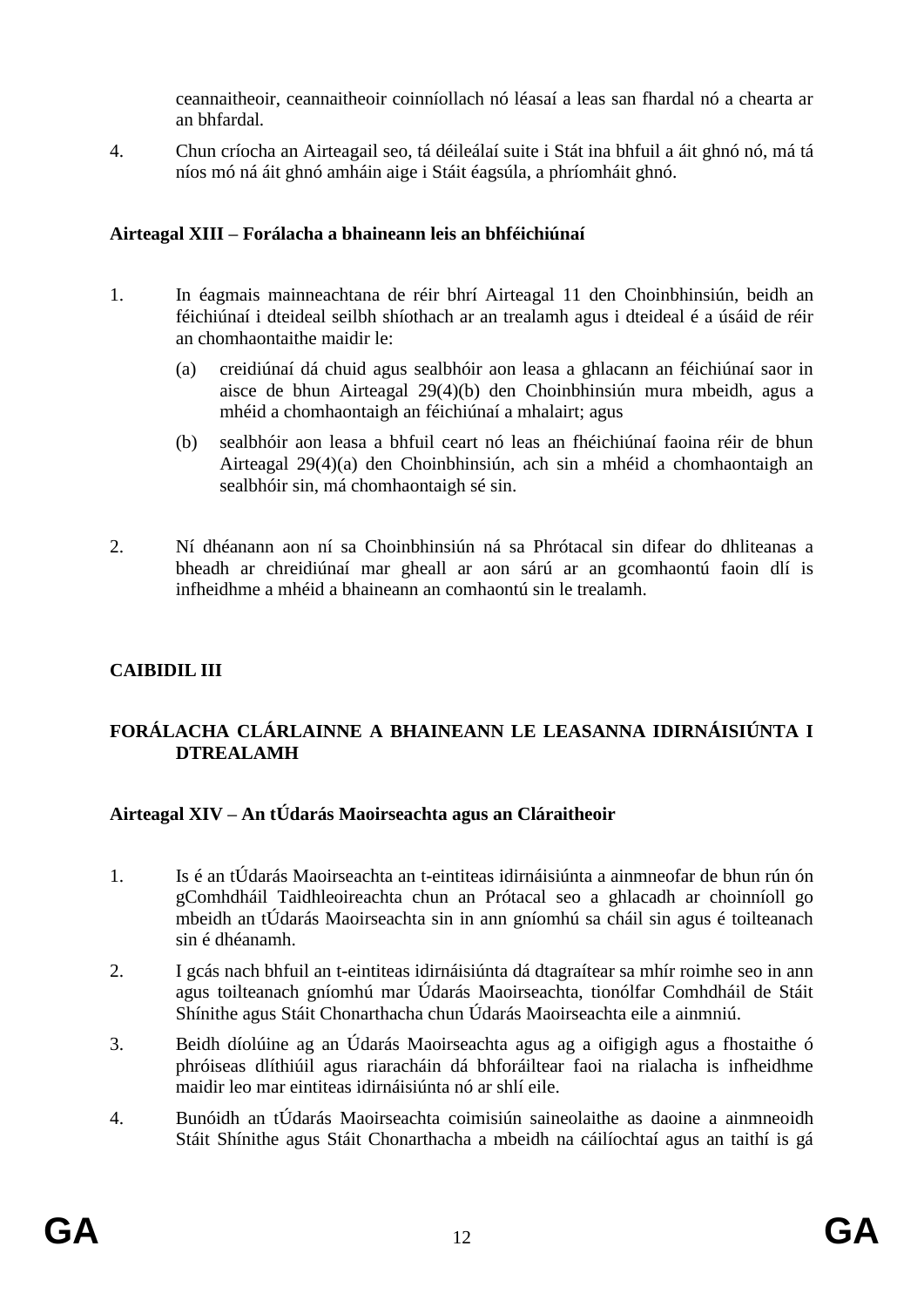acu, agus cuirfidh sé de chúram air cúnamh a thabhairt don Údarás Maoirseachta a fheidhmeanna a chomhlíonadh.

5. Ceapfar chéad Chláraitheoir na Clárlainne Idirnáisiúnta go ceann tréimhse cúig bliana ó dháta theacht i bhfeidhm an Phrótacail seo. Ina dhiaidh sin, ceapfaidh an tÚdarás Maoirseachta an Cláraitheoir gach cúig bliana go tráthrialta nó déanfaidh sé é a athcheapadh.

#### **Airteagal XV — Na chéad rialacháin**

Déanfaidh an tÚdarás Maoirseachta na chéad rialacháin ionas go mbeidh éifeacht acu ar theacht i bhfeidhm an Phrótacail seo.

#### **Airteagal XVI — Pointí iontrála ainmnithe**

- 1. Féadfaidh Stát Conarthach ag tráth ar bith eintiteas nó eintitis a ainmniú mar phointe iontrála nó mar phointí iontrála trína ndéanfar, nó trína bhféadfar, faisnéis a bheidh ag teastáil lena clárú a tharchur chuig an gClárlann Idirnáisiúnta seachas clárú fógra i dtaobh leasa náisiúnta nó cirt nó leasa faoi Airteagal 40 den Choinbhinsiún i gceachtar den dá chás a thagann chun cinn faoi dhlíthe Stáit eile. Oibreofar na pointí iontrála éagsúla le linn uaireanta oibre ar a laghad ina gcríocha féin.
- 2. Féadfaidh ainmniú arna dhéanamh faoin mír roimhe seo pointe iontrála ainmnithe nó pointí iontrála ainmnithe a cheadú le húsáid le haghaidh faisnéise a bheidh ag teastáil le haghaidh clárúcháin i ndáil le fógraí díolacháin, ach ní fhéadfaidh sé iallach a chur orthu é sin a dhéanamh.
- 3. Ní bheidh clárú neamhbhailí mar gheall ar é a dhéanamh ar shlí eile seachas i gcomhréir le haon cheanglas a fhorchuirfidh Stát Conarthach faoi mhír 1.

#### **Airteagal XVII — Trealamh chun críocha cláraithe a shainaithint**

Tuairisc ar an trealamh ina bhfuil sraithuimhir a mhonaróra agus cibé faisnéis bhreise is gá chun uathúlacht a áirithiú, is gá agus is leor í chun an réad a shainaithint chun críocha Airteagal 18(1)(a) den Choinbhinsiún. Sonrófar sna Rialacháin formáid sraithuimhir an mhonaróra agus soláthrófar an fhaisnéis bhreise is gá iontu chun uathúlacht a áirithiú.

## **Airteagal XVIII — Modhnuithe breise ar fhorálacha na Clárlainne**

- 1. Chun críocha Airteagal 19(6) den Choinbhinsiún, is é sraithuimhir an mhonaróra a bheidh ina chritéar cuardaigh le haghaidh trealaimh.
- 2. Cinnfear na táillí dá dtagraítear in Airteagal 17(2)(h) den Choinbhinsiún chun na nithe seo a leanas a ghnóthú: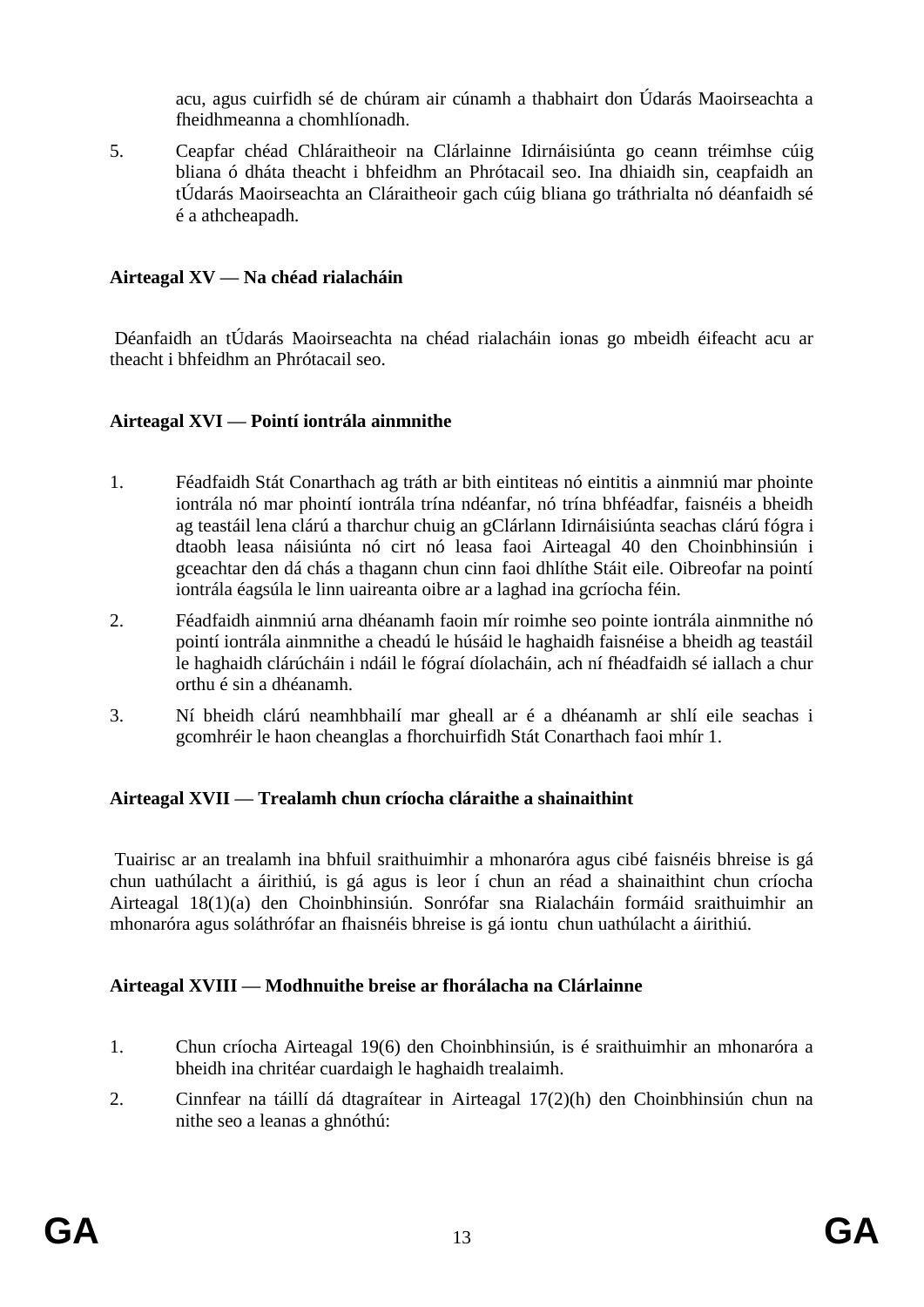- (a) na costais réasúnta a ghabhann leis an gClárlann Idirnáisiúnta a bhunú, a oibriú agus a rialáil, agus costais réasúnta an Údaráis Maoirseachta a ghabhann le comhlíonadh na bhfeidhmeanna, feidhmiú na gcumhachtaí agus le comhlíonadh na ndualgas a shamhlaítear le hAirteagal 17(2) den Choinbhinsiún; agus
- (b) costais réasúnta an Taiscí a bhaineann le comhlíonadh na bhfeidhmeanna, feidhmiú na gcumhachtaí agus comhlíonadh na ndualgas a shamhlaítear le hAirteagal 62(2)(c) den Choinbhinsiún agus le hAirteagal XXXVII(2)(c) go (f) den Phrótacal sin.
- 3. Is é an Cláraitheoir a oibreoidh agus a riarfaidh feidhmeanna láraithe na Clárlainne Idirnáisiúnta ar bhonn ceithre huaire is fiche an chloig.
- 4. Beidh an Cláraitheoir faoi dhliteanas faoi Airteagal 28(1) den Choinbhinsiún i leith caillteanais a bheidh ann suas le méid nach mó ná luach an trealaimh lena mbaineann an caillteanas. D'ainneoin na habairte roimhe seo, ní rachaidh dliteanas an Chláraitheora thar 5 mhilliún Cearta Tarraingthe Speisialta in aon bhliain féilire, nó cibé méid is mó ná sin, arna ríomh cibé slí a fhéadfaidh an tÚdarás Maoirseachta a chinneadh le rialacháin ó am go ham.
- 5. Ní chuirfidh an mhír sin roimhe seo teorainn le dliteanas an Chláraitheora i leith damáistí mar gheall ar chaillteanas de dheasca mórfhaillí nó mí-iompair a rinne an Cláraitheoir agus a chuid oifigeach agus a chuid fostaithe.
- 6. Ní bheidh méid an árachais nó na ráthaíochta airgeadais dá dtagraítear in Airteagal 28(4) den Choinbhinsiún níos lú ná an méid a chinnfidh an tÚdarás Maoirseachta a bheith iomchuí, ag féachaint do dhliteanas ionchasach an Chláraitheora.
- 7. Ní chuirfidh aon ní sa Choinbhinsiún cosc ar an gCláraitheoir árachas nó ráthaíocht airgeadais a fháil a chumhdaíonn teagmhais nach bhfuil an Cláraitheoir faoi dhliteanas ina leith faoi Airteagal 28 den Choinbhinsiún.

## **Airteagal XIX — Modhnuithe ar fhorálacha maidir le comhlíonadh**

- 1. Tá feidhm ag Airteagal 25 den Choinbhinsiún:
	- (a) amhail is dá mba thagairtí d'aon duine de na daoine leasmhara dá dtagraítear in Airteagal 1(m)(i) agus (iii) iad tagairtí don fhéichiúnaí i mír 1 agus i mír 3;
	- (b) cuirtear an méid seo a leanas in ionad mhír 4:
		- '4. I gcás nár chóir clárú a dhéanamh nó i gcás go bhfuil sé mícheart nó i gcás gur cheart é a chomhlíonadh ar shlí eile i gcásanna nach dtagann faoi réim aon cheann de na míreanna sin roimhe seo, déanfaidh an duine a ndearnadh an clárú ar a shon é a chomhlíonadh nó a leasú, gan moill mhíchuí, tar éis éileamh i scríbhinn a fháil ó aon duine de na daoine leasmhara dá dtagraítear in Airteagal 1(m)(i) agus (iii) a sheachadadh ar sheoladh an duine, nó a fháil ag seoladh an duine, gur ar a shon a rinneadh an clárú mar atá luaite sa chlárú'; agus
	- (c) an méid seo a leanas a chur isteach díreach i ndiaidh mhír 4:
		- "5. I gcás nach ann a thuilleadh do shealbhóir an leasa dá dtagraítear i mír 1 nó i mír 3 den Airteagal seo nó don duine a ndearnadh an clárú ina fhabhar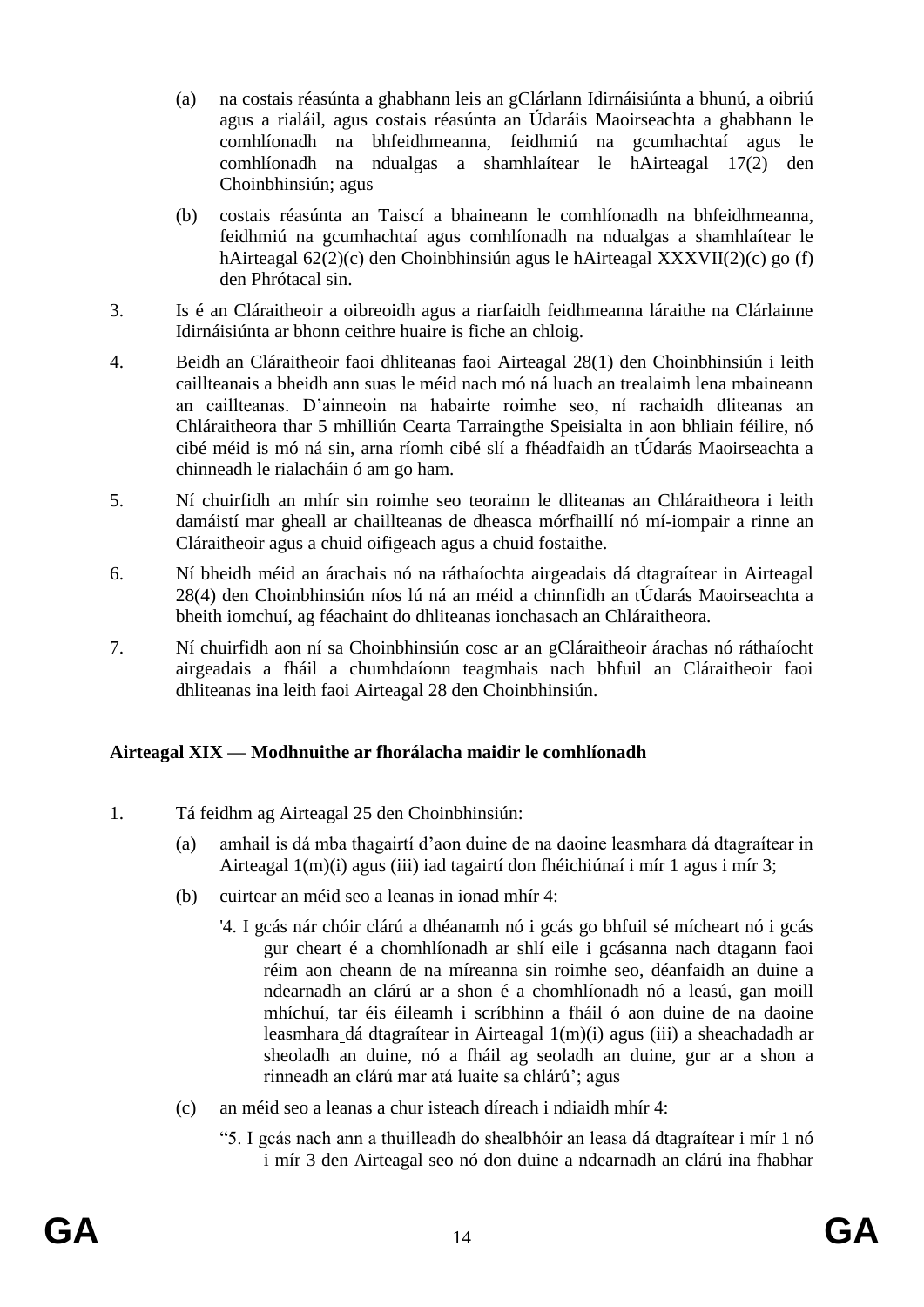mar a fhoráiltear le mír 4 nó mura féidir teacht ar an duine sin, féadfaidh an chúirt, ar iarratas ó aon duine de na daoine leasmhara dá dtagraítear in Airteagal 1(m)(i) agus (iii), ordú a dhéanamh a bheidh dírithe ar an gCláraitheoir, ordú a cheanglóidh ar an gCláraitheoir an clárú a chomhlíonadh.

- 6. I gcás nach ann don chreidiúnaí nó don sannaí atá beartaithe dá dtagraítear i mír 2 den Airteagal seo a thuilleadh nó mura féidir teacht air, féadfaidh an chúirt, ar iarratas ón bhféichiúnaí nó ón sannóir atá beartaithe, ordú a dhéanamh a bheidh dírithe an gCláraitheoir, ordú a cheanglóidh ar an gCláraitheoir an clárú a chomhlíonadh.'
- 2. Chun críocha Airteagal 25(2) den Choinbhinsiún agus sna himthosca a thuairiscítear ann, déanfaidh sealbhóir leasa idirnáisiúnta ionchasaigh chláraithe nó sannadh ionchasach cláraithe leasa idirnáisiúnta cibé bearta a bheidh faoina chumhacht chun go gcomhlíonfar an clárú tráth nach déanaí ná deich lá féilire tar éis an t-éileamh a thuairiscítear sa mhír sin a fháil.

## **Airteagal XX — Fógraí díolacháin**

Údarófar leis na rialacháin fógraí díolacháin i dtaobh trealamh a chlárú sa Chlárlann Idirnáisiúnta. Beidh feidhm ag forálacha na Caibidle seo agus Chaibidil V den Choinbhinsiún, a mhéid is iomchuí, maidir leis na cláraithe sin. Mar sin, aon chlárú den sórt sin agus aon chuardach a dhéanfar nó aon deimhniú a eiseofar i leith fógra díolacháin, is chun críocha faisnéise amháin a bheidh siad agus ní dhéanfaidh siad difear do chearta aon duine, ná ní bheidh aon éifeacht eile acu, faoin gCoinbhinsiún nó faoin bPrótacal sin.

## **CAIBIDIL IV**

# **DLÍNSE**

## **Airteagal XXI — Tarscaoileadh díolúine ceannasaí**

- 1. Faoi réir mhír 2, beidh tarscaoileadh díolúine ceannasaí ó dhlínse na gcúirteanna a shonraítear in Airteagal 42 nó in Airteagal 43 den Choinbhinsiún nó a bhaineann le cearta agus leasanna a bhaineann le trealamh faoin gCoinbhinsiún a fhorghníomhú ceangailteach agus, má chomhlíontar na coinníollacha eile don dlínse nó don fhorfheidhmiú sin, beidh éifeacht aige chun dlínse a thabhairt agus chun forghníomhú a cheadú, de réir mar a bheidh.
- 2. Ní mór tarscaoileadh faoin mír sin roimhe seo a bheith i scríbhinn agus tuairisc a bheith ann ar an trealamh mar atá sonraithe in Airteagal V(1).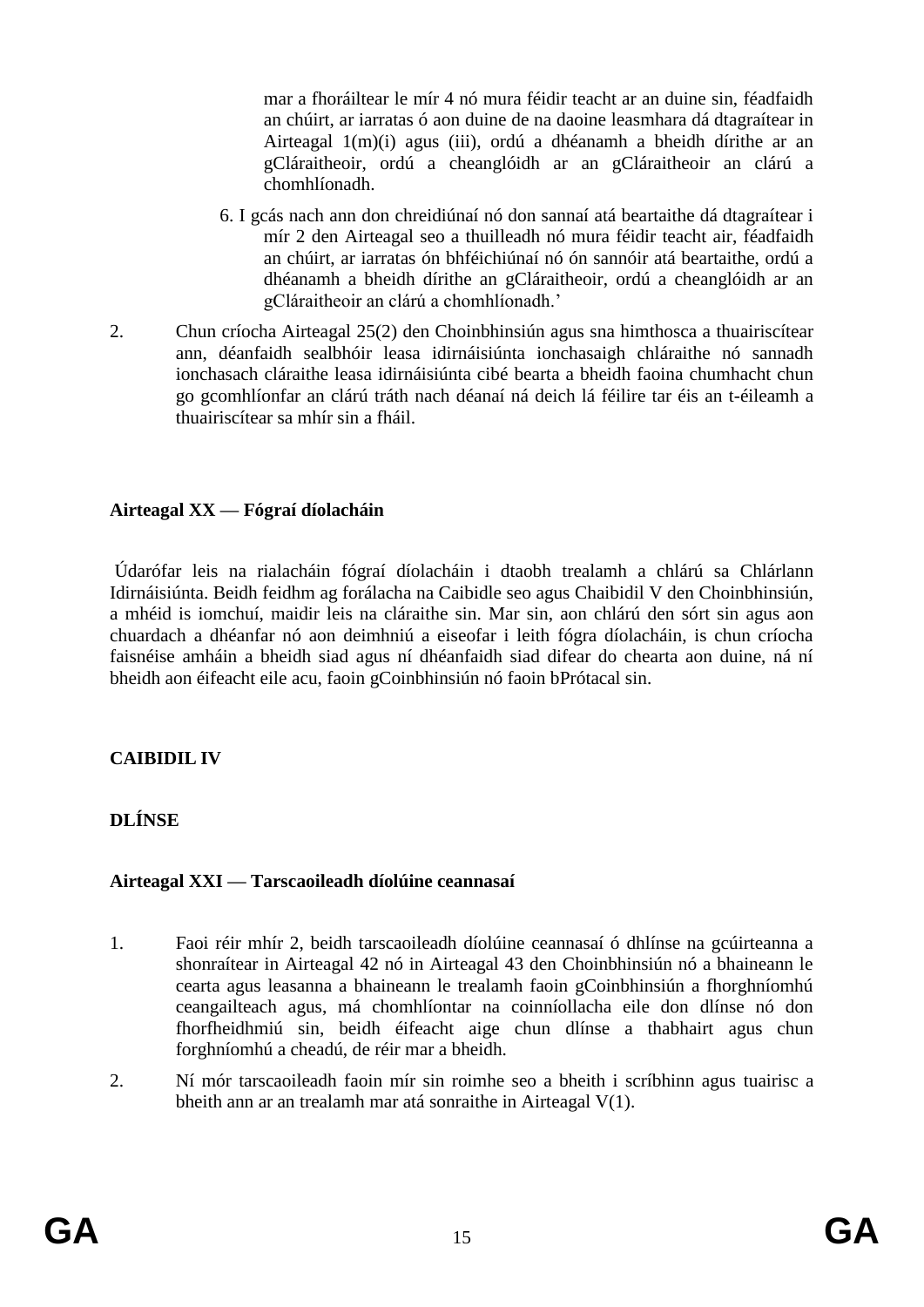## **CAIBIDIL V**

## **GAOL LE COINBHINSIÚIN EILE**

#### **Airteagal XXII — Gaol leis an gCoinbhinsiún UNIDROIT maidir le Léasú Airgeadais Idirnáisiúnta**

Glacfaidh an Coinbhinsiún ar Leasanna Idirnáisiúnta i dTrealamh Soghluaiste, mar a chuirtear i bhfeidhm é maidir le trealamh mianadóireachta, trealamh talmhaíochta agus trealamh tógála, ionad Choinbhinsiún UNIDROIT maidir le Léasú Airgeadais Idirnáisiúnta i leith ábhar an Phrótacail sin, mar atá idir Stáit is Páirtithe sa dá Choinbhinsiún.

## **CAIBIDIL VI**

# **FORÁLACHA CRÍOCHNAITHEACHA**

#### **Airteagal XXIII — Síniú, daingniú, glacadh, formheas nó aontachas**

- 1. Beidh an Prótacal seo ar oscailt lena shíniú in Pretoria an 22 Samhain 2019 ag Stáit a bheidh páirteach sa Chomhdháil Taidhleoireachta chun Prótacal a ghabhann leis an gCoinbhinsiún ar Leasanna Idirnáisiúnta i dTrealamh Soghluaiste ar Ábhair a bhaineann go sonrach le Trealamh Mianadóireachta, Talmhaíochta agus Tógála a tionóladh in Pretoria ón 11 go dtí an 22 Samhain 2019 a ghlacadh. Tar éis an 22 Samhain 2019, beidh an Prótacal seo ar oscailt do gach Stát chun é a shíniú i gCeanncheathrú na hInstitiúide Idirnáisiúnta um Aontú an Dlí Phríobháidigh (UNIDROIT) sa Róimh go dtí go dtiocfaidh sé i bhfeidhm de réir Airteagal XXV.
- 2. Beidh an Prótacal seo faoi réir a dhaingnithe, a ghlactha nó a fhormheasta ag na Stáit a shínigh é.
- 3. Féadfaidh aon Stát nach síníonn an Prótacal seo aontú dó tráth ar bith.
- 4. Déantar daingniú, glacadh, formheas nó aontachas trí ionstraim fhoirmiúil chuige sin a thaisceadh leis an Taiscí.
- 5. Ní fhéadfaidh Stát a bheith ina Pháirtí sa Phrótacal seo mura bhfuil sé ina Pháirtí sa Choinbhinsiún nó mura n-éiríonn sé ina Pháirtí sa Choinbhinsiún freisin.

## **Airteagal XXIV — Eagraíochtaí Réigiúnacha um Chomhtháthú Eacnamaíochta**

1. Eagraíocht Réigiúnach um Chomhtháthú Eacnamaíochta, atá comhdhéanta de Stáit cheannasacha agus a bhfuil inniúlacht aici ar ábhair áirithe atá faoi rialú an bPrótacal seo, féadfaidh sí an Prótacal seo a shíniú, a ghlacadh, nó aontú leis an bPrótacal sin ar an gcaoi chéanna. Sa chás sin, beidh cearta agus oibleagáidí Stáit Chonarthaigh ag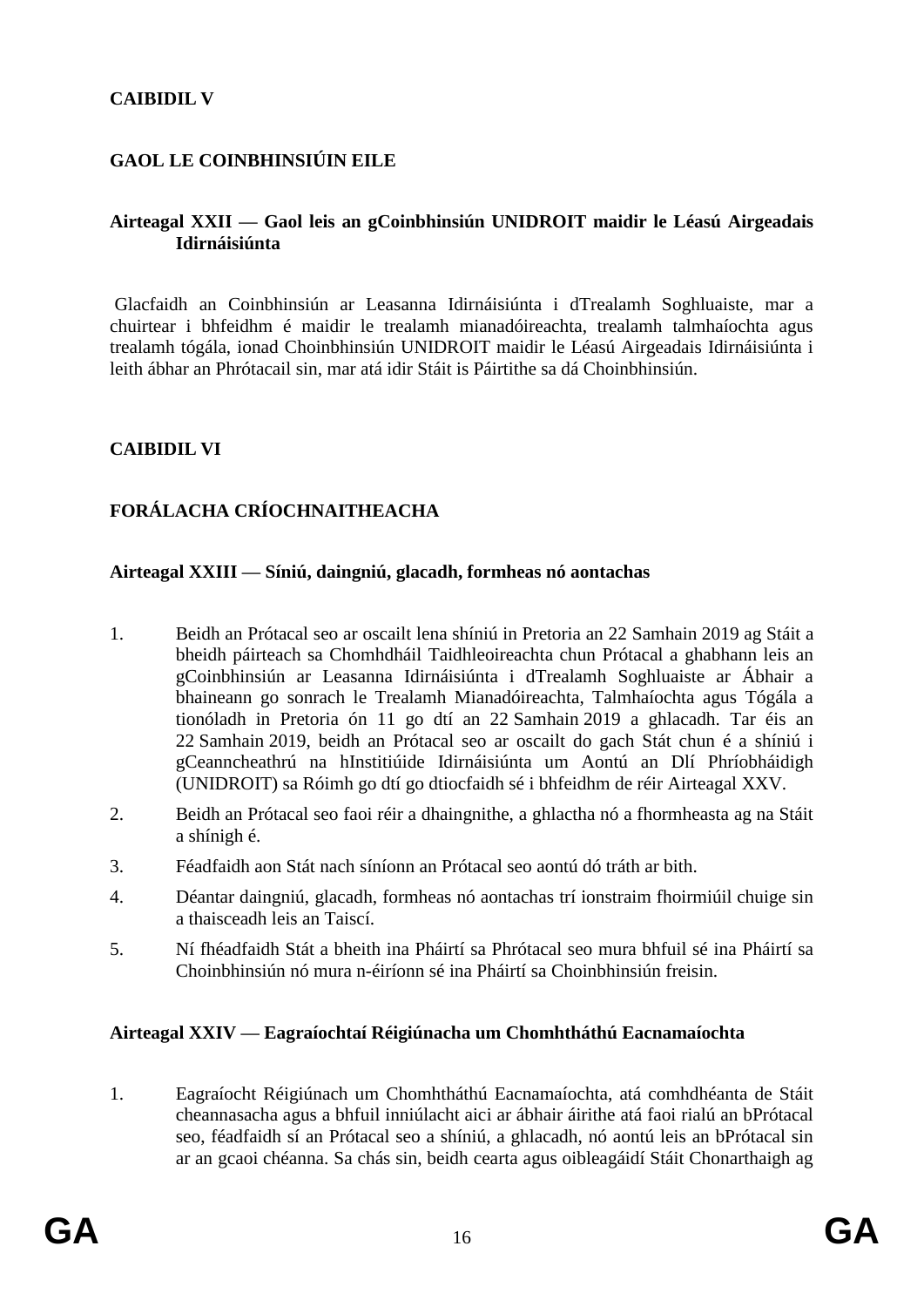an Eagraíocht Réigiúnach um Chomhtháthú Eacnamaíochta a mhéid a bheidh inniúlacht ag an Eagraíocht sin ar ábhair atá faoi rialú an Phrótacail seo. I gcás ina mbaineann líon na Stát Conarthach leis an bPrótacal sin, ní mheasfar gur Stát Conarthach é an Eagraíocht Réigiúnach um Chomhtháthú Eacnamaíochta i dteannta a Bhallstát ar Stáit Chonarthacha iad.

- 2. Tráth sínithe an Choinbhinsiúin, tráth a ghlactha, a fhormheasta nó a aontaithe, déanfaidh an Eagraíocht Réigiúnach um Chomhtháthú Eacnamaíochta dearbhú don Taiscí lena sonrófar na hábhair a rialaítear leis an bPrótacal seo ar ina leith a d'aistrigh a Ballstáit inniúlacht chuig an Eagraíocht sin. Tabharfaidh an Eagraíocht Réigiúnach um Chomhtháthú Eacnamaíochta fógra gan mhoill don Taiscí faoi aon athrú ar dháileadh na hinniúlachta, lena n-áirítear aistrithe nua inniúlachta, a shonraítear sa dearbhú faoin mír seo.
- 3. Aon tagairt sa Phrótacal seo do 'Stát Conarthach' nó do 'Stáit Chonarthacha' nó do 'Stát is Páirtí' nó do 'Stáit is Páirtithe', beidh feidhm chomh maith céanna aici maidir le hEagraíocht Réigiúnach um Chomhtháthú Eacnamaíochta i gcás ina n-éilíonn an comhthéacs amhlaidh.

## **Airteagal XXV — Teacht i bhfeidhm**

- 1. Tiocfaidh an Prótacal seo i bhfeidhm idir na Stáit a bhfuil ionstraimí taiscthe acu dá dtagraítear i bhfomhír (a) an tráth is déanaí díobh seo a leanas:
	- (a) an chéad lá den mhí tar éis trí mhí a bheith caite tar éis an dáta a thaiscfear an cúigiú hionstraim dhaingnithe, ghlactha, fhormheasta nó aontachais; agus
	- (b) an dáta thaiscfidh an tÚdarás Maoirseachta dearbhú leis an Taiscí, ar dearbhú é lena ndeimhnítear go bhfuil an Clárlann Idirnáisiúnta ag feidhmiú go hiomlán.
- 2. I gcás Stát eile, tiocfaidh an Prótacal seo i bhfeidhm ar an gcéad lá den mhí tar éis an tráth is déanaí díobh seo a leanas:
	- (a) ach trí mhí a bheith caite tar éis dáta taiscthe na hionstraime daingnithe, glactha, formheasta nó aontachais; agus
	- (b) an dáta dá dtagraítear i bhfomhír (b) den mhír roimhe seo.

## **Airteagal XXVI — Aonaid chríochacha**

- 1. Má tá aonaid chríochacha ag Stát Conarthach ina bhfuil córais dhlí éagsúla is infheidhme maidir le hÁbhair a ndéileáltar leo sa Phrótacal sin, féadfaidh sé, tráth daingnithe, glactha, formheasta nó aontachais, a dhearbhú go bhfuil an Prótacal sin le leathnú chuig a n-aonaid chríochacha ar fad nó chuig ceann amháin nó níos mó dóibh amháin, agus féadfaidh sé a dhearbhú a mhodhnú trí dhearbhú eile a chur isteach ag tráth ar bith.
- 2. Beidh fógra le tabhairt faoi aon dearbhú dá leithéid don Taiscí agus sonróidh an fógra sin go sainráite na haonaid chríochacha a bhfuil feidhm ag an bPrótacal sin maidir leo.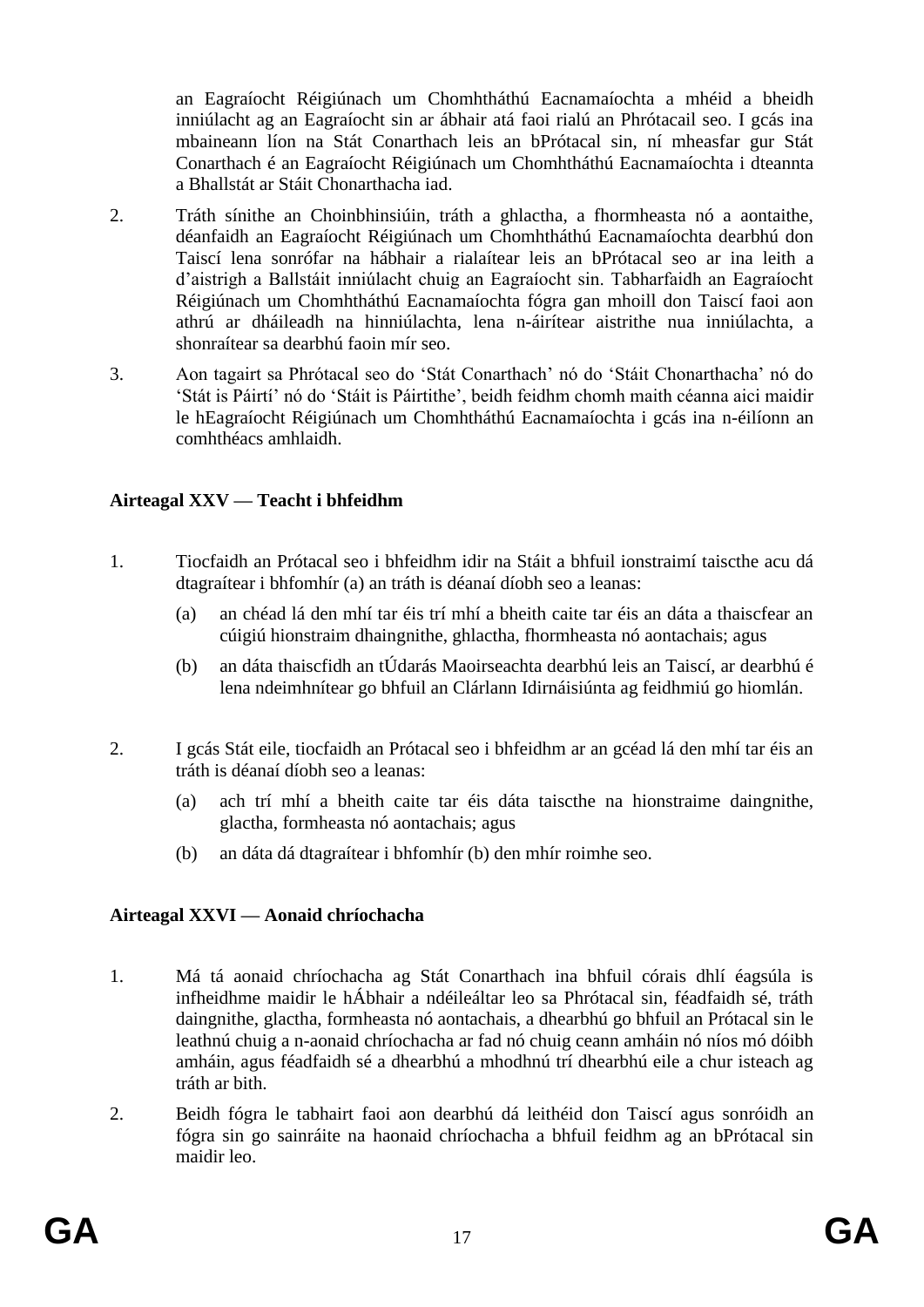- 3. Mura ndearna Stát Conarthach dearbhú faoi mhír 1, beidh feidhm ag an bPrótacal sin maidir le haonaid chríochacha uile an Stáit sin.
- 4. I gcás ina leathnaíonn Stát Conarthach an Prótacal sin chuig ceann amháin nó níos mó dá aonaid chríochacha, féadfaidh dearbhuithe a cheadaítear faoin bPrótacal sin a dhéanamh i leith gach aonad críochach den sórt sin, agus féadfaidh na dearbhuithe a dhéanfar i leith aonad críochach amháin a bheith éagsúil ó na dearbhuithe a dhéanfar i leith aonad críochach eile.
- 5. Leathnaítear an Prótacal sin chuig aonad críochach amháin nó níos mó de Stát Conarthach, más de bhua dearbhú faoi mhír 1:
	- (a) go meastar nach bhfuil féichiúnaí suite i Stát Conarthach ach amháin má tá sé corpraithe nó foirmithe faoi dhlí atá i bhfeidhm in aonad críochach ina bhfuil feidhm ag an gCoinbhinsiún agus ag an bPrótacal sin maidir leis nó má tá oifig chláraithe nó reachtúil, ionad riaracháin, áit ghnó nó gnáthchónaí aige in aonad críochach ina bhfuil feidhm ag an gCoinbhinsiún agus ag an bPrótacal sin maidir leis;
	- (b) go dtagraíonn aon tagairt do shuíomh an réada i Stát Conarthach do shuíomh an réada in aonad críochach ina bhfuil feidhm ag an gCoinbhinsiún agus ag an bPrótacal sin maidir leis;
	- (c) go bhforléirítear aon tagairt d'údaráis riaracháin sa Stát Conarthach sin mar thagairt d'údaráis riaracháin a bhfuil dlínse acu in aonad críochach ina bhfuil feidhm ag an gCoinbhinsiún agus ag an bPrótacal sin maidir leis; agus
	- (d) chun críocha Airteagal XII(4), go meastar go bhfuil déileálaí suite i Stát Conarthach má tá a áit ghnó nó, má tá níos mó ná áit ghnó amháin, a phríomháit ghnó aige in aonad críochach ina bhfuil feidhm ag an gCoinbhinsiún agus ag an bPrótacal sin maidir leis.

## **Airteagal XXVII — Forálacha Idirthréimhseacha**

I ndáil le trealamh talmhaíochta, trealamh tógála agus trealamh mianadóireachta, déanfar Airteagal 60 den Choinbhinsiún a mhodhnú mar seo a leanas:

- (a) an méid seo a leanas a chur in ionad mír 2(a):
	- '(a) ciallaíonn 'dáta éifeachtach an Choinbhinsiúin sin', i ndáil le féichiúnaí, ag an tráth is déanaí díobh seo a leanas:
		- (i) tráth a thiocfaidh an Coinbhinsiún sin i bhfeidhm:
		- (ii) tráth a bheidh an Stát, ina mbeidh an féichiúnaí suite nuair a chruthófar an ceart nó an leas nó nuair a thiocfaidh sé chun cinn, ina Stát Conarthach; agus
		- (iii) tráth a bheidh an Prótacal infheidhme sa Stát sin maidir le trealamh atá faoi réir an chirt nó an leasa atá ann cheana féin.'
- (b) an méid seo a leanas a chur in ionad mír 3:
	- '3. Féadfaidh Stát Conarthach ina dhearbhú faoi mhír 1 dáta a shonrú, tráth nach luaithe ná trí bliana agus ag tráth nach déanaí ná deich mbliana tar éis an dáta ar a mbeidh éifeacht ag an dearbhú, nuair a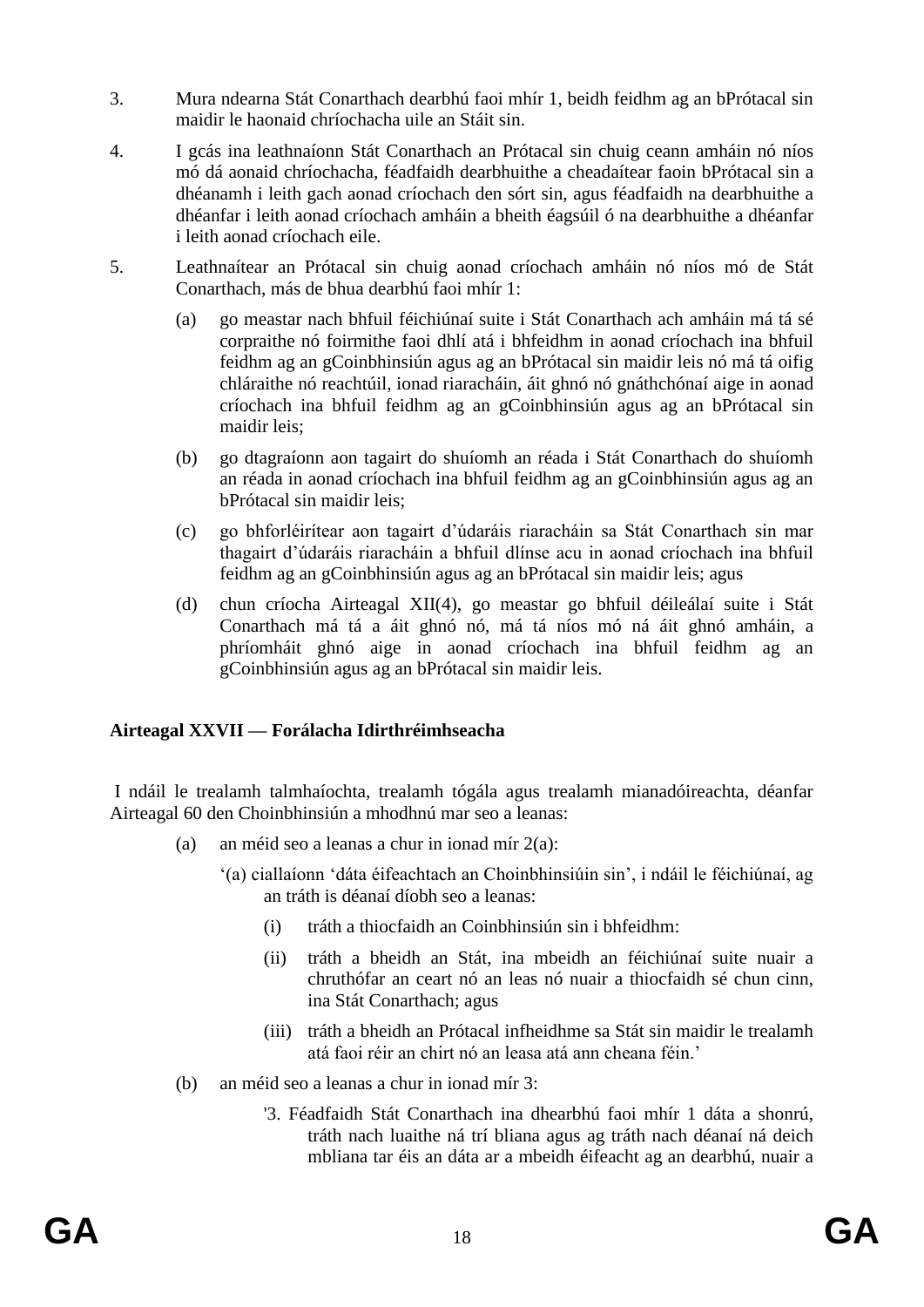bheidh Airteagail 29, 35 agus 36 den Choinbhinsiún mar a modhnaíodh nó a forlíonadh leis an bPrótacal infheidhme maidir le cearta nó leasanna atá ann cheana a thiocfaidh chun cinn faoi chomhaontú ag tráth a bhí an féichiúnaí suite sa Stát sin, a mhéid a shonrófar sa dearbhú agus ar an dóigh a shonrófar ann. Aon tosaíocht a bhaineann leis an gceart nó leis an leas faoi dhlí an Stáit, a mhéid is infheidhme, leanfaidh sé má tá an ceart nó an leas cláraithe sa Chlárlann Idirnáisiúnta roimh dul in éag na tréimhse a shonrófar sa dearbhú, má cláraíodh aon ceart nó leas eile roimh seo nó mura cláraíodh.'

- (c) an mhír seo a leanas a chur isteach:
	- "4. Chun críocha mhír 3, beidh feidhm ag dearbhú i leith ceart nó leas atá ann cheana maidir le trealamh ar a mbeidh an Prótacal a ghabhann leis an gCoinbhinsiún ar Leasanna Idirnáisiúnta i dTrealamh Soghluaiste ar Ábhair a bhaineann go sonrach le Trealamh Mianadóireachta, Talmhaíochta agus Tógála infheidhme sa Stát sin i gcomhréir le hAirteagal XXXV agus le hAirteagal XXXVI den Phrótacal sin tráth a bheidh an Prótacal infheidhme maidir leis an trealamh sin.'

## **Airteagal XXVIII — Dearbhuithe a bhaineann le forálacha áirithe**

- 1. Féadfaidh Stát Conarthach, tráth daingnithe, ghlactha, fhormheasta, nó aontachais leis an bPrótacal seo, a dhearbhú go gcuirfidh sé Airteagal VI nó Airteagal XI den Phrótacal sin nó an dá hAirteagal araon i bhfeidhm.
- 2. Féadfaidh Stát Conarthach, tráth daingnithe, ghlactha, fhormheasta, nó aontachais leis an bPrótacal seo, a dhearbhú go gcuirfidh sé Airteagal IX den Phrótacal seo i bhfeidhm ina iomláine nó i bpáirt. Má dhearbhaíonn sé amhlaidh, sonróidh sé an tréimhse ama a cheanglaítear le hAirteagal IX(2).
- 3. Féadfaidh Stát Conarthach, tráth daingnithe, glactha nó formheasta an Phrótacail seo, nó aontachais leis an bPrótacal, a dhearbhú go gcuirfidh sé Airteagal X den Phrótacal sin i bhfeidhm agus, má chuirfidh, sonróidh sé na cineálacha imeachtaí dócmhainneachta, más ann dóibh, a bheidh feidhm acu maidir le hAirteagal X. Sonróidh Stát Conarthach a dhéanann dearbhú de bhun na míre sin an tréimhse ama a cheanglaítear le hAirteagal X.
- 4. Féadfaidh Stát Conarthach, tráth daingnithe, ghlactha, fhormheasta, nó aontachais leis an bPrótacal seo, a dhearbhú go gcuirfidh sé Airteagal XII i bhfeidhm.
- 5. Aon dearbhú a dhéanfar de bhun an Phrótacail sin, beidh feidhm aige ina iomláin maidir leis an trealamh a bhfuil feidhm ag an bPrótacal sin maidir leis.
- 6. Stát Conarthach a dhéanfaidh dearbhú i leith aon Rogha Eile dá bhforáiltear in Airteagal VII, roghnóidh sé an Rogha Eile céanna maidir leis an trealamh ina iomlán a bhfuil feidhm ag an bPrótacal sin maidir leis.
- 7. Cuirfidh cúirteanna na Stát Conarthach Airteagal X i bhfeidhm i gcomhréir leis an dearbhú a dhéanfaidh Stát Conarthach arb é an phríomhdhlínse dhócmhainneachta é.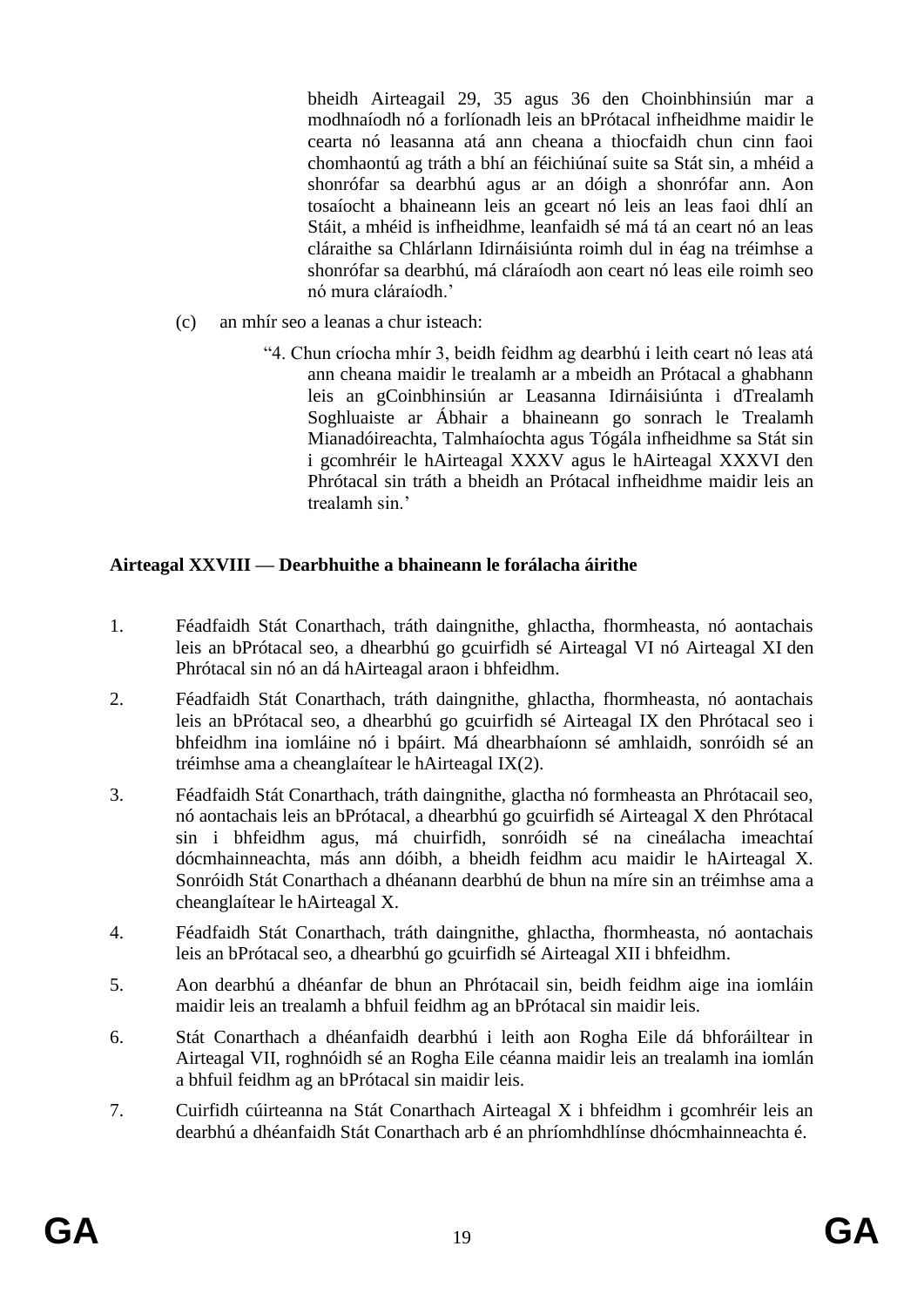## **Airteagal XXIX — Dearbhuithe faoin gCoinbhinsiún**

Dearbhuithe a dhéanfar faoin gCoinbhinsiún, lena n-áirítear iad siúd a dhéanfar faoi Airteagail 39, 40, 50, 53, 54, 55, 57, 58, agus 60, measfar iad a bheith déanta faoin bPrótacal sin freisin, ach amháin má shonrófar a mhalairt.

## **Airteagal XXX — Forchoimeádais agus dearbhuithe**

- 1. Ní fhéadfar aon fhorchoimeádas a dhéanamh maidir leis an bPrótacal seo ach féadfar dearbhuithe atá údaraithe le hAirteagail II, VII, VIII, XXVI, XXVIII, XXIX agus XXXI a dhéanamh de réir na bhforálacha seo.
- 2. Déanfar fógra i scríbhinn a thabhairt don Taiscí faoi aon dearbhú nó faoi aon dearbhú a dhéanfar ina dhiaidh sin nó faoi aon tarraingt siar a dhéanfar faoi dhearbhú faoin bPrótacal sin.

#### **Airteagal XXXI — Dearbhuithe eile ina dhiaidh sin**

- 1. Féadfaidh Stát is Páirtí dearbhú ina dhiaidh sin a dhéanamh, seachas dearbhú a dhéanfar i gcomhréir le hAirteagal XXIX faoi Airteagal 60 den Choinbhinsiún, tráth tar éis an dáta a thiocfaidh an Prótacal sin i bhfeidhm maidir leis, trí fógra a thabhairt don Taiscí chuige sin.
- 2. Aon dearbhú a dhéanfar ina dhiaidh sin, beidh feidhm aige ón gcéad lá den mhí tar éis sé mhí a bheith istigh tar éis don Taiscí an fógra a fháil. I gcás ina sonrófar tréimhse níos faide d'fheidhm a bheith ag an dearbhú sin san fhógra, beidh feidhm aige tar éis na tréimhse faide sin tar éis don Taiscí an fógra a fháil.
- 3. D'ainneoin na míreanna roimhe seo, leanfaidh an Prótacal sin d'fheidhm a bheith aige, amhail nach ndearnadh aon dearbhú ina dhiaidh sin, i leith gach ceart agus leas a thiocfaidh chun cinn roimh dháta éifeachtach aon dearbhú a dhéanfar ina dhiaidh sin.

## **Airteagal XXXII — Dearbhuithe a tharraingt siar**

- 1. Aon Stát is Páirtí a rinne dearbhú faoin bPrótacal sin, seachas dearbhú a dhéanfar i gcomhréir le hAirteagal XXIX faoi Airteagal 60 den Choinbhinsiún, féadfaidh sé a tharraingt siar ag tráth ar bith trí fhógra a thabhairt don Taiscí. Beidh feidhm ag aon tarraingt siar den sórt sin ón gcéad lá den mhí tar éis sé mhí a bheith istigh tar éis don Taiscí an fógra a fháil.
- 2. D'ainneoin an mhír roimhe seo, leanfaidh an Prótacal sin d'fheidhm a bheith aige, amhail nach ndearnadh aon dearbhú tarraingthe siar, i leith gach ceart agus leas a thiocfaidh chun cinn roimh dháta éifeachtach aon dearbhú tarraingthe siar den sórt sin.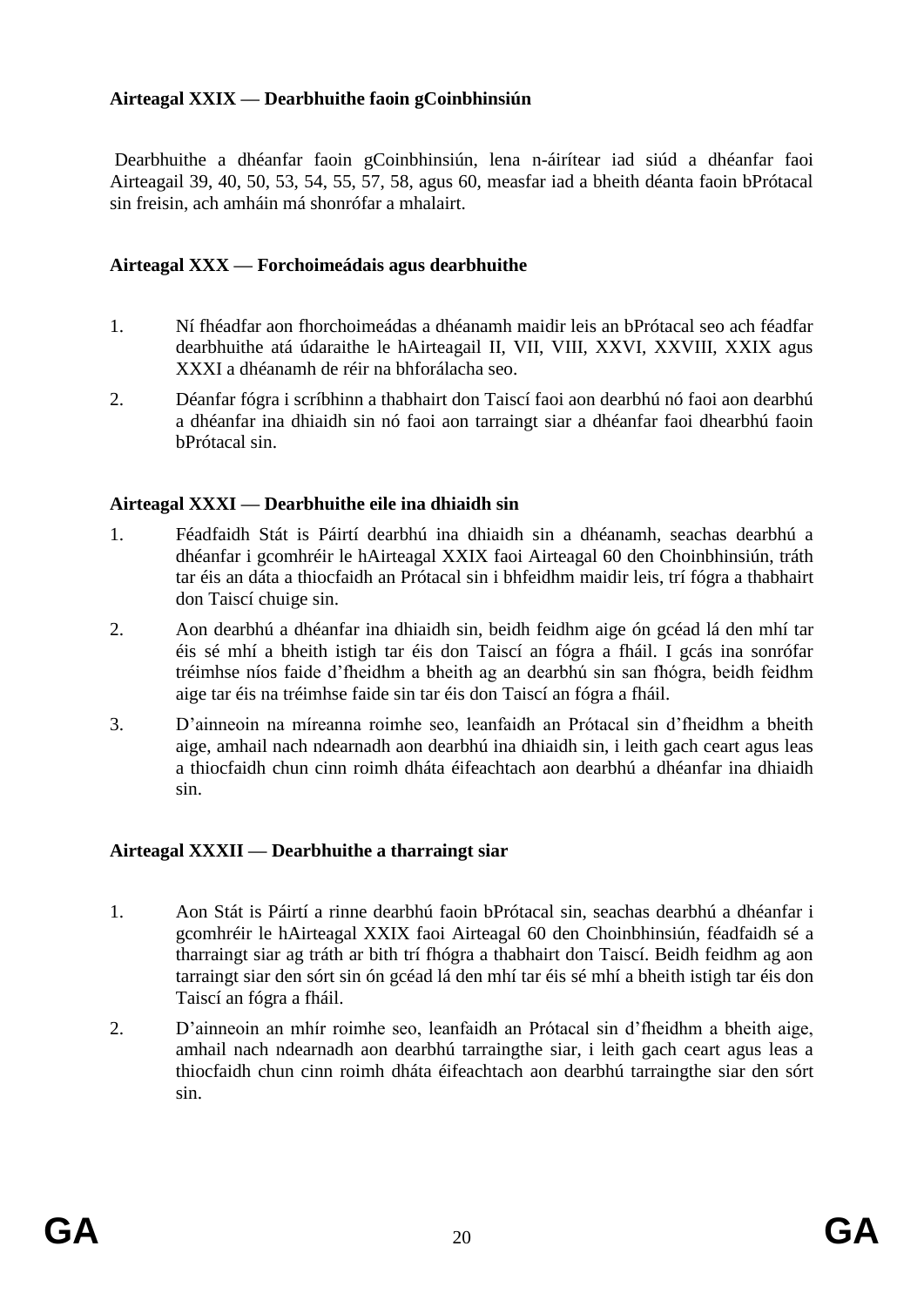## **Airteagal XXXIII — Séantaí**

- 1. Féadfaidh aon Stát is Páirtí an Prótacal seo a shéanadh trí fhógra i scríbhinn a thabhairt don Taiscí.
- 2. Beidh feidhm ag aon séanadh ón gcéad lá den mhí tar éis dhá mhí dhéag a bheith istigh tar éis don Taiscí an fógra a fháil.
- 3. D'ainneoin na míreanna roimhe seo, leanfaidh an Prótacal sin d'fheidhm a bheith aige, amhail nach ndearnadh aon séanadh den sórt sin, i leith gach ceart agus leas a thiocfaidh chun cinn roimh dháta éifeachtach aon séanadh den sórt sin.
- 4. Dearbhú a dhéanfaidh Stát is Páirtí ina dhiaidh sin faoi Airteagal II lena ndearbhaítear nach bhfuil feidhm ag an bPrótacal maidir le Iarscríbhinn amháin nó níos mó, measfar gur séanadh é den Phrótacal i leith na hIarscríbhinne sin.

## **Airteagal XXXIV — Comhdhálacha athbhreithnithe, leasuithe agus ábhair ghaolmhara**

- 1. Ullmhóidh an Taiscí, i gcomhairliúchán leis an Údarás Maoirseachta, tuarascálacha bliantúla, nó ag tráth ar bith eile a bheidh ag teastáil mar gheall ar na cúinsí, le haghaidh na Stáit is Páirtithe maidir leis an mbealach a oibríodh i gcleachtas córas idirnáisiúnta a bunaíodh sa Choinbhinsiún arna leasú leis an bPrótacal sin. Agus tuarascálacha den sórt sin á n-ullmhú, cuirfidh an Taiscí na tuarascálacha ón Údarás Maoirseachta a bhaineann le feidhmiú an chórais clárúcháin idirnáisiúnta san áireamh.
- 2. Ar iarraidh fiche cúig faoin gcéad de na Stáit is Páirtithe ar a laghad, tionólfaidh an Taiscí Comhdhálacha Athbhreithniúcháin de na Stáit is Páirtithe anois is arís, i gcomhairliúchán leis an Údarás Maoirseachta, leis an méid seo a leanas a mheas:
	- (a) feidhmiú praiticiúil an Choinbhinsiúin arna leasú leis an bPrótacal sin agus a éifeachtacht maidir le maoiniú sócmhainn-bunaithe agus léasú na réad a chumhdaítear lena théarmaí a éascú;
	- (b) an léirmhíniú breithiúnach a thugtar do théarmaí an Phrótacail seo agus na rialachán agus a gcur i bhfeidhm;
	- (c) feidhmiú an chórais clárúcháin idirnáisiúnta, feidhmíocht an Chláraitheora agus maoirseacht an Údaráis Maoirseachta air, agus tuarascálacha an Údaráis Maoirseachta á gcur san áireamh; agus
	- (d) an inmhianaithe aon leasú ar an bPrótacal sin, lena n-áirítear na hIarscríbhinní, nó na socruithe a bhaineann leis an gClárlann Idirnáisiúnta.
- 3. Déanfaidh tromlach dhá thrian ar a laghad de na Stáit is Páirtithe atá rannpháirteach sa Chomhdháil dá dtagraítear sa mhír sin roimhe seo aon leasú ar an bPrótacal seo faoin Airteagal seo a fhormheas agus tiocfaidh sé i bhfeidhm ansin i leith Stát is Páirtithe a dhaingnigh an leasú sin, a ghlac leis nó a d'fhormheas é nuair a bheidh sé daingnithe, glactha nó formheasta ag cúig Stát is Páirtithe de réir fhorálacha Airteagal XXV a bhaineann lena theacht i bhfeidhm.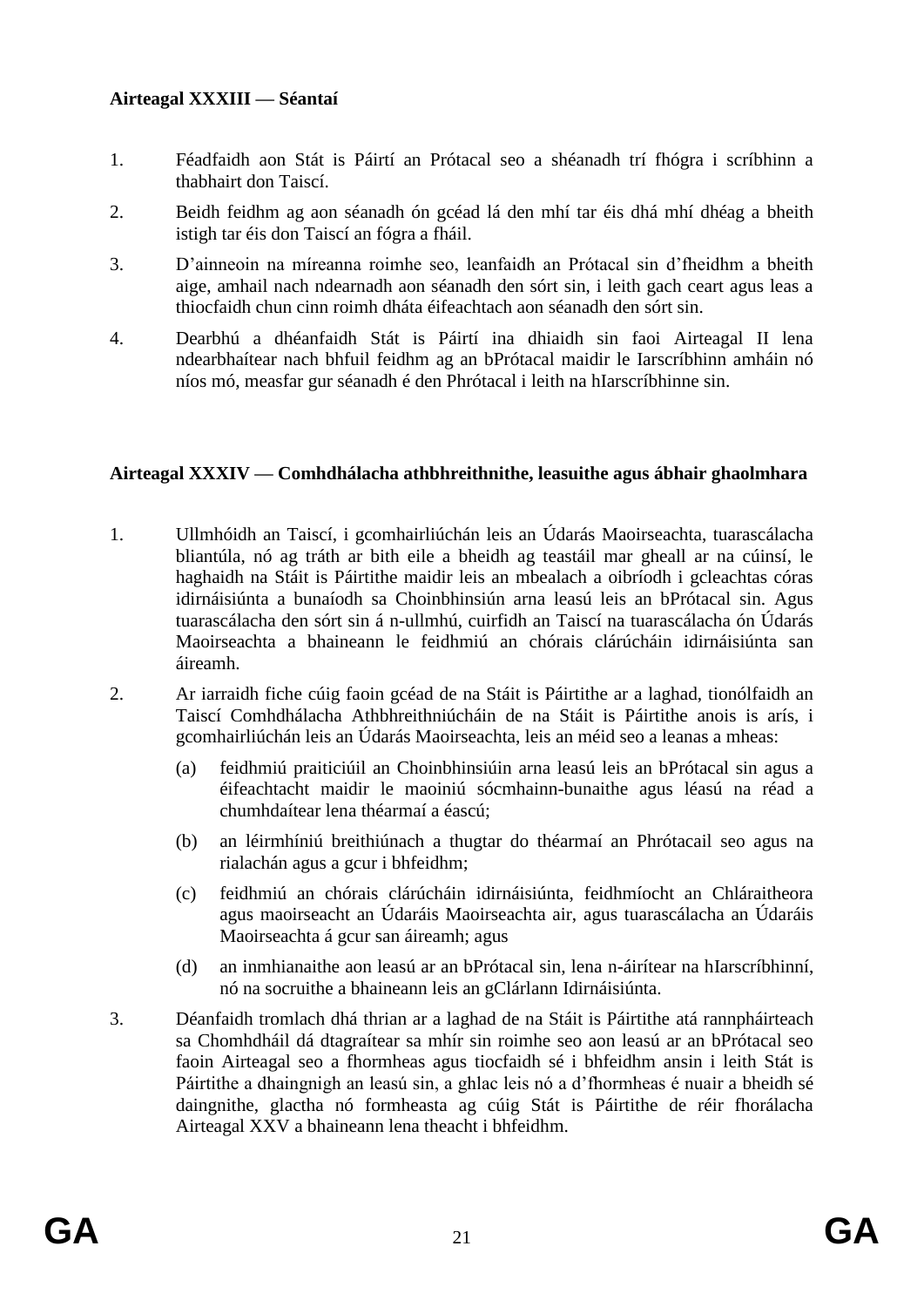#### **Airteagal XXXV – Coigeartuithe ar chóid an Chórais Chomhchuibhithe sna hIarscríbhinní tar éis athbhreithniú ar Chóras Comhchuibhithe**

- 1. Nuair a ghlacfar le hathbhreithniú ar Chóras Comhchuibhithe, rachaidh an Taiscí i gcomhairle leis an Eagraíocht Dhomhanda Chustaim agus leis an Údarás Maoirseachta maidir le haon chód de chuid an Chórais Chomhchuibhithe atá liostaithe sna hIarscríbhinní a bhféadfadh an t-athbhreithniú difear a dhéanamh dó.
- 2. Tráth nach déanaí ná trí mhí tar éis dó glacadh le hathbhreithniú ar Chóras Comhchuibhithe, cuirfidh an Taiscí fógra faoin athbhreithniú ar an gCóras Comhchuibhithe chuig gach Stát Conarthach. Luafar san fhógra an ndéanfaidh an t-athbhreithniú difear d'aon chóid Córas Comhchuibhithe sna hIarscríbhinní agus molfaidh sé coigeartuithe ar na cóid Chórais Chomhchuibhithe sna hIarscríbhinní a bhfuil gá leo le háirithiú go bhfanfaidh na hIarscríbhinní ar ailíniú leis an gCóras Comhchuibhithe agus go n-íoslaghdófar na hathruithe a dhéantar ar chur i bhfeidhm an Phrótacail ar threalamh a eascraíonn as an athbhreithniú ar an gCóras Comhchuibhithe. Ní mór an dáta a shonrú san fhógra faoina gcaithfear agóidí a dhéanamh i gcoinne an togra Taiscí de bhun mhír 3.
- 3. Gach coigeartú ar na cóid Chórais Chomhchuibhithe sna hIarscríbhinní a mholtar i dtogra Taiscí, má dhéantar é laistigh den tréimhse ama dá bhforáiltear sa mhír roimhe seo, measfar é a bheith glactha ag Stáit Chonarthacha mura rud é, laistigh de naoi mí tar éis don Chóras Comhchuibhithe a bheith glactha, go bhfaighidh an Taiscí agóidí i gcoinne an choigeartaithe atá beartaithe ó aon trian nó níos mó de na Stáit Chonarthacha. Ní foláir gach coigeartú lena mbaineann sé a shonrú le hagóid, agus ní foláir feidhm a bheith aige maidir leis an gcoigeartú ina iomláine.
- 4. Má fhaigheann an Taiscí agóidí i gcoinne coigeartú atá beartaithe ó thrian nó níos mó de na Stáit Chonarthacha laistigh den tréimhse a shonraítear sa mhír sin roimhe seo, comórfaidh an Taiscí cruinniú de Stáit Chonarthacha chun an coigeartú sin a bhreithniú. Déanfaidh an Taiscí iarracht an cruinniú a thionól laistigh de thrí mhí tar éis dheireadh na tréimhse a shonraítear sa mhír roimhe seo.
- 5. Na Stáit Chonarthacha a bheidh rannpháirteach ag cruinniú a thionóltar faoin mír roimhe seo, déanfaidh siad gach iarracht chun teacht ar chomhaontú de chomhthoil. Mura mbeidh comhaontú ann, ní ghlacfar coigeartú ach amháin má fhormheastar é le vóta tromlaigh dhá thrian de na Stáit Chonarthacha a bheidh rannpháirteach agus a vótálfaidh ag an gcruinniú. Faoi réir mhíreanna 7 agus 8, beidh comhaontuithe agus cinntí ó chruinniú na Stát Conarthach ina gceangal ar na Stáit Chonarthacha go léir.
- 6. Ar dhul in éag don tréimhse a shonraítear i mír 3 nó, más infheidhme, ach a mbeidh cruinniú de na Stáit Chonarthacha críochnaithe de bhun mhír 4, cuirfidh an Taiscí fógra chuig gach Stát Conarthach ina gcuirfear in iúl cé acu de na coigeartuithe a bheidh beartaithe a glacadh agus nár glacadh. Faoi réir mhír 7 agus mhír 8, tiocfaidh na coigeartuithe a glacadh i bhfeidhm tráth nach déanaí ná dhá mhí dhéag ón dáta a seolfaidh an Taiscí fógra faoi na coigeartuithe a glacadh chuig Stáit Chonarthacha agus an dáta a dtiocfaidh an t-athbhreithniú ar an gCóras Comhchuibhithe i bhfeidhm.
- 7. Le linn na tréimhse feidhmithe, féadfaidh Stát Conarthach an dáta a thiocfaidh coigeartuithe i bhfeidhm i ndáil leis an Stát sin a fhadú go ceann tréimhse sé mhí trí fhógra a gheobhaidh an Taiscí tríocha lá ar a laghad sula rachaidh an tréimhse chur i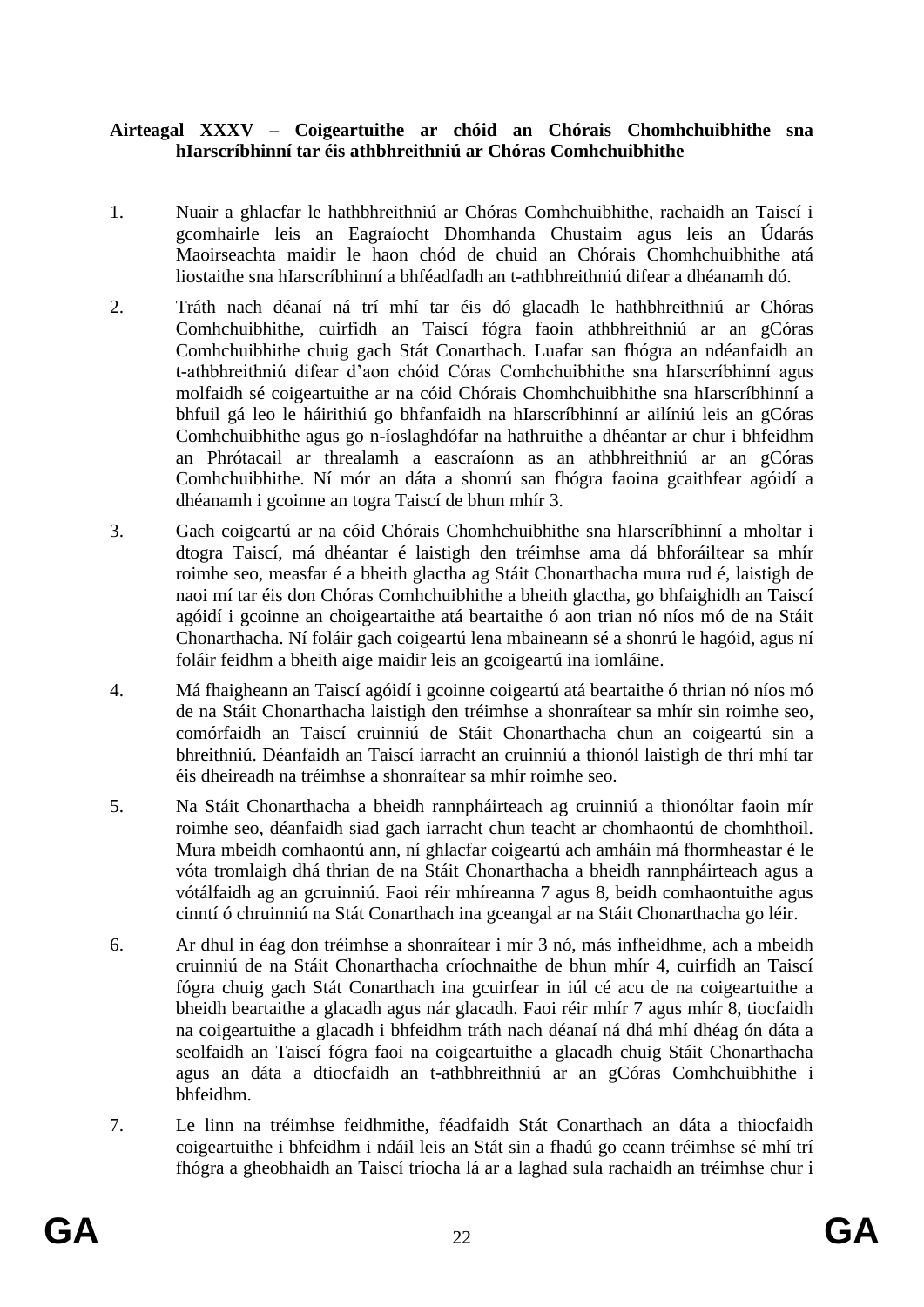ngníomh in éag. Féadfaidh Stát Conarthach faduithe chomhleanúnacha a dhéanamh ar an teacht i bhfeidhm go ceann tréimhsí sé mhí trí fhógra a gheobhaidh an Taiscí tráth nach déanaí ná tríocha lá roimh dhul in éag don tréimhse reatha.

- 8. Le linn na tréimhse cur chun feidhme nó le linn aon tréimhse fhadaithe sé mhí ina dhiaidh sin dá bhforáiltear sa mhír roimhe seo, féadfaidh Stát Conarthach, trí fhógra a gheobhaidh an Taiscí tráth nach déanaí ná tríocha lá roimh dhul in éag don tréimhse fhorfheidhmithe nó don tréimhse ina dhiaidh sin, coigeartú amháin nó níos mó ar na cóid Chórais Chomhchuibhithe a aithint sna hIarscríbhinní nach dtiocfaidh i bhfeidhm i gcás na Stát sin. Stát Conarthach a mbeidh an méid sin curtha in iúl aige don Taiscí, féadfaidh sé an fógra faoin mír seo maidir le coigeartú amháin nó níos mó trí fhógra a thabhairt don Taiscí a tharraingt siar aon tráth dá éis sin, agus sa chás sin tiocfaidh an coigeartú nó na coigeartuithe sin i bhfeidhm maidir leis an Stát sin tríocha lá tar éis don Taiscí an fógra a fháil.
- 9. Beidh na cearta agus na sochair go léir de chuid Stát Conarthach faoin Airteagal seo ag Stát Conarthach nua, lena n-áirítear na cearta chun agóid a dhéanamh faoi mhír 3, a bheith rannpháirteach agus vótáil i gcruinniú faoi mhíreanna 4 agus 5, dátaí a fhadú faoi mhír 7, agus fógraí a sheoladh faoin mír roimhe seo. D'ainneoin na breithe roimhe seo, ní bheidh ag Stát Conarthach nua ach an tréimhse, más ann di, a bheidh fágtha ag Stáit Chonarthacha eile chun aon chaingean a dhéanamh faoin Airteagal seo.
- 10. Faoi réir Airteagal 60 den Choinbhinsiún agus Airteagal XXVII den Phrótacal seo, ní dhéanfaidh aon choigeartú ar na cóid Chórais Chomhchuibhithe sna hIarscríbhinní faoin Airteagal seo difear do chearta ná do leasanna a thagann chun cinn roimh an dáta a dtiocfaidh an coigeartú i bhfeidhm.

# **Airteagal XXXVI – Modhnuithe ar na hIarscríbhinní**

- 1. Tá feidhm ag an Airteagal seo maidir le modhnuithe ar na hIarscríbhinní seachas coigeartuithe ar na cóid Chórais Chomhchuibhithe sna hIarscríbhinní atá á rialú ag Airteagal XXXV.
- 2. Más rud é, tráth ar bith tar éis don Phrótacal seo a theacht i bhfeidhm, go bhfaighidh an Taiscí togra ó Stát Conarthach, déanfaidh an Taiscí, an tráth dá bhforáiltear i mír 3 nó i mír 5, fógra faoin togra ón Stát Conarthach a chur chuig gach Stát Conarthach. Sainaithneofar cóid an Chórais Chomhchuibhithe san fhógra, más ann dóibh, cóid a mbeadh tionchar ag an togra orthu, agus tabharfar tuairisc ar gach modhnú beartaithe ar na hIarscríbhinní. Ní mór a shonrú san fhógra an dáta deiridh le hagóidí a dhéanamh in aghaidh an togra ón Stát Conarthach de bhun mhír 4 nó mhír 5.
- 3. Faoi réir mhír 5, nuair a chuirfidh an Taiscí togra Taiscí chuig Stáit Chonarthacha de bhun Airteagal XXXV(2), cuirfidh sé fógra chuig na Stáit Chonarthacha faoi gach togra ó Stát Conarthach a fuair an Taiscí agus nár cuireadh chuig Stáit Chonarthacha roimhe sin.
- 4. Faoi réir mhír 5, measfar gach modhnú ar na hIarscríbhinní a thairg Stát Conarthach dá dtagraítear sa mhír sin roimhe seo a bheith glactha ag Stáit Chonarthacha mura bhfaighidh an Taiscí agóidí i gcoinne an mhodhnaithe sin a bheidh beartaithe ó fiche a cúig faoin gcéad nó níos mó de na Stáit Chonarthacha laistigh den tréimhse a shonraítear le haghaidh agóidí in Airteagal XXXV(3). Ní foláir gach modhnú lena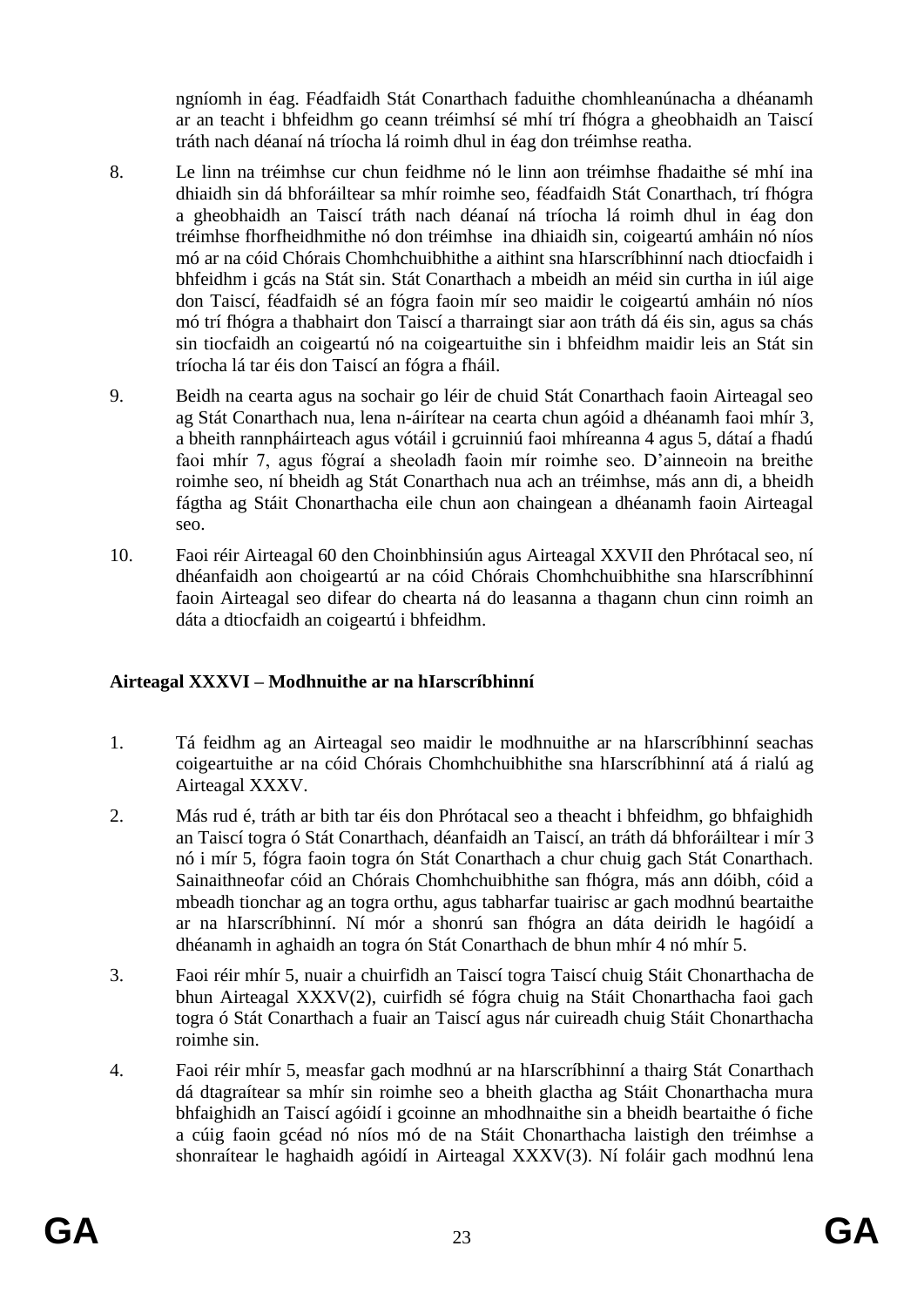mbaineann sé a shonrú le hagóid, agus ní foláir feidhm a bheith aige maidir leis an modhnú sin ina iomláine.

- 5. Dá rogha féin amháin, is faoin Taiscí atá sé fógra a fuair sé nár cuireadh chuig Stáit Chonarthacha a chur chuig Stáit Chonarthacha tráth ar bith seachas an tráth a shonraítear i mír 3, sin nó gan an fógra a chur. Sa chás sin, measfar gach modhnú ar na hIarscríbhinní a mhol an Stát Conarthach a bheith glactha ag Stáit Chonarthacha mura bhfaighidh an Taiscí, laistigh den tréimhse ama a bheidh sonraithe san fhógra, agóidí i gcoinne an mhodhnaithe bheartaithe sin ó fiche a cúig faoin gcéad nó níos mó de na Stáit Chonarthacha. An tréimhse ama a shonraítear san fhógra, is tréimhse í nach mbeidh níos giorra ná naoi mí tar éis don Taiscí an togra is déanaí a fuair an Taiscí ón Stát Conarthach a fháil. Ní foláir gach modhnú lena mbaineann sé a shonrú le hagóid, agus ní foláir feidhm a bheith aige maidir leis an modhnú sin ina iomláine.
- 6. Má fhaigheann an Taiscí agóidí i gcoinne modhnú a moladh ó fiche cúig faoin gcéad nó níos mó de na Stáit Chonarthacha laistigh den tréimhse a shonraítear i mír 4 nó mír 5, tionólfaidh an Taiscí cruinniú de na Stáit Chonarthacha chun an modhnú sin a bhreithniú. Déanfaidh an Taiscí iarracht an cruinniú a chomóradh laistigh de thrí mhí tar éis dheireadh na tréimhse a shonraítear i mír 4 nó mír 5.
- 7. Na Stáit Chonarthacha a bheidh rannpháirteach ag cruinniú a thionóltar faoin mír roimhe seo, déanfaidh siad gach iarracht chun teacht ar chomhaontú de chomhthoil. Mura mbeidh comhaontú ann, ní ghlacfar modhnú ach amháin má fhormheastar é le vóta tromlaigh dhá thrian de na Stáit Chonarthacha a bheidh rannpháirteach agus a vótálfaidh ag an gcruinniú. Faoi réir mhíreanna 9 agus 10, beidh comhaontuithe agus cinntí ó chruinniú na Stát Conarthach ina gceangal ar na Stáit Chonarthacha go léir.
- 8. Ar dhul in éag don tréimhse a shonraítear i mír 4 nó i mír 5 nó, más infheidhme, tar éis do chruinniú de na Stáit Chonarthacha a bheith críochnaithe de bhun mhír 6, cuirfidh an Taiscí fógra chuig gach Stát Conarthach ina gcuirfear in iúl cé acu de na modhnuithe a bheartaítear a glacadh agus cé acu nár glacadh. Faoi réir mhíreanna 9 agus 10, tiocfaidh na modhnuithe a glacadh i bhfeidhm dhá mhí dhéag ón dáta a chuirfidh an Taiscí an fógra chuig Stáit Chonarthacha.
- 9. Le linn na tréimhse feidhmithe, féadfaidh Stát Conarthach an dáta a thiocfaidh modhnuithe i bhfeidhm i ndáil leis an Stát sin a fhadú go ceann tréimhse sé mhí trí fhógra a gheobhaidh an Taiscí tríocha lá ar a laghad sula rachaidh an tréimhse chur i ngníomh in éag. Féadfaidh Stát Conarthach faduithe chomhleanúnacha a dhéanamh ar an teacht i bhfeidhm go ceann tréimhsí sé mhí trí fhógra a gheobhaidh an Taiscí tráth nach déanaí ná tríocha lá roimh dhul in éag don tréimhse reatha.
- 10. Le linn na tréimhse feidhmithe nó le linn aon tréimhse fadaithe sé mhí ina dhiaidh sin, tréimhse dá bhforáiltear sa mhír roimhe seo, féadfaidh Stát Conarthach, trí fhógra a gheobhaidh an Taiscí tráth nach déanaí ná tríocha lá roimh dhul in éag don tréimhse forfheidhmithe nó don tréimhse dá éis sin, modhnú amháin nó níos mó ar na hIarscríbhinní nach dtiocfaidh i bhfeidhm i ndáil leis an Stát sin a aithint. Stát Conarthach a mbeidh an méid sin curtha in iúl aige don Taiscí, féadfaidh sé an fógra faoin mír seo a tharraingt siar aon tráth dá éis sin maidir le modhnú amháin nó níos mó trí fhógra a thabhairt don Taiscí, agus sa chás sin tiocfaidh an modhnú nó na modhnuithe sin i bhfeidhm maidir leis an Stát sin tríocha lá tar éis don Taiscí an fógra a fháil.
- 11. Beidh na cearta agus na sochair go léir de chuid na Stát Conarthach faoin Airteagal seo ag Stát Conarthach nua, lena n-áirítear na cearta chun agóid a dhéanamh faoi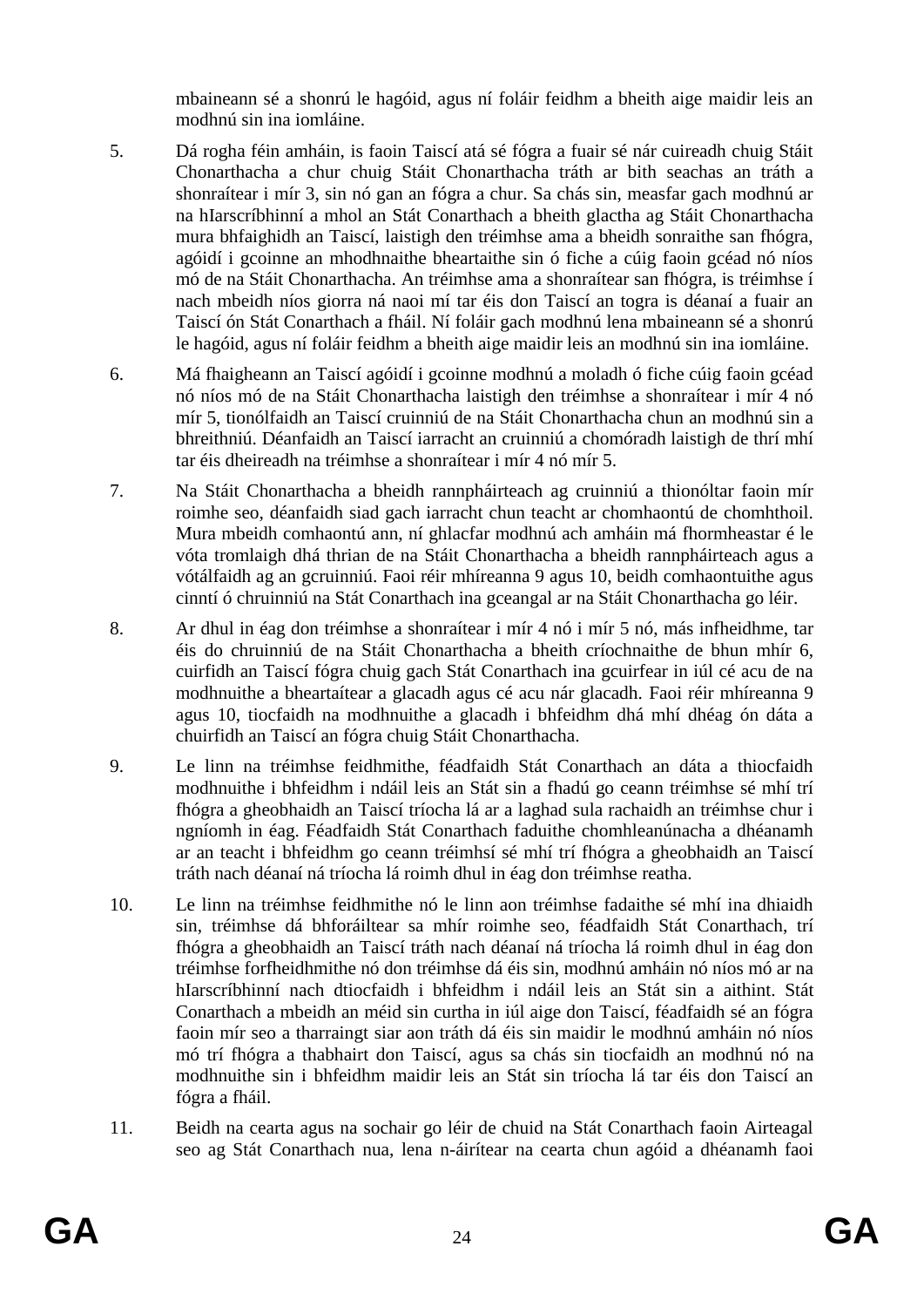mhír 4 nó faoi mhír 5, páirt a ghlacadh agus vótáil i gcruinniú faoi mhíreanna 6 agus 7, dátaí a fhadú faoi mhír 9, agus fógraí a chur ar aghaidh faoin mír sin roimhe seo. D'ainneoin na breithe roimhe seo, ní bheidh ag Stát Conarthach nua ach an tréimhse, más ann di, a bheidh fágtha ag Stáit Chonarthacha eile chun aon chaingean a dhéanamh faoin Airteagal seo.

12. Faoi réir Airteagal 60 den Choinbhinsiún agus Airteagal XXVII den Phrótacal seo, ní dhéanfaidh aon mhodhnú ar na hIarscríbhinní faoin Airteagal seo difear do chearta ná do leasanna a éireoidh roimh an dáta a thiocfaidh an modhnú i bhfeidhm.

### **Airteagal XXXVII – Taiscí agus na feidhmeanna atá leis**

- 1. Taiscfear ionstraimí daingnithe, ionstraimí glactha, mar aon le hionstraimí formheasta nó aontachais leis an bhForas Idirnáisiúnta um Aontú an Dlí Phríobháidigh (UNIDROIT) a ainmníonn an Taiscí seo.
- 2. Déanfaidh an Taiscí an méid seo a leanas:
	- (a) cuirfidh sé gach Stát Conarthach ar an eolas faoi na nithe seo a leanas:
		- (i) gach síniú nua nó gach taisceadh nua ar ionstraim dhaingnithe, ghlactha, fhormheasta nó aontachais, mar aon leis an dáta a ghabhann leis;
		- (ii) dáta taiscthe an deimhnithe dá dtagraítear in Airteagal XXV(1)(b);
		- (iii) dáta teacht i bhfeidhm don Phrótacal seo;
		- (iiii) gach dearbhú a dhéantar de réir an Phrótacail seo, mar aon leis an dáta a ghabhann leis;
		- (iiiii) aon dearbhú a tharraingt siar nó a leasú, mar aon leis an dáta a ghabhann leis; agus
		- (iiiiii)an fógra faoi aon séanadh ar an bPrótacal seo mar aon leis an dáta a ghabhann leis agus an dáta a thiocfaidh sé in éifeacht;
	- (b) cóipeanna dílse deimhnithe den Phrótacal seo a tharchur chuig gach Stát Conarthach;
	- (c) cóip a sholáthar don Údarás Maoirseachta agus don Chláraitheoir de gach ionstraim dhaingnithe, ghlactha, fhormheasa nó aontachais, mar aon leis an dáta a taisceadh é, de gach dearbhú, de gach tarraingt siar nó de leasú ar dhearbhú agus de gach fógra séanta, mar aon leis an dáta a dtabharfar fógra ina leith, ionas go mbeidh an fhaisnéis atá iontu ar fáil go héasca agus go hiomlán agus go mbeidh sí ina cuidiú i gcomhlíonadh aon dualgas gaolmhar chun oibriú cuí na Clárlainne a áirithiú;
	- (d) cuirfidh sé an tÚdarás Maoirseachta agus an Cláraitheoir ar an eolas faoi aon phróisis atá ar feitheamh faoi Airteagal XXXV nó faoi Airteagal XXXVI agus faoi thorthaí aon phróisis den sórt sin;
	- (e) cuirfidh sé na Stáit Chonarthacha nua ar an eolas faoi aon phróiseas atá ar feitheamh faoi Airteagal XXXV nó faoi Airteagal XXXVI;
	- (f) na feidhmeanna a bhaineann leis an leasú ar na hIarscríbhinní a chomhlíonadh, feidhmeanna dá dtagraítear in Airteagail XXXIV, XXXV agus XXXVI; agus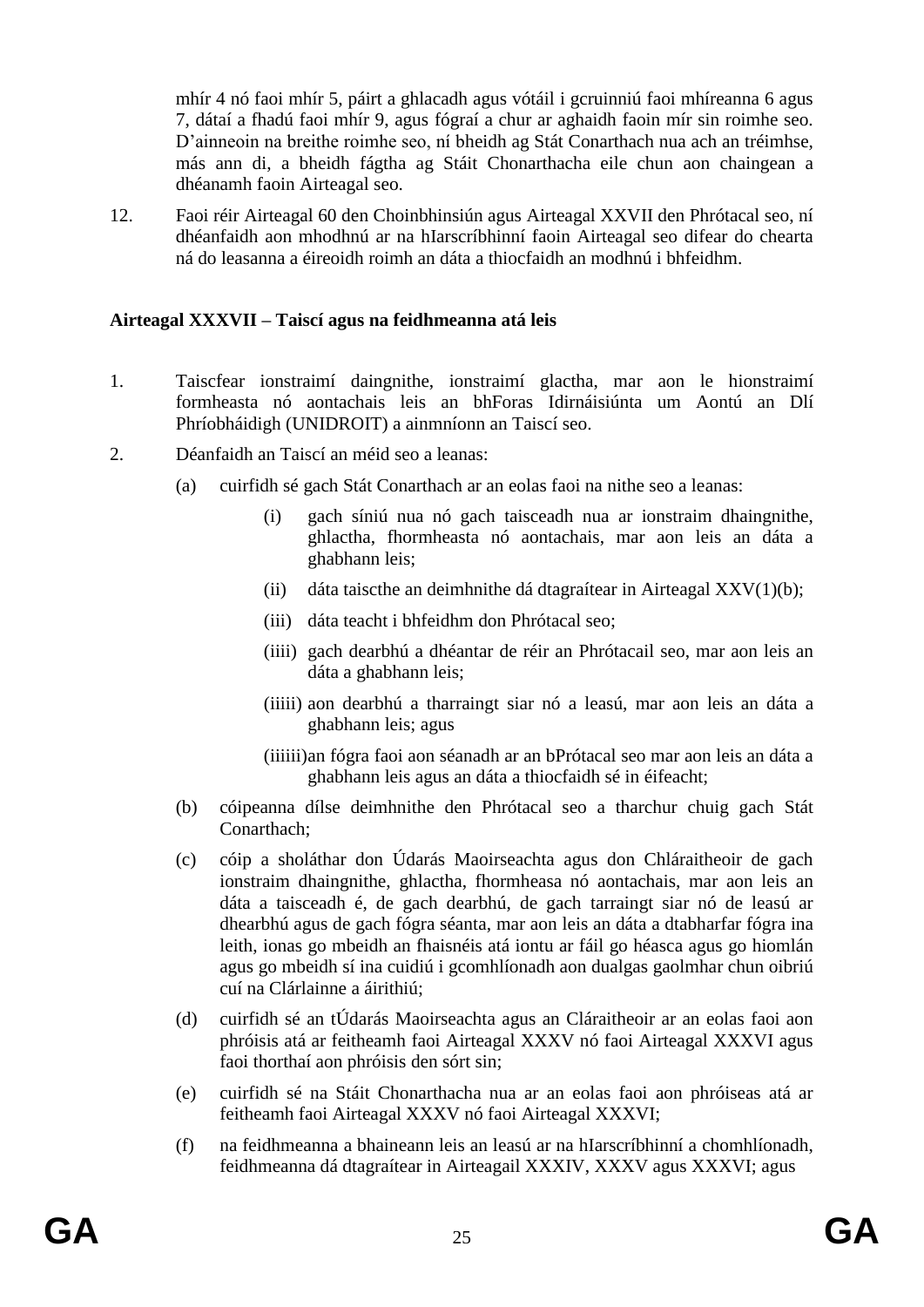(g) cibé feidhmeanna eile is gnách do thaiscithe a chomhlíonadh.

AG FIANÚ SIN DÓIBH, chuir na Lánchumhachtaigh a bhfuil a síniú thíos a síniú leis an bPrótacal seo agus iad údaraithe go cuí.

Arna DHÉANAMH in Pretoria, an dara lá fichead de Shamhain, dhá mhíle is a naoi déag, i scríbhinn bhunaidh amháin sa Bhéarla agus sa Fhraincis, agus an dá théacs ar chomhúdarás le chéile, agus comhúdarás ag an mbarántúlacht sin a bheidh le teacht in éifeacht tar éis do Rúnaíocht na Comhdhála fíorú faoi údarás Uachtarán na Comhdhála laistigh de nócha lá feasta i dtaobh comhchuibheas na dtéacsanna le chéile.

# **IARSCRÍBHINNÍ**

# **IARSCRÍBHINN 1 — TREALAMH MIANADÓIREACHTA**

I gcomhréir le hAirteagal II, beidh feidhm ag an gCoinbhinsiún maidir le trealamh mianadóireachta a thagann faoi na cóid Chórais Chomhchuibhithe seo a leanas san Iarscríbhinn seo.

820713: Uirlisí inmhalartaithe le haghaidh uirlisí láimhe, bídís cumhachtoibrithe nó ná bíodh, nó le haghaidh meaisínuirlisí (mar shampla, le haghaidh fáis, stampála, puinseála, tapála, snáithithe, druileála, tollta, bróitseála, muilleála, déileála nó tiomána scriú), lena n-áirítear díslí le haghaidh miotal a tharraingt nó a easbhrú, agus uirlisí tollta carraige nó tollta talún – Uirlisí druileála carraige nó tollta talún – Le cuid oibre de cheirmeacha

842831: Innealra ardaithe, láimhseála, luchtaithe nó díluchtaithe eile (mar shampla, ardaitheoirí, staighrí beo, iompróirí, telefeiricí) – Ardaitheoirí agus iompróirí eile gníomhaíochta leanúnaí, le haghaidh earraí nó ábhar – iad deartha go sonrach le húsáid faoin talamh

842911: Ollscartairí, claonscartairí, grádóirí, leibhéalaithe, scríobairí, sluaistí meicniúla, tochaltóirí, lódairí sluaisteacha, meaisíní sactha agus rollóirí bóthair; iad go léir féinghluaiste - Ollscartairí agus claonscartairí -- Leagan ráillí

842919: Ollscartairí, claonscartairí, grádóirí, leibhéalaithe, scríobairí, sluaistí meicniúla, tochaltóirí, lódairí sluaisteacha, meaisíní sactha agus rollóirí bóthair; iad go léir féinghluaiste - Ollscartairí agus claonscartairí -- Eile:

842920: Ollscartairí, claonscartairí, grádóirí, leibhéalaithe, scríobairí, sluaistí meicniúla, tochaltóirí, lódairí sluaisteacha, meaisíní sactha agus rollóirí bóthair; iad go léir féinghluaiste - Grádóirí agus leibhéalaithe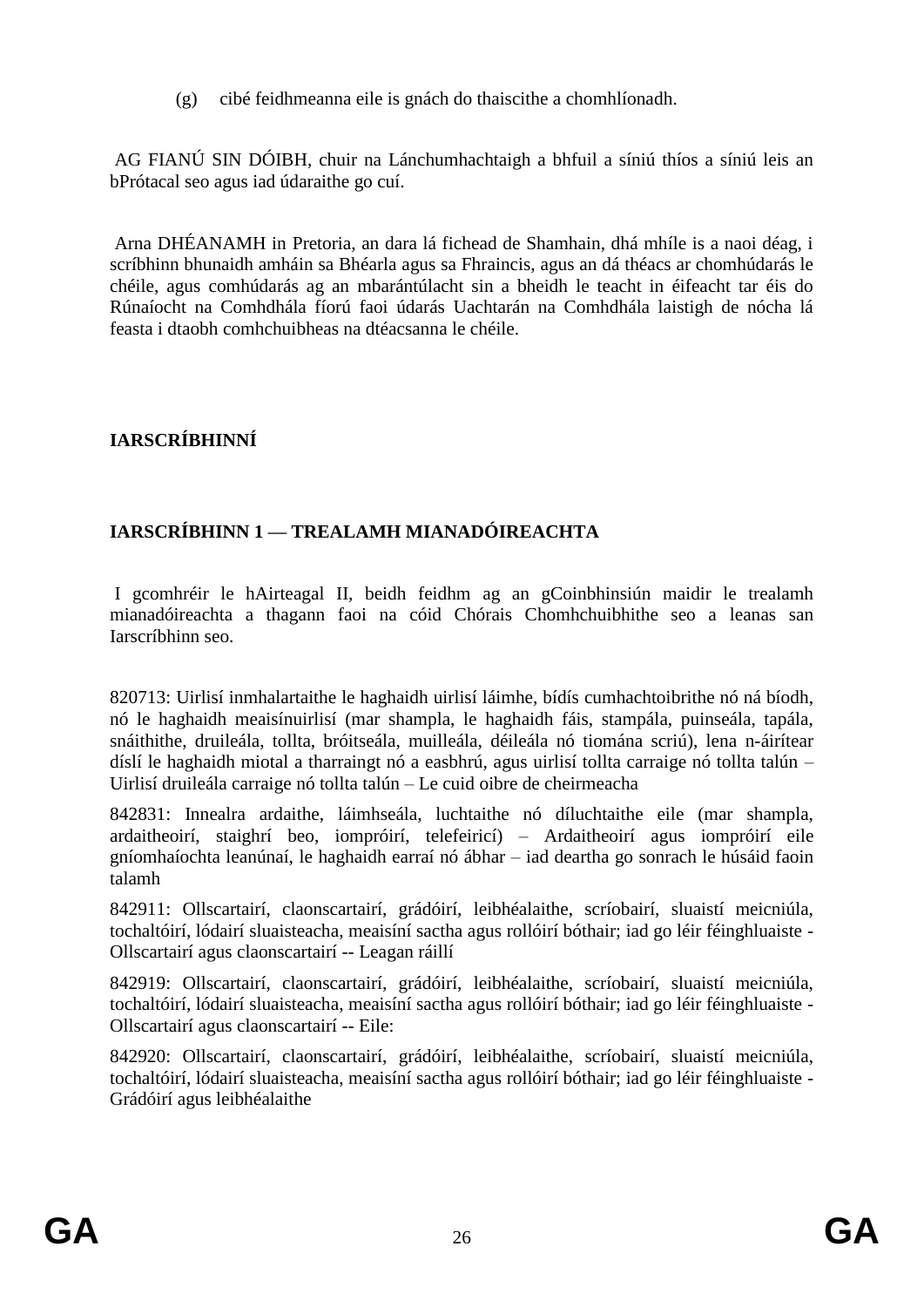842951: Ollscartairí, claonscartairí, grádóirí, leibhéalaithe, scríobairí, sluaistí meicniúla, tochaltóirí, lódairí sluaisteacha, meaisíní sactha agus rollóirí bóthair; iad go léir féinghluaiste sluaistí meicniúla, tochaltóirí, lódairí sluaisteacha -- lódairí sluaisteacha tosaigh

842952: Ollscartairí, claonscartairí, grádóirí, leibhéalaithe, scríobairí, sluaistí meicniúla, tochaltóirí, lódairí sluaisteacha, meaisíní sactha agus rollóirí bóthair; iad go léir féinghluaiste sluaistí meicniúla, tochaltóirí, lódairí sluaisteacha -- Innealra ag a bhfuil forstruchtúr rothlach 360°

842959: Ollscartairí, claonscartairí, grádóirí, leibhéalaithe, scríobairí, sluaistí meicniúla, tochaltóirí, lódairí sluaisteacha, meaisíní sactha agus rollóirí bóthair; iad go léir féinghluaiste - Grádóirí agus leibhéalaithe

843010: Innealra eile chun gluaiste, grádaithe, leibhéalaithe, scríobtha, tochailte, sactha, balctha, asbhainte nó tollta, le haghaidh cré, mianraí nó mianta; sáiteoirí píle agus asbhainteoirí píle; Céachtaí sneachta agus séidirí sneachta - Tiománaithe píle agus asbhainteoirí píle

843031: Innealra eile chun gluaiste, grádaithe, leibhéalaithe, scríobtha, tochailte, sactha, balctha, asbhainte nó tollta, le haghaidh cré, mianraí nó mianta; sáiteoirí píle agus asbhainteoirí píle; Céachtaí sneachta agus séidirí sneachta – gearrthóirí guail nó carraige agus innealra tollánaithe -- Iad féintiomáinte

843039: Innealra eile chun gluaiste, grádaithe, leibhéalaithe, scríobtha, tochailte, sactha, balctha, asbhainte nó tollta, le haghaidh cré, mianraí nó mianta; sáiteoirí píle agus asbhainteoirí píle; Céachtaí sneachta agus séidirí sneachta – gearrthóirí guail nó carraige agus innealra tollánaithe -- Eile

843041: Innealra eile chun gluaiste, grádaithe, leibhéalaithe, scríobtha, tochailte, sactha, balctha, asbhainte nó tollta, le haghaidh cré, mianraí nó mianta; sáiteoirí píle agus asbhainteoirí píle; Céachtaí sneachta agus seidirí sneachta – Innealra eile tollta nó suncála -- Iad féintiomáinte

843049: Innealra eile chun gluaiste, grádaithe, leibhéalaithe, scríobtha, tochailte, sactha, balctha, asbhainte nó tollta, le haghaidh cré, mianraí nó mianta; sáiteoirí píle agus asbhainteoirí píle; Céachtaí sneachta agus séidirí sneachta – innealra eile tollta nó suncála – Eile

843050: Innealra eile chun gluaiste, grádaithe, leibhéalaithe, scríobtha, tochailte, sactha, balctha, asbhainte nó tollta, le haghaidh cré, mianraí nó mianta; sáiteoirí píle agus asbhainteoirí píle; Céachtaí sneachta agus séidirí sneachta – Innealra eile, féintiomáinte

843061: Innealra eile chun gluaiste, grádaithe, leibhéalaithe, scríobtha, tochailte, sactha, balctha, asbhainte nó tollta, le haghaidh cré, mianraí nó mianta; sáiteoirí píle agus asbhainteoirí píle; Céachtaí sneachta agus séidirí sneachta – Innealra eile, nach bhfuil féinghluaiste – sacadh ar innealra dlúthaithe

843069: Innealra eile chun gluaiste, grádaithe, leibhéalaithe, scríobtha, tochailte, sactha, balctha, asbhainte nó tollta, le haghaidh cré, mianraí nó mianta; sáiteoirí píle agus asbhainteoirí píle; céachtaí sneachta agus séidirí sneachta – Innealra eile, nach bhfuil féinghluaiste – Eile

847410: Innealra le cré, cloch, mianta nó substaintí mianracha eile, i bhfoirm sholadach (lena n-áirítear púdar nó taos) a shórtáil, a chriathrú, a scaradh, a ní, a bhrú, a mheilt, a mheascadh nó a fhuineadh; innealra i gcomhair breoslaí soladacha mianracha, taos ceirmeach, ábhair plástrála nó táirgí mianracha eile i bhfoirm púdair nó taois a cheirtleánú nó a mhúnlú;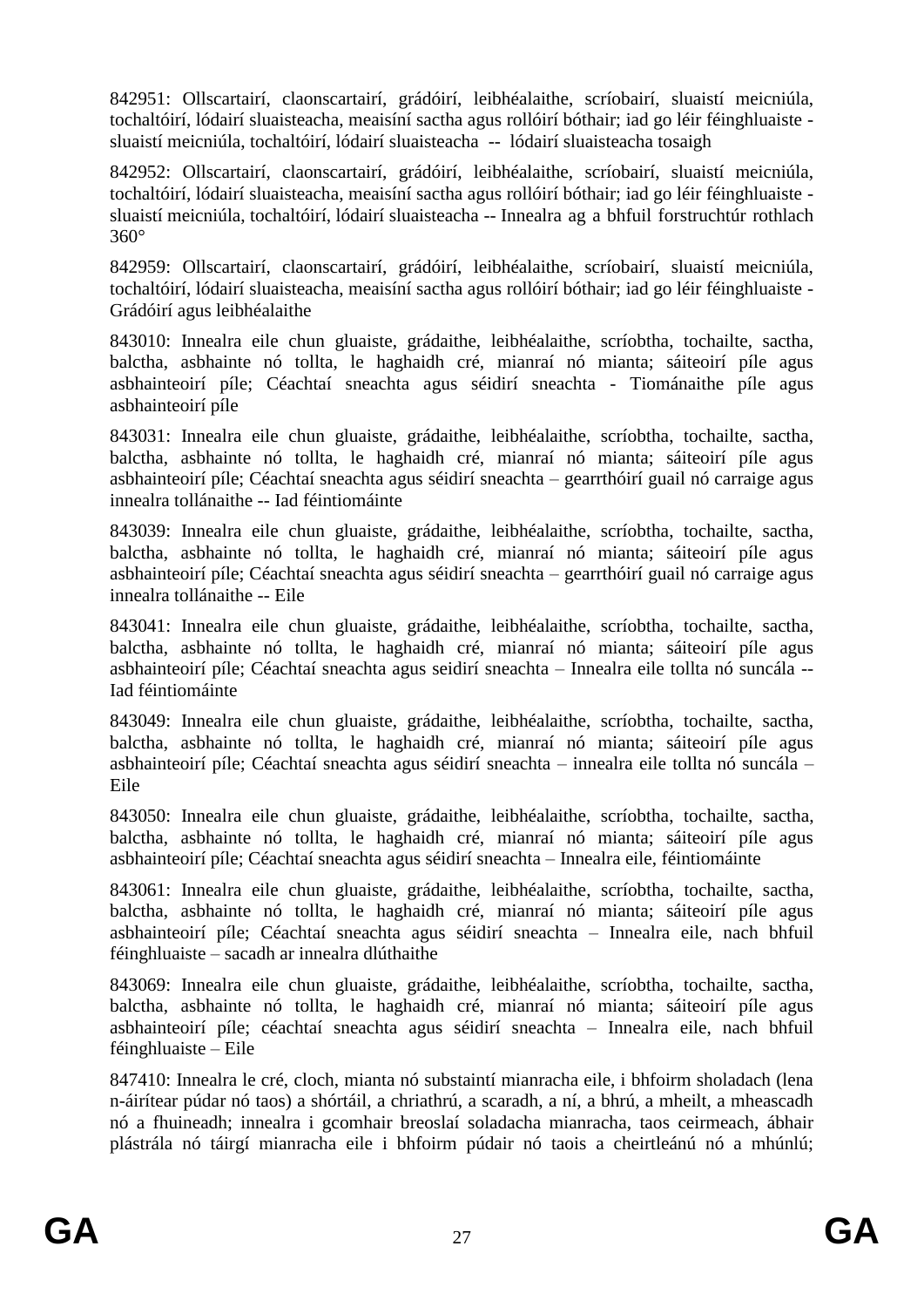Meaisíní chun múnlaí teilgcheárta a dhéanamh de ghaineamh – Meaisíní stórála, scagtha, deighilte nó níocháin

847420: Innealra le cré, cloch, mianta nó substaintí mianracha eile, i bhfoirm sholadach (lena n-áirítear púdar nó taos) a shórtáil, a chriathrú, a scaradh, a ní, a bhrú, a mheilt, a mheascadh nó a fhuineadh; innealra i gcomhair breoslaí soladacha mianracha, taos ceirmeach, ábhair plástrála nó táirgí mianracha eile i bhfoirm púdair nó taois a cheirtleánú nó a mhúnlú; Meaisíní chun múnlaí teilgcheárta a dhéanamh de ghaineamh – Meaisíní bruite nó meilte

847431: Innealra le cré, cloch, mianta nó substaintí mianracha eile, i bhfoirm sholadach (lena n-áirítear púdar nó taos) a shórtáil, a chriathrú, a scaradh, a ní, a bhrú, a mheilt, a mheascadh nó a fhuineadh; innealra i gcomhair breoslaí soladacha mianracha, taos ceirmeach, ábhair plástrála nó táirgí mianracha eile i bhfoirm púdair nó taois a cheirtleánú nó a mhúnlú; Meaisíní le haghaidh múnlaí teilgcheárta a dhéanamh de ghaineamh – Meaisíní measctha nó fuinte – Meascthóirí coincréiteacha nó moirtéil

870130: Tarracóirí (seachas tarracóirí atá faoi cheannteideal 8709) – Tarracóirí leagtha ráillí

870192: Tarracóirí (seachas na tarracóirí atá faoi cheannteideal 8709) – Eile, a bhfuil cumhacht innill acu – Níos mó ná 18 kW ach nach mó ná 37 kW

870193: Tarracóirí (seachas na tarracóirí atá faoi cheannteideal 8709) – Eile, a bhfuil cumhacht innill acu – Níos mó ná 37 kW ach nach mó ná 75 kW

870194: Tarracóirí (seachas na tarracóirí atá faoi cheannteideal 8709) – Eile, a bhfuil cumhacht innill acu – Níos mó ná 75 kW ach nach mó ná 130 kW

870195: Tarracóirí (seachas na tarracóirí atá faoi cheannteideal 8709) – Eile, a bhfuil cumhacht innill acu – Níos mó ná 130 kW

870410: Mótarfheithiclí chun earraí a iompar – Dumpairí atá deartha chun úsáide lasmuigh den mhórbhealach

# **IARSCRÍBHINN 2 — TREALAMH TALMHAÍOCHTA**

 I gcomhréir le hAirteagal II, beidh feidhm ag an gCoinbhinsiún maidir le trealamh talmhaíochta a thagann faoi na cóid Chórais Chomhchuibhithe seo a leanas san Iarscríbhinn seo.

842449: Fearais mheicniúla (bídís oibrithe de láimh nó ná bíodh) i gcomhair leachtanna nó púdair a theilgean, a easrú nó a spraeáil;múchtóirí tine, bídís luchtaithe nó ná bídís; múchtóirí tine bídís luchtaithe nó ná bíodh; gunnaí spraeála agus fearais chomhchosúla; Meaisíní pléasctha gaile nó gainimh agus meaisíní scaird-teilgean comhchosúla – Spraeirí talmhaíochta nó gairneoireachta – Eile

842482: Fearais mheicniúla (bídís oibrithe de láimh nó ná bíodh) le leachtanna nó púdair a theilgean, a easrú nó a spraeáil; múchtóirí tine bídís luchtaithe nó ná bíodh; gunnaí spraeála agus fearais chomhchosúla; Meaisíní pléasctha gaile nó gainimh agus meaisíní scairdteilgthe chomhchosúla – Fearais eile – Talmhaíocht nó Gairneoireacht

842911: Ollscartairí, claonscartairí, grádóirí, leibhéalaithe, scríobairí, sluaistí meicniúla, tochaltóirí, lódairí sluaisteacha, meaisíní sactha agus rollóirí bóthair; iad go léir féinghluaiste - Ollscartairí agus claonscartairí -- Leagan ráillí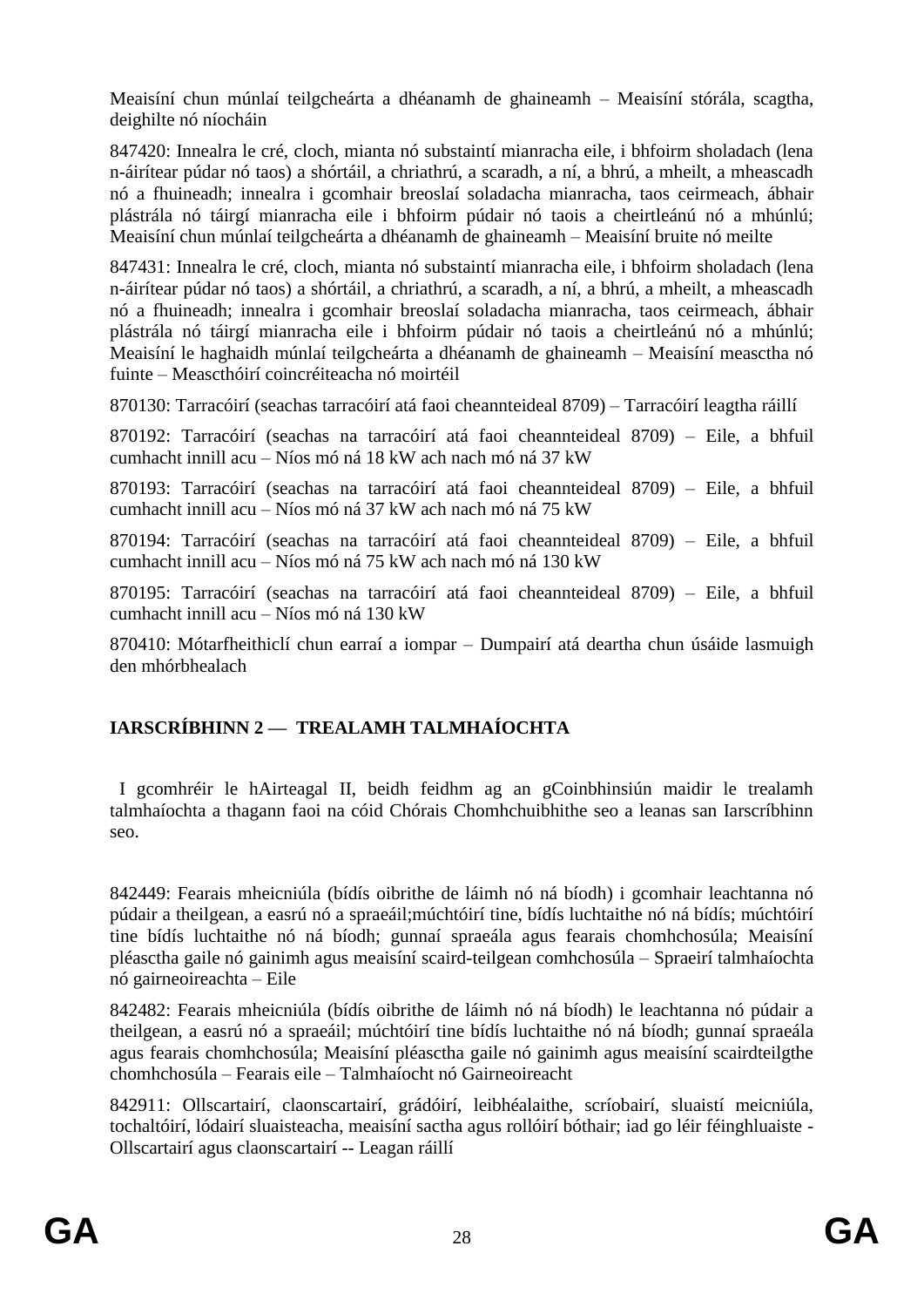842919: Ollscartairí, claonscartairí, grádóirí, leibhéalaithe, scríobairí, sluaistí meicniúla, tochaltóirí, lódairí sluaisteacha, meaisíní sactha agus rollóirí bóthair; iad go léir féinghluaiste - Ollscartairí agus claonscartairí -- Eile:

842920: Ollscartairí, claonscartairí, grádóirí, leibhéalaithe, scríobairí, sluaistí meicniúla, tochaltóirí, lódairí sluaisteacha, meaisíní sactha agus rollóirí bóthair; iad go léir féinghluaiste - Grádóirí agus leibhéalaithe

842930: Ollscartairí, claonscartairí, grádóirí, leibhéalaithe, scríobairí, sluaistí meicniúla, tochaltóirí, lódairí sluaisteacha, meaisíní sactha agus rollóirí bóthair; iad go léir féinghluaiste - Scríobairí

842940: Ollscartairí, claonscartairí, grádóirí, leibhéalaithe, scríobairí, sluaistí meicniúla, tochaltóirí, lódairí sluaisteacha, meaisíní sactha agus rollóirí bóthair; iad go léir féinghluaiste - Meaisíní sactha agus rollóirí bóthair

842951: Ollscartairí, claonscartairí, grádóirí, leibhéalaithe, scríobairí, sluaistí meicniúla, tochaltóirí, lódairí sluaisteacha, meaisíní sactha agus rollóirí bóthair; iad go léir féinghluaiste sluaistí meicniúla, tochaltóirí, lódairí sluaisteacha -- lódairí sluaisteacha tosaigh

842952: Ollscartairí, claonscartairí, grádóirí, leibhéalaithe, scríobairí, sluaistí meicniúla, tochaltóirí, lódairí sluaisteacha, meaisíní sactha agus rollóirí bóthair; iad go léir féinghluaiste sluaistí meicniúla, tochaltóirí, lódairí sluaisteacha -- Innealra ag a bhfuil forstruchtúr rothlach 360°

842959: Ollscartairí, claonscartairí, grádóirí, leibhéalaithe, scríobairí, sluaistí meicniúla, tochaltóirí, lódairí sluaisteacha, meaisíní sactha agus rollóirí bóthair; iad go léir féinghluaiste - Grádóirí agus leibhéalaithe

843049: Innealra eile chun gluaiste, grádaithe, leibhéalaithe, scríobtha, tochailte, sactha, balctha, asbhainte nó tollta, le haghaidh cré, mianraí nó mianta; sáiteoirí píle agus asbhainteoirí píle; Céachtaí sneachta agus séidirí sneachta – innealra eile tollta nó suncála – Eile

843050: Innealra eile chun gluaiste, grádaithe, leibhéalaithe, scríobtha, tochailte, sactha, balctha, asbhainte nó tollta, le haghaidh cré, mianraí nó mianta; sáiteoirí píle agus asbhainteoirí píle; Céachtaí sneachta agus séidirí sneachta – Innealra eile, féintiomáinte

843210: Innealra talmhaíochta, gortóireachta nó foraoiseachta le haghaidh ullmhú nó saothrú na hithreach; Rollóirí faiche nó faiche spóirt – Céachtaí

843221: Innealra talmhaíochta, gortóireachta nó foraoiseachta le haghaidh ullmhú nó saothrú na hithreach; Rollóirí faiche nó faiche spóirt – brácaí, gléas scaoilte na bhfód, saothraithe, fíodóirí agus grafóga – Brácaí diosca

843229: Innealra talmhaíochta, gortóireachta nó foraoiseachta le haghaidh ullmhú nó saothrú na hithreach; Rollóirí faiche nó faiche spóirt – Brácaí, gléas scaoilte na bhfód, saothraithe, fíodóirí agus grafóga – Eile

843231: Innealra talmhaíochta, gortóireachta nó foraoiseachta le haghaidh ullmhú nó saothrú na hithreach; rollóirí faiche nó faiche spóirt – Síoladóirí, plandóirí agus trasphlandóirí – síoladóirí gan iomaire, plandóirí agus trasphlandóirí

843239: Innealra talmhaíochta, gortóireachta nó foraoiseachta le haghaidh ullmhú nó saothrú na hithreach; rollóirí faiche nó faiche spóirt – Síoladóirí, plandóirí agus trasphlandóirí – Eile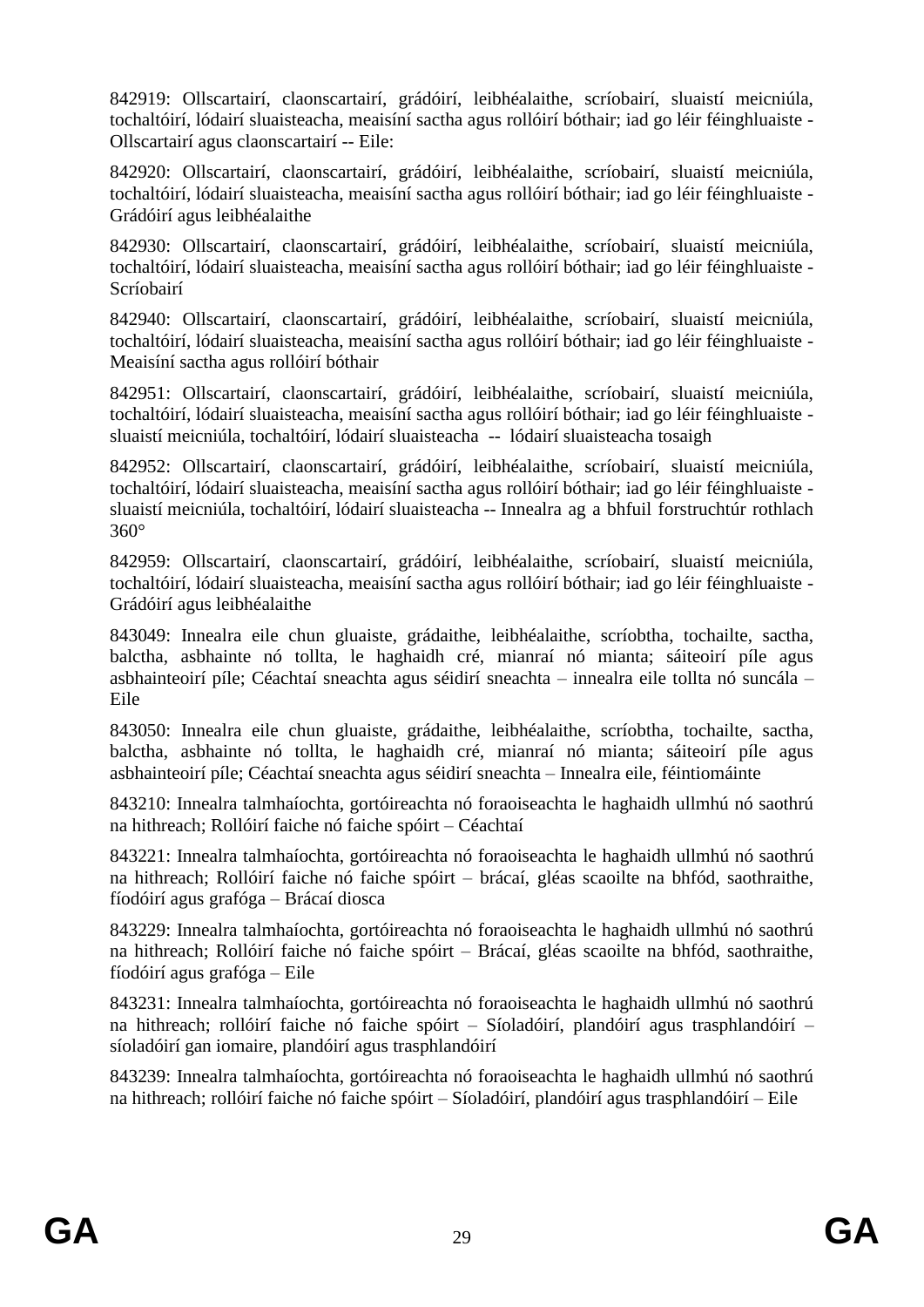843241: Innealra talmhaíochta, gortóireachta nó foraoiseachta le haghaidh ullmhú nó saothrú na hithreach; Rollóirí faiche nó faiche spóirt – Scaipairí aoiligh agus dáileoirí leasacháin – Scaipairí aoiligh

843242: Innealra talmhaíochta, gortóireachta nó foraoiseachta le haghaidh ullmhú nó saothrú na hithreach; Rollóirí faiche nó spóirt – Scaipairí aoiligh agus dáileoirí leasacháin – dáileoirí leasachán

843320: Innealra buainte nó buailte na barr, lena n-áirítear burlairí cocháin nó fodair; lomairí faichí féir; Meaisíní le huibheacha, torthaí nó táirgí talmhaíochta eile a ghlanadh, a shórtáil nó a ghrádú, seachas innealra faoi cheannteideal 8437 – lomairí eile, lena n-áirítear barraí gearrthóra tarracóirí a ghléasadh

843330: Innealra buainte nó buailte na barr, lena n-áirítear burlairí cocháin nó fodair; lomairí faichí féir; Meaisíní le huibheacha, torthaí nó táirgí talmhaíochta eile a ghlanadh, a shórtáil nó a ghrádú, seachas innealra faoi cheannteideal 8437 – Innealra eile chun féar a bhaint

843340: Innealra buainte nó buailte na barr, lena n-áirítear burlairí cocháin nó fodair; lomairí faichí féir; Meaisíní le huibheacha, torthaí nó táirgí talmhaíochta eile a ghlanadh, a shórtáil nó a ghrádú, seachas innealra faoi cheannteideal 8437 – burlairí tuí nó fodair, burlairí bailithe san áireamh

843351: Innealra buainte nó buailte na barr, lena n-áirítear burlairí cocháin nó fodair; lomairí faichí féir; Meaisíní le haghaidh uibheacha, torthaí nó táirgí talmhaíochta eile a ghlanadh, a shórtáil nó a ghrádú, seachas innealra faoi cheannteideal 8437 – Innealra buainte eile; Innealra buailte -- Buailteoirí comhbhuainteoirí

843353: Innealra buainte nó buailte na barr, lena n-áirítear burlairí cocháin nó fodair; lomairí faichí féir; Meaisíní le haghaidh uibheacha, torthaí nó táirgí talmhaíochta eile a ghlanadh, a shórtáil nó a ghrádú, seachas innealra faoi cheannteideal 8437 – Innealra buainte eile; innealra buailte – Meaisíní bainte fréamhacha nó tiúbar

843359: Innealra buainte nó buailte na barr, lena n-áirítear burlairí cocháin nó fodair; lomairí faichí féir; Meaisíní le haghaidh uibheacha, torthaí nó táirgí talmhaíochta eile a ghlanadh, a shórtáil nó a ghrádú, seachas innealra faoi cheannteideal 8437 – Innealra buainte eile; innealra buailte – Eile

843360: Innealra buainte nó buailte na barr, lena n-áirítear burlairí cocháin nó fodair; lomairí faichí féir; Meaisíní le huibheacha, torthaí nó táirgí talmhaíochta eile a ghlanadh, a shórtáil nó a ghrádú, seachas innealra faoi cheannteideal 8437 – Meaisíní le haghaidh uibheacha, torthaí nó táirgí talmhaíochta eile a ghlanadh, a shórtáil nó a ghrádú

843410: Meaisíní bleáin agus innealra déiríochta - Meaisíní bainne

843680: Innealra eile talmhaíochta, gortóireachta, foraoiseachta, innealra um choinneáil éanlaithe clóis nó coinneáil na mbeach lena n-áirítear gléasra péactha ar a bhfuil trealamh meicniúil nó teirmeach feistithe; Goradáin agus goradáin éanlaithe clóis - Innealra eile

843710: Meaisíní chun síolta, grán nó glasraí léagúmacha triomaithe a ghlanadh, a shórtáil nó a ghrádú; Innealra a úsáidtear sa tionscal muilleoireachta nó le haghaidh gránbharr nó glasraí léagúmacha triomaithe a oibriú, seachas innealra de chineál feirme – Meaisíní le síolta, grán nó glasraí léagúmacha triomaithe a ghlanadh, a shórtáil nó a ghrádú

870130: Tarracóirí (seachas tarracóirí atá faoi cheannteideal 8709) – Tarracóirí leagtha ráillí

870192: Tarracóirí (seachas na tarracóirí atá faoi cheannteideal 8709) – Eile, a bhfuil cumhacht innill acu – Níos mó ná 18 kW ach nach mó ná 37 kW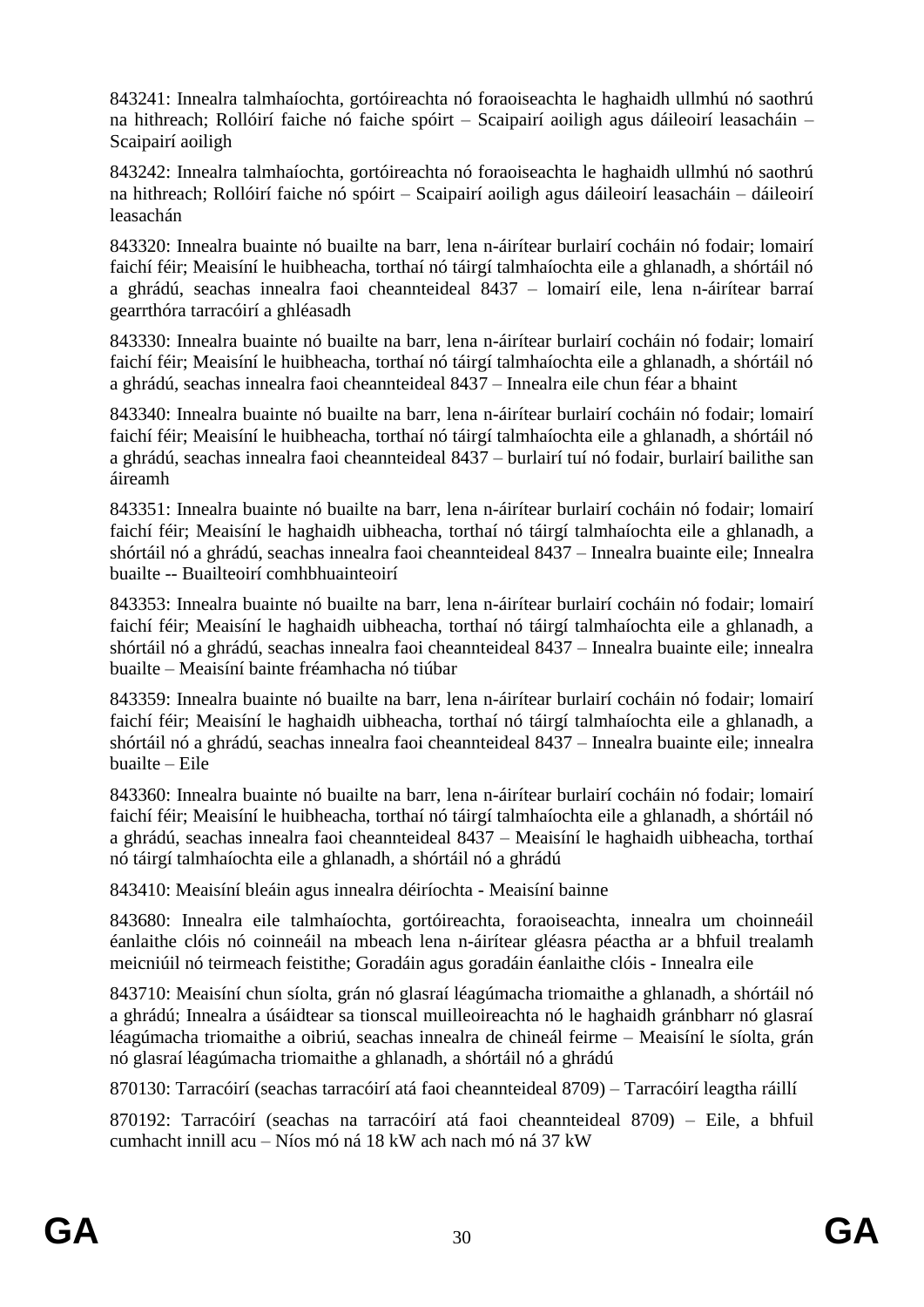870193: Tarracóirí (seachas na tarracóirí atá faoi cheannteideal 8709) – Eile, a bhfuil cumhacht innill acu – Níos mó ná 37 kW ach nach mó ná 75 kW

870194: Tarracóirí (seachas na tarracóirí atá faoi cheannteideal 8709) – Eile, a bhfuil cumhacht innill acu – Níos mó ná 75 kW ach nach mó ná 130 kW

870195: Tarracóirí (seachas na tarracóirí atá faoi cheannteideal 8709) – Eile, a bhfuil cumhacht innill acu – Níos mó ná 130 kW

870410: Mótarfheithiclí chun earraí a iompar – Dumpairí atá deartha chun úsáide lasmuigh den mhórbhealach

871620: Leantóirí agus leathleantóirí; feithiclí eile, nach feithiclí innealltiomáinte iad; páirteanna díobh -

Leantóirí agus leathleantóirí féinluchtaithe nó féin-díluchtaithe chun críoch talmhaíochta

# **IARSCRÍBHINN 3 — TREALAMH TÓGÁLA**

I gcomhréir le hAirteagal II, beidh feidhm ag an gCoinbhinsiún maidir leis an trealamh tógála a thagann faoi na cóid Chórais Chomhchuibhithe seo a leanas san Iarscríbhinn seo.

820713: Uirlisí inmhalartaithe le haghaidh uirlisí láimhe, bídís cumhachtoibrithe nó ná bíodh, nó le haghaidh meaisínuirlisí (mar shampla, le haghaidh fáis, stampála, puinseála, tapála, snáithithe, druileála, tollta, bróitseála, muilleála, déileála nó tiomána scriú), lena n-áirítear díslí le haghaidh miotal a tharraingt nó a easbhrú, agus uirlisí tollta carraige nó tollta talún – Uirlisí druileála carraige nó tollta talún – Le cuid oibre de cheirmeacha

841340: Caidéil le haghaidh leachtanna, bídís feistithe le feiste tomhais nó ná bídís; Ardaitheoirí leachta - Caidéil choincréite

842620: Deiricí long; craenacha, lena n-áirítear craenacha cábla; frámaí tógála inaistrithe, iompróirí scaradh gabhail agus trucailí oibreacha atá feistithe le craein - Craenacha túir

842641: Deiricí long; craenacha, lena n-áirítear craenacha cábla; Frámaí tógála soghluaiste, iompróirí sraitheanna agus trucailí oibreacha atá feistithe le craein – Innealra eile, féintiomáinte – Boinn fúthu

842649: Deiricí long; craenacha, lena n-áirítear craenacha cábla; Frámaí tógála soghluaiste, iompróirí sraitheanna agus trucailí oibreacha atá feistithe le craein – Innealra eile, féintiomáinte – Eile

842911: Ollscartairí, claonscartairí, grádóirí, leibhéalaithe, scríobairí, sluaistí meicniúla, tochaltóirí, lódairí sluaisteacha, meaisíní sactha agus rollóirí bóthair; iad go léir féinghluaiste - Ollscartairí agus claonscartairí -- Leagan ráillí

842919: Ollscartairí, claonscartairí, grádóirí, leibhéalaithe, scríobairí, sluaistí meicniúla, tochaltóirí, lódairí sluaisteacha, meaisíní sactha agus rollóirí bóthair; iad go léir féinghluaiste - Ollscartairí agus claonscartairí -- Eile:

842920: Ollscartairí, claonscartairí, grádóirí, leibhéalaithe, scríobairí, sluaistí meicniúla, tochaltóirí, lódairí sluaisteacha, meaisíní sactha agus rollóirí bóthair; iad go léir féinghluaiste - Grádóirí agus leibhéalaithe

842930: Ollscartairí, claonscartairí, grádóirí, leibhéalaithe, scríobairí, sluaistí meicniúla, tochaltóirí, lódairí sluaisteacha, meaisíní sactha agus rollóirí bóthair; iad go léir féinghluaiste - Scríobairí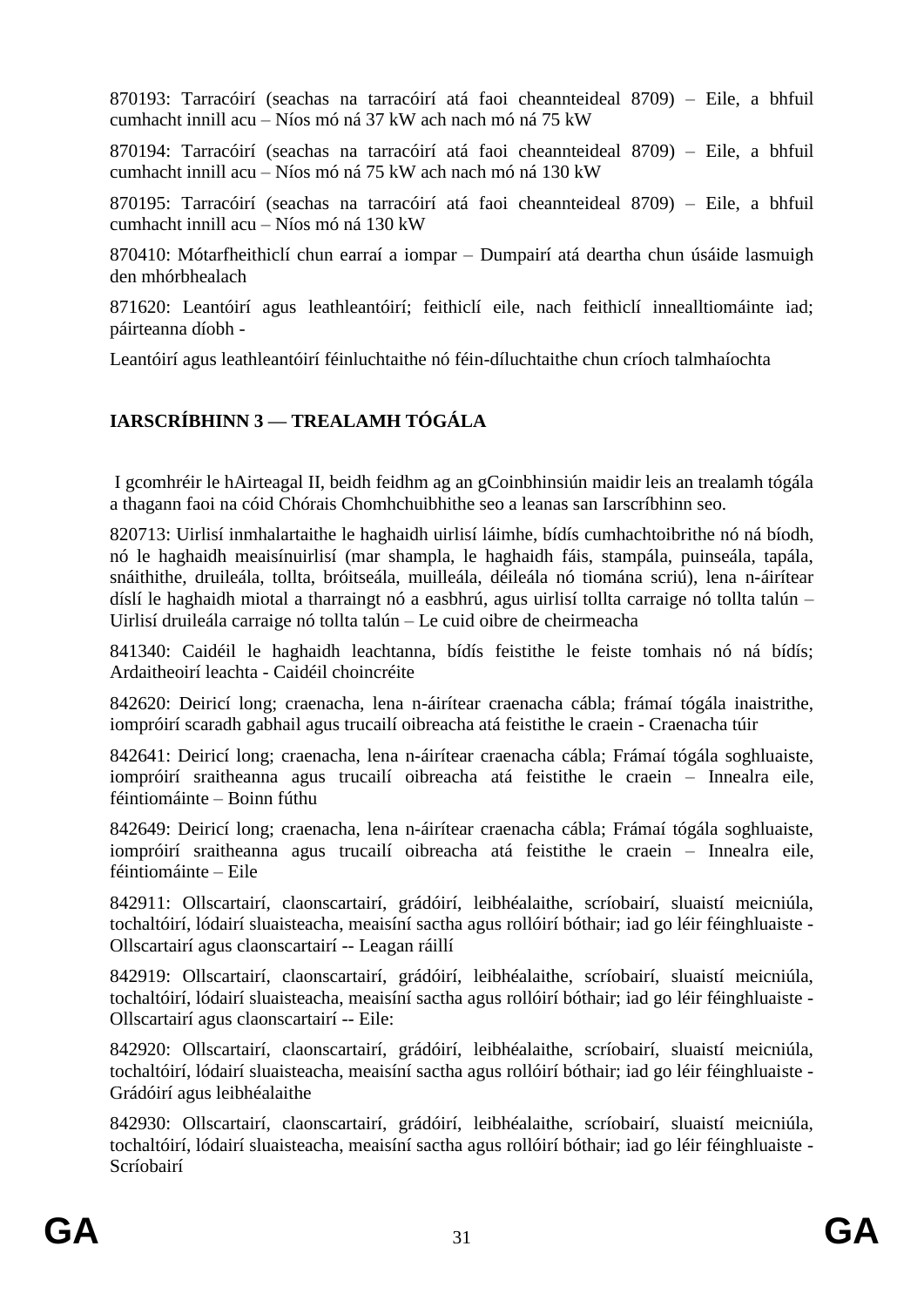842940: Ollscartairí, claonscartairí, grádóirí, leibhéalaithe, scríobairí, sluaistí meicniúla, tochaltóirí, lódairí sluaisteacha, meaisíní sactha agus rollóirí bóthair; iad go léir féinghluaiste - Meaisíní sactha agus rollóirí bóthair

842951: Ollscartairí, claonscartairí, grádóirí, leibhéalaithe, scríobairí, sluaistí meicniúla, tochaltóirí, lódairí sluaisteacha, meaisíní sactha agus rollóirí bóthair; iad go léir féinghluaiste sluaistí meicniúla, tochaltóirí, lódairí sluaisteacha -- lódairí sluaisteacha tosaigh

842952: Ollscartairí, claonscartairí, grádóirí, leibhéalaithe, scríobairí, sluaistí meicniúla, tochaltóirí, lódairí sluaisteacha, meaisíní sactha agus rollóirí bóthair; iad go léir féinghluaiste sluaistí meicniúla, tochaltóirí, lódairí sluaisteacha -- Innealra ag a bhfuil forstruchtúr rothlach 360°

842959: Ollscartairí, claonscartairí, grádóirí, leibhéalaithe, scríobairí, sluaistí meicniúla, tochaltóirí, lódairí sluaisteacha, meaisíní sactha agus rollóirí bóthair; iad go léir féinghluaiste - Grádóirí agus leibhéalaithe

843010: Innealra eile chun gluaiste, grádaithe, leibhéalaithe, scríobtha, tochailte, sactha, balctha, asbhainte nó tollta, le haghaidh cré, mianraí nó mianta; sáiteoirí píle agus asbhainteoirí píle; Céachtaí sneachta agus bogha sneachta – Tiománaithe píle agus asbhainteoirí píle

843031: Innealra eile chun gluaiste, grádaithe, leibhéalaithe, scríobtha, tochailte, sactha, balctha, asbhainte nó tollta, le haghaidh cré, mianraí nó mianta; sáiteoirí píle agus asbhainteoirí píle; Céachtaí sneachta agus bogha sneachta – gearrthóirí guail nó carraige agus innealra tollánaithe – Féintiomáinte

843039: Innealra eile chun gluaiste, grádaithe, leibhéalaithe, scríobtha, tochailte, sactha, balctha, asbhainte nó tollta, le haghaidh cré, mianraí nó mianta; sáiteoirí píle agus asbhainteoirí píle; Céachtaí sneachta agus séidirí sneachta – gearrthóirí guail nó carraige agus innealra tollánaithe -- Eile

843041: Innealra eile chun gluaiste, grádaithe, leibhéalaithe, scríobtha, tochailte, sactha, balctha, asbhainte nó tollta, le haghaidh cré, mianraí nó mianta; sáiteoirí píle agus asbhainteoirí píle; Céachtaí sneachta agus seidirí sneachta – Innealra eile tollta nó suncála -- Iad féintiomáinte

843049: Innealra eile chun gluaiste, grádaithe, leibhéalaithe, scríobtha, tochailte, sactha, balctha, asbhainte nó tollta, le haghaidh cré, mianraí nó mianta; sáiteoirí píle agus asbhainteoirí píle; Céachtaí sneachta agus séidirí sneachta – innealra eile tollta nó suncála – Eile

843050: Innealra eile chun gluaiste, grádaithe, leibhéalaithe, scríobtha, tochailte, sactha, balctha, asbhainte nó tollta, le haghaidh cré, mianraí nó mianta; sáiteoirí píle agus asbhainteoirí píle; Céachtaí sneachta agus séidirí sneachta – Innealra eile, féintiomáinte

843061: Innealra eile chun gluaiste, grádaithe, leibhéalaithe, scríobtha, tochailte, sactha, balctha, asbhainte nó tollta, le haghaidh cré, mianraí nó mianta; sáiteoirí píle agus asbhainteoirí píle; Céachtaí sneachta agus séidirí sneachta – Innealra eile, ní féinghluaiste – Innealra sactha nó dlúthaithe

843069: Innealra eile chun gluaiste, grádaithe, leibhéalaithe, scríobtha, tochailte, sactha, balctha, asbhainte nó tollta, le haghaidh cré, mianraí nó mianta; sáiteoirí píle agus asbhainteoirí píle; céachtaí sneachta agus séidirí sneachta – Innealra eile, nach bhfuil féinghluaiste – Eile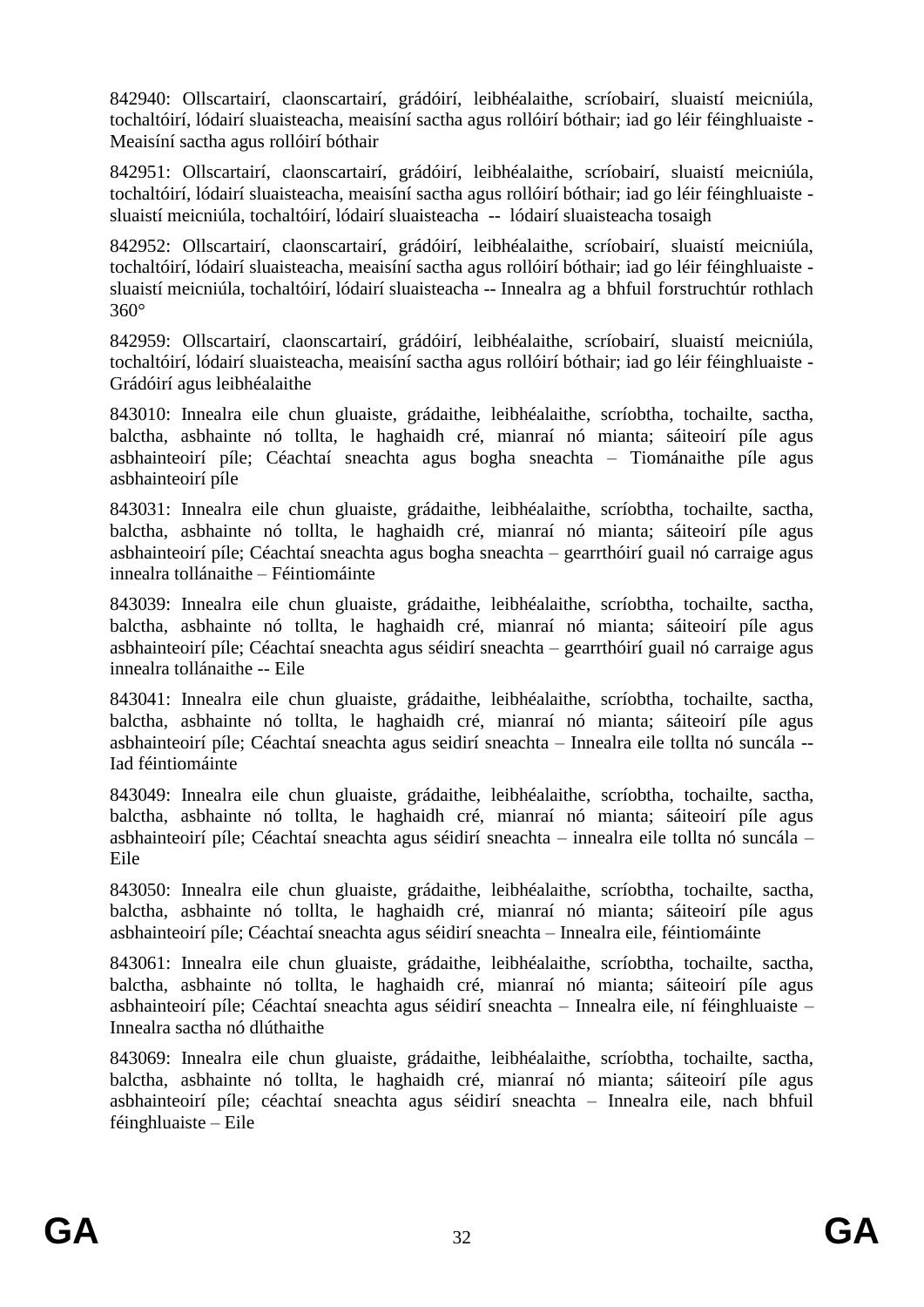847410: Innealra le cré, cloch, mianta nó substaintí mianracha eile, i bhfoirm sholadach (lena n-áirítear púdar nó taos) a shórtáil, a chriathrú, a scaradh, a ní, a bhrú, a mheilt, a mheascadh nó a fhuineadh; innealra i gcomhair breoslaí soladacha mianracha, taos ceirmeach, ábhair plástrála nó táirgí mianracha eile i bhfoirm púdair nó taois a cheirtleánú nó a mhúnlú; Meaisíní chun múnlaí teilgcheárta a dhéanamh de ghaineamh – Meaisíní stórála, scagtha, deighilte nó níocháin

847420: Innealra le cré, cloch, mianta nó substaintí mianracha eile, i bhfoirm sholadach (lena n-áirítear púdar nó taos) a shórtáil, a chriathrú, a scaradh, a ní, a bhrú, a mheilt, a mheascadh nó a fhuineadh; innealra i gcomhair breoslaí soladacha mianracha, taos ceirmeach, ábhair plástrála nó táirgí mianracha eile i bhfoirm púdair nó taois a cheirtleánú nó a mhúnlú; Meaisíní chun múnlaí teilgcheárta a dhéanamh de ghaineamh – Meaisíní bruite nó meilte

847431: Innealra le cré, cloch, mianta nó substaintí mianracha eile, i bhfoirm sholadach (lena n-áirítear púdar nó taos) a shórtáil, a chriathrú, a scaradh, a ní, a bhrú, a mheilt, a mheascadh nó a fhuineadh; innealra i gcomhair breoslaí soladacha mianracha, taos ceirmeach, ábhair plástrála nó táirgí mianracha eile i bhfoirm púdair nó taois a cheirtleánú nó a mhúnlú; Meaisíní le haghaidh múnlaí teilgcheárta a dhéanamh de ghaineamh – Meaisíní measctha nó fuinte – Meascthóirí coincréiteacha nó moirtéil

847432: Innealra le cré, cloch, mianta nó substaintí mianracha eile, i bhfoirm sholadach (lena n-áirítear púdar nó taos) a shórtáil, a chriathrú, a scaradh, a ní, a bhrú, a mheilt, a mheascadh nó a fhuineadh; innealra i gcomhair breoslaí soladacha mianracha, taos ceirmeach, ábhair plástrála nó táirgí mianracha eile i bhfoirm púdair nó taois a cheirtleánú nó a mhúnlú; Meaisíní chun múnlaí teilgcheárta a dhéanamh de ghaineamh – Meaisíní measctha nó fuinte – Meaisíní chun substaintí mianracha a mheascadh le biotúman

847910: Meaisíní agus fearais mheicniúla a bhfuil feidhmeanna aonair acu, nach bhfuil sonraithe ná áirithe in aon áit eile sa Chaibidil seo – Innealra d'oibreacha poiblí, d'fhoirgneamh nó dá leithéid

847982: Meaisíní agus fearais mheicniúla ag a bhfuil feidhmeanna aonair, nach bhfuil sonraithe ná áirithe in aon áit eile sa Chaibidil seo – Meaisíní eile agus fearais mheicniúla – Meaisíní measctha, fuinte, brúite, meilte, criathraithe, scagtha, homaiginithe, eiblithe nó corraithe

870130: Tarracóirí (seachas tarracóirí atá faoi cheannteideal 8709) – Tarracóirí leagtha ráillí

870192: Tarracóirí (seachas na tarracóirí atá faoi cheannteideal 8709) – Eile, a bhfuil cumhacht innill acu – Níos mó ná 18 kW ach nach mó ná 37 kW

870193: Tarracóirí (seachas na tarracóirí atá faoi cheannteideal 8709) – Eile, a bhfuil cumhacht innill acu – Níos mó ná 37 kW ach nach mó ná 75 kW

870194: Tarracóirí (seachas na tarracóirí atá faoi cheannteideal 8709) – Eile, a bhfuil cumhacht innill acu – Níos mó ná 75 kW ach nach mó ná 130 kW

870195: Tarracóirí (seachas na tarracóirí atá faoi cheannteideal 8709) – Eile, a bhfuil cumhacht innill acu – Níos mó ná 130 kW

870410: Mótarfheithiclí chun earraí a iompar – Dumpairí atá deartha chun úsáide lasmuigh den mhórbhealach

870510: Mótarfheithiclí sainchuspóra, seachas iad siúd atá ceaptha go príomha chun daoine nó earraí a iompar (mar shampla, leoraithe deisithe, leoraithe craenach, feithiclí comhraicthe dóiteáin, leoraithe measctha coincréite, leoraithe scuabadóra bóthair, leoraithe spraeála, ceardlanna taistil, aonaid raideolaíocha taistil) - Leoraithe craenach